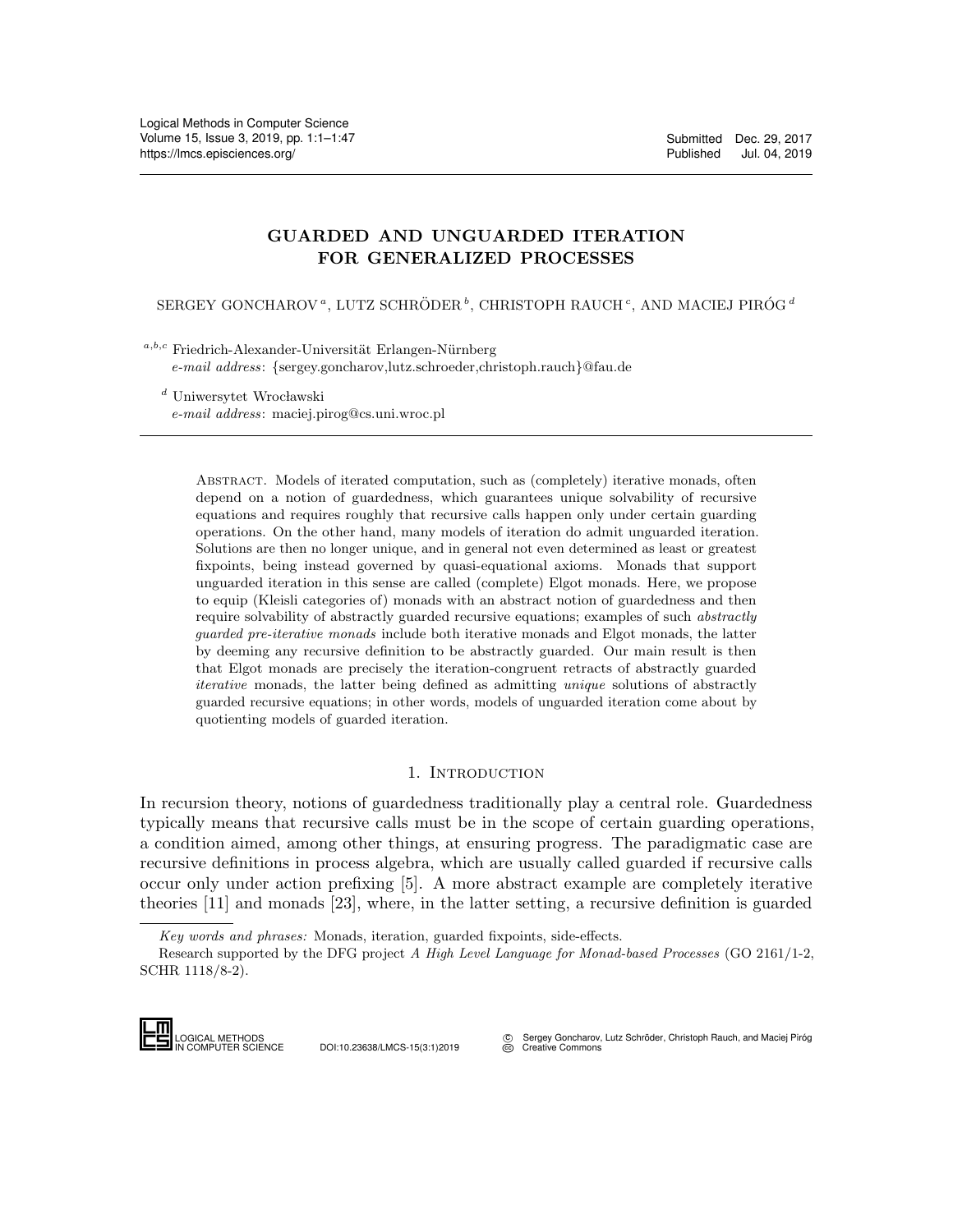if it factors through a given ideal of the monad. Guarded recursive definitions typically have unique solutions; e.g. the unique solution of the guarded recursive definition

$$
x=a\ldotp x
$$

is the process that keeps performing the action a.

For unguarded recursive definitions, the picture is, of course, different. For example, to obtain the denotational semantics of an unproductive while loop while true do skip characterized by circular operational behavior

while true do skip  $\rightarrow$  skip; while true do skip  $\rightarrow$  while true do skip

one will select one of many solutions of this trivial equation, e.g. the least solution in a domain-theoretic semantics.

Sometimes, however, one has a selection among non-unique solutions of unguarded recursive equations that is not determined order-theoretically, i.e. by picking least or greatest fixpoints. One example arises from *coinductive resumptions* [\[16,](#page-42-2) [31,](#page-42-3) [30\]](#page-42-4). In the paradigm of monad-based encapsulation of side-effects [\[26\]](#page-42-5), coinductive resumptions over a base effect encapsulated by a monad T form a monad  $T^{\nu}$ , the *coinductive resumption transform*, given by

<span id="page-1-0"></span>
$$
T^{\nu}X = \nu\gamma \cdot T(X + \gamma) \tag{1.1}
$$

– that is, a computation over X performs a step with effects from  $T$ , and then returns either a value from  $X$  or a resumption that, when resumed, proceeds similarly, possibly ad infinitum. We thus can view coinductive resumptions as processes whose atomic steps are programs over T. We generally restrict to monads T for which  $(1.1)$  exists for all X (although many of our results do not depend on this assumption). Functors (or monads)  $T$  for which this holds are called *iteratable* [\[1\]](#page-41-1). Most computationally relevant monads are iteratable (notable exceptions in the category of sets are the powerset monad and the continuation monad). The last occurrence of  $\gamma$  in [\(1.1\)](#page-1-0) may be seen as being wrapped in an implicit unary delay operation that represents the gap between returning a resumption and resuming it. One thus has a natural *delay map*  $T^{\nu}X \to T^{\nu}X$  that converts a computation into a resumption, i.e. prefixes it with a delay step. In fact, for  $T = id$ ,  $T^{\nu}$  is precisely Capretta's partiality monad [\[7\]](#page-41-2), also called the *delay monad*. It is not in general possible to equip  $T^{\nu}X$  with an ordered domain structure that would allow for selecting least (or greatest) solutions of unguarded recursive definitions over  $T^{\nu}$ . However, one can select solutions in a coherent way, that is, such that a range of natural quasi-equational axioms is satisfied, making  $T^{\nu}$ into a (complete) Elgot monad [\[2,](#page-41-3) [18\]](#page-42-6) whenever T is so.

More precisely, we closely follow the perspective advanced by Bloom and Esik [\[6,](#page-41-4) [13\]](#page-42-7), who identify as *iteration operators* certain categorical operators with the profile  $(f : X \rightarrow$  $Y + X \rightarrow (f^{\dagger} : X \rightarrow Y)$  (which are categorical duals of parametrized recursion operators  $(f: Y \times X \to X) \mapsto (f_i: Y \to X)$  [\[32\]](#page-42-8)). The above-mentioned Elgot monads support iteration operators in this sense, specifically as operators on their Kleisli categories (with coproduct  $+$  inherited from the base category). We place total (unguarded) iteration and partial (guarded) iteration on the same footing and thus aim to unify the theories of guarded and unguarded iteration. To this end, we introduce a notion of *abstractly guarded monads*, that is, monads equipped with a distinguished class of *abstractly quarded* equation morphisms satisfying natural closure properties (Section [3\)](#page-4-0). The notion of abstract guardedness can be instantiated in various ways, e.g. with the class of immediately terminating 'recursive' definitions, with the class of guarded morphisms in a completely iterative monad, or with the class of all equation morphisms. We call an abstractly guarded monad *pre-iterative* if all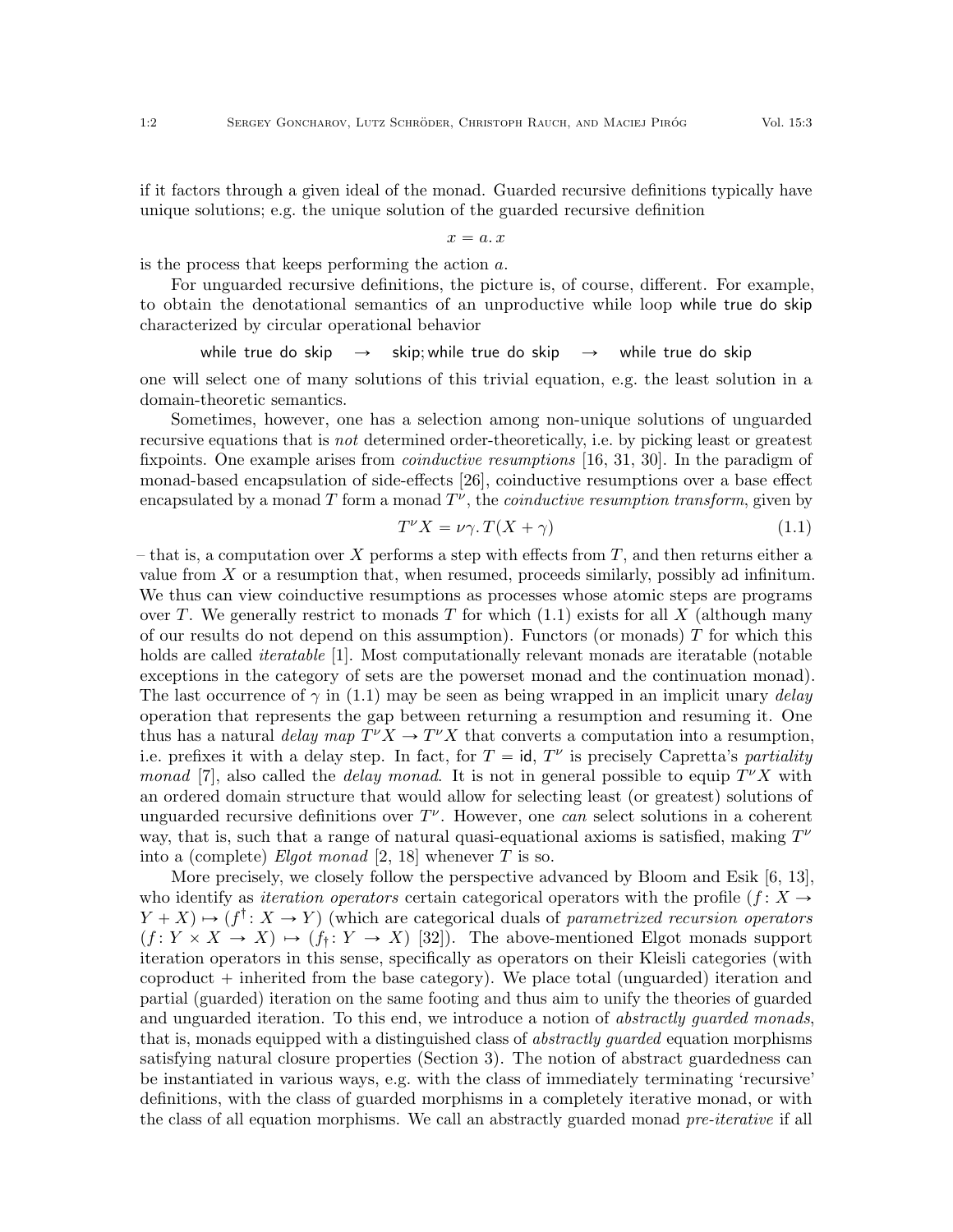abstractly guarded equation morphisms have a solution, and iterative if these solutions are unique. Then completely iterative monads are iterative abstractly guarded in this sense, and (complete) Elgot monads are pre-iterative, where we deem every equation morphism to be abstractly guarded in the latter case.

The quasi-equational axioms of Elgot monads are easily seen to be satisfied when fixpoints are unique, i.e. in iterative abstractly guarded monads, and moreover stable under iteration-congruent retractions in a fairly obvious sense. Our first main result (Section [5,](#page-20-0) Theorem [5.7\)](#page-26-0) states that the converse holds as well, i.e. a monad  $T$  is a complete Elgot monad iff  $T$  is an iteration-congruent retract of an iterative abstractly guarded monad  $$ specifically of  $T^{\nu}$  as in [\(1.1\)](#page-1-0). As a slogan,

monad-based models of unguarded iteration arise by quotienting models of guarded iteration.

Our second main result (Theorem [5.15\)](#page-34-0) is an algebraic characterization of complete Elgot monads: We show that the construction  $(-)^\nu$  mapping a monad T to  $T^{\nu}$  as in [\(1.1\)](#page-1-0) is a monad on the category of monads (modulo existence of  $T^{\nu}$ ), and *complete Elgot monads* are precisely those  $(-)^{\nu}$ -algebras T that cancel the delay map on  $T^{\nu}$ , i.e. interpret the delay operation as identity.

As an illustration of these results we discuss various semantic domains of processes equipped with canonical solutions of systems of process definitions under various notions of guardedness (Example [4.5\)](#page-18-0) and show how these domains can be related via iterationpreserving morphisms implementing a suitable coarsening of the underlying equivalence relation, e.g. from bisimilarity to finite trace equivalence (Example [5.8\)](#page-27-0). Moreover, we show (Section [6\)](#page-38-0) that sandwiching a complete Elgot monad between a pair of adjoint functors again yields a complete Elgot monad, in analogy to a corresponding result for completely iterative monads [\[31\]](#page-42-3). Specifically, we prove a sandwich theorem for iterative abstractly guarded monads and transfer it to complete Elgot monads using our first main result. For illustration, we then relate iteration in ultrametric spaces using Escardó's metric lifting monad [\[12\]](#page-42-9) to iteration in pointed cpo's, by noting that the corresponding monads on sets obtained using our sandwich theorems are related by an iteration-congruent retraction in the sense of our first main result.

The material is organized as follows. We discuss preliminaries on monads and their Kleisli categories and on coalgebras in Section [2.](#page-2-0) Our notion of abstractly guarded monad, derived from a notion of guarded co-Cartesian category, is presented in Section [3,](#page-4-0) and extended to parametrized monads in the sense of Uustalu [\[35\]](#page-42-10) in Section [4.](#page-12-0) We prove our main results on the relationship between Elgot monads and guarded iteration as discussed above in Section [5,](#page-20-0) and present the mentioned application to sandwiching in Section [6.](#page-38-0) We discuss related work in Section [7;](#page-40-0) Section [8](#page-40-1) concludes. The present paper extends an earlier conference version [\[19\]](#page-42-11) by full proofs and additional example material, mostly within Examples [4.5](#page-18-0) and [5.8.](#page-27-0)

### 2. Preliminaries

<span id="page-2-0"></span>We work in a category  $\bf{C}$  with finite coproducts (including an initial object  $\emptyset$ ) throughout. A pair  $\sigma = \langle \sigma_1 : Y_1 \to X, \sigma_2 : Y_2 \to X \rangle$  of morphisms is a summand of X, denoted  $\sigma : Y_1 \hookrightarrow X$ , if it forms a coproduct cospan, i.e. X is a coproduct of  $Y_1$  and  $Y_2$  with  $\sigma_1$  and  $\sigma_2$  as coproduct injections. Each summand  $\sigma = \langle \sigma_1, \sigma_2 \rangle$  thus determines a *complement summand*  $\bar{\sigma} = \langle \sigma_2, \sigma_1 \rangle : Y_2 \hookrightarrow X$ . We often shorten a summand  $\langle \sigma_1, \sigma_2 \rangle$  to its first component  $\sigma_1$ ,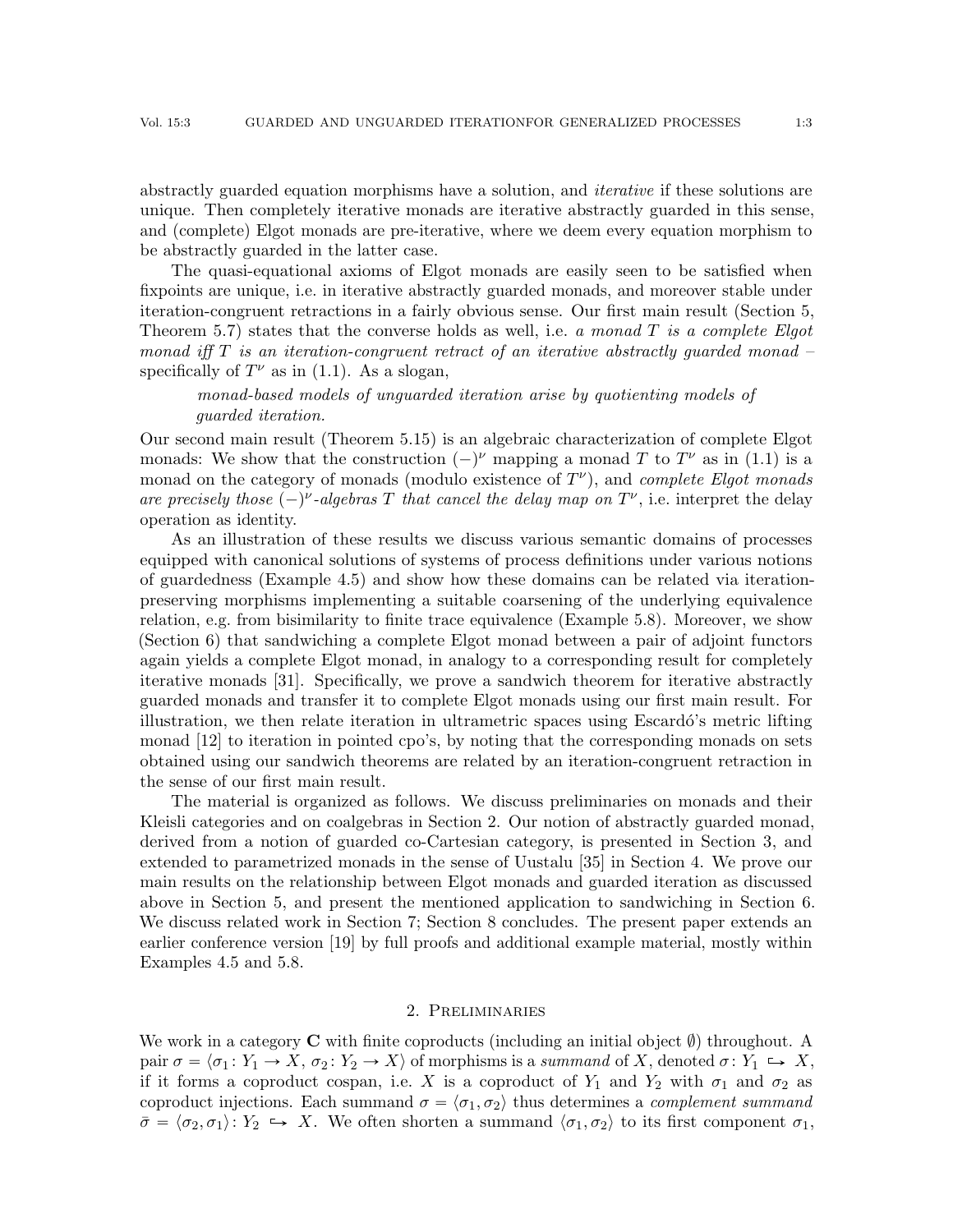in order to use  $\sigma$  as a morphism  $Y_1 \to X$ . Summands of a given object X are naturally preordered by taking  $\langle \sigma_1, \sigma_2 \rangle$  to be smaller than  $\langle \theta_1, \theta_2 \rangle$  if  $\sigma_1$  factors through  $\theta_1$  and  $\theta_2$ factors through  $\sigma_2$ . This preorder has a greatest element  $\langle id_X, ! \rangle$  and a least element  $\langle !, id_X \rangle$ . By writing  $X + Y$  we designate the latter as a coproduct of X and Y and assign the canonical names in<sub>1</sub>:  $X \hookrightarrow X + Y$  and in<sub>2</sub>:  $Y \hookrightarrow X + Y$  to the corresponding summands. Dually, we write  $pr_1: X \times Y \to X$  and  $pr_2: X \times Y \to Y$  for canonical projections (without introducing a special arrow notation). We do not assume that  $C$  is *extensive* [\[8\]](#page-41-5), in which case coproduct complements would be uniquely determined.

A monad  $\mathbb T$  over C can be given in the form of a Kleisli triple  $(T, \eta, -\star)$  where T is an endomap over the objects  $|C|$  of C, the *unit*  $\eta$  is a family of morphisms  $(\eta_X : X \to TX)_{X \in |C|}$ , Kleisli lifting  $(-)^*$  is a family of maps :  $\text{Hom}(X, TY) \to \text{Hom}(TX, TY)$ , and the monad laws are satisfied:

$$
\eta^* = id, \qquad f^* \eta = f, \qquad (f^* g)^* = f^* g^*.
$$

These laws precisely ensure that taking morphisms of the form  $X \to TY$  under  $f^{\star}g$  as the composition and  $\eta$  as identities yields a category, which is also called the Kleisli category of  $\mathbb{T}$ , and denoted  $\mathbb{C}_{\mathbb{T}}$ . The standard (equivalent) categorical definition [\[22\]](#page-42-12) of  $\mathbb{T}$  as an endofunctor with natural transformation unit  $\eta: \text{Id} \to T$  and multiplication  $\mu: TT \to T$ can be recovered by taking  $Tf = (\eta f)^{\star}, \mu = id^{\star}$ . (We adopt the convention that monads and their functor parts are denoted by the same letter, with the former in blackboard bold.) We call morphisms  $X \to TY$  Kleisli morphisms and view them as a high level abstraction of sequential programs where **T** encapsulates the underlying computational effect as proposed by Moggi  $[27]$ , with X representing the input type and Y the output type. The Kleisli category inherits coproducts from C, i.e. a coproduct  $X + Y$  of objects X, Y in C remains a coproduct in  $\mathbf{C}_{\mathbb{T}}$ , with coproduct injections  $\eta$  in<sub>1</sub> and  $\eta$  in<sub>2</sub>.

A more traditional use of monads in semantics is due to Lawvere [\[21\]](#page-42-14), who identified finitary monads on Set with *algebraic theories*, hence objects  $TX$  can be viewed as sets of terms of the theory over free variables from  $X$ , the unit as the operation of casting a variable to a term, and Kleisli composition as substitution. We informally refer to this use of monads as *algebraic monads*. Regardless of this informal convention, for every monad  $\mathbb{T}$  we have an associated category of *(Eilenberg-Moore-)algebras*  $\mathbb{C}^{\mathbb{T}}$  whose objects are pairs  $(A, a: TA \rightarrow A)$  satisfying  $a \eta = id$  and  $\mu(Ta) = a(Ta)$  and whose morphisms from  $(A, a: TA \rightarrow A)$  to  $(B, b: TB \rightarrow B)$  are maps  $f: A \rightarrow B$  such that  $f a = b(Tf)$ .

Given an adjunction  $F \dashv G: \mathbf{D} \to \mathbf{C}$ , we obtain a monad whose functor part is the composite  $Gf: \mathbf{C} \to \mathbf{C}$ , and both the Eilenberg-Moore construction and the Kleisli construction show that every monad has this form. In consequence, we can sandwich a monad **T** on **D** between an adjunction  $F \dashv G: \mathbf{D} \to \mathbf{C}$ , obtaining a monad on **C** with functor part  $GTF$ .

A(n F-)coalgebra for an endofunctor  $f: \mathbf{C} \to \mathbf{C}$  is a pair  $(X, f: X \to FX)$  where  $X \in |C|$ . Coalgebras form a category, with morphisms  $(X, f) \rightarrow (Y, g)$  being C-morphisms  $h: X \to Y$  such that  $(Fh)f = gh$ . A final object of this category is called a *final coalgebra*, and we denote it by

$$
(\nu F, \text{out}: \nu F \to F \nu F)
$$

if it exists. For readability,

we will often be cavalier about existence of final coalgebras and silently assume they exist when we need them;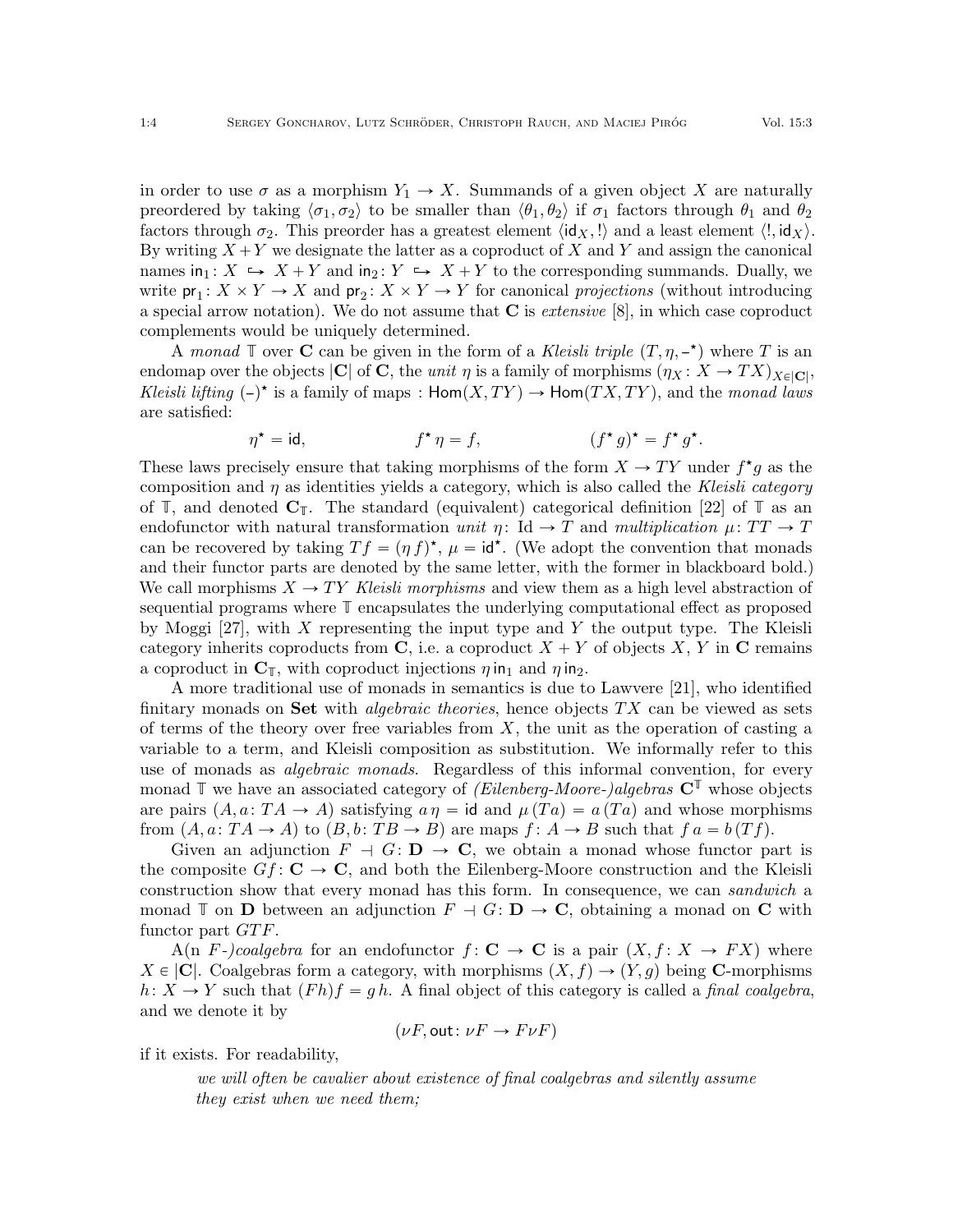that is, we hide sanity conditions on the involved functors, such as accessibility (we make an exception to this in parts of Section [5](#page-20-0) where we characterize Elgot monads as certain Eilenberg-Moore algebras for a monad on the category of monads). By definition,  $\nu F$  comes with *coiteration* as a definition principle (dual to the iteration principle for algebras): given a coalgebra  $(X, f : X \to FX)$  there is a unique morphism  $(cot f): X \to \nu F$  such that

$$
out (coit f) = F(coit f) f.
$$

This implies that out is an isomorphism (Lambek's lemma) and that coit out  $= id$  (see [\[36\]](#page-43-0) for more details about coalgebras for coiteration). The category of  $F$ -algebras,  $F$ -algebra morphisms and the notion of *initial F-algebra*  $(\mu F, \text{in}: F \mu F \rightarrow \mu F)$  are obtained in a completely dual way. The characteristic properties of final coalgebras and initial algebras can be summarized in the following diagrams:

$$
F \mu F \xrightarrow{F(\text{iter } f)} FX
$$
\n
$$
\begin{array}{ccc}\n\downarrow & & X & \xrightarrow{\text{coit } f} & \nu F \\
\downarrow & & & f \downarrow & & \downarrow\n\end{array}
$$
\n
$$
\mu F \xrightarrow{\text{iter } f} X
$$
\n
$$
F X \xrightarrow{F(\text{coit } f)} F \nu F
$$

Note that F-algebras should not be confused with Eilenberg-Moore algebras of monads (as we indicated above, those satisfy additional laws).

We generally drop sub- and superscripts, e.g. on natural transformations, whenever this improves readability.

#### 3. Abstractly Guarded Categories and Monads

<span id="page-4-0"></span>The notion of guardedness is paramount in process algebra: typically one considers systems of mutually recursive process definitions of the form  $x_i = t_i$ , and a variable  $x_i$  is said to be guarded in  $t_j$  if it occurs in  $t_j$  only in subterms of the form a. s where a. (-) is action prefixing. A standard categorical approach is to replace the set of terms over variables X by an object  $TX$  where  $\mathbb T$  is a monad. We then can model separate variables by partitioning X into a sum  $X_1 + \ldots + X_n$  and thus talk about guardedness of a morphism  $f: X \to T(X_1 + \ldots + X_n)$  in any  $X_i$ , meaning that every variable from  $X_i$  is guarded in f. One way to capture guardedness categorically is to identify the operations of **T** that serve as guards by distinguishing a suitable subobject of  $TX$ ; e.g. the definition of completely iterative monad [\[23\]](#page-42-1) follows this approach. For our purposes, we require a yet more general notion where we just distinguish some Kleisli morphisms as being guarded in certain output variables. We thus aim to work in a Kleisli category of a monad, but since our formalization and initial results can already be stated in any co-Cartesian category, we phrase them at this level of generality as long as possible.

<span id="page-4-1"></span>**Definition 3.1** (Abstractly guarded category/monad). A co-Cartesian category  $\bf{C}$  is abstractly quarded if it is equipped with a notion of abstract quardedness, i.e. with a relation between morphisms  $f: X \to Y$  and summands  $\sigma: Y' \hookrightarrow Y$  closed under the rules in Figure [1](#page-5-0) where  $f: X \rightarrow_{\sigma} Y$  denotes the fact that f and  $\sigma$  are in the relation in question.

A monad is abstractly guarded if its Kleisli category is abstractly guarded. A monad morphism  $\alpha: \mathbb{T} \to \mathbb{S}$  between abstractly guarded monads  $\mathbb{T}$ ,  $\mathbb{S}$  is abstractly guarded if  $f: X \rightarrow_{\sigma} TY$  implies  $\alpha f: X \rightarrow_{\sigma} SY$ .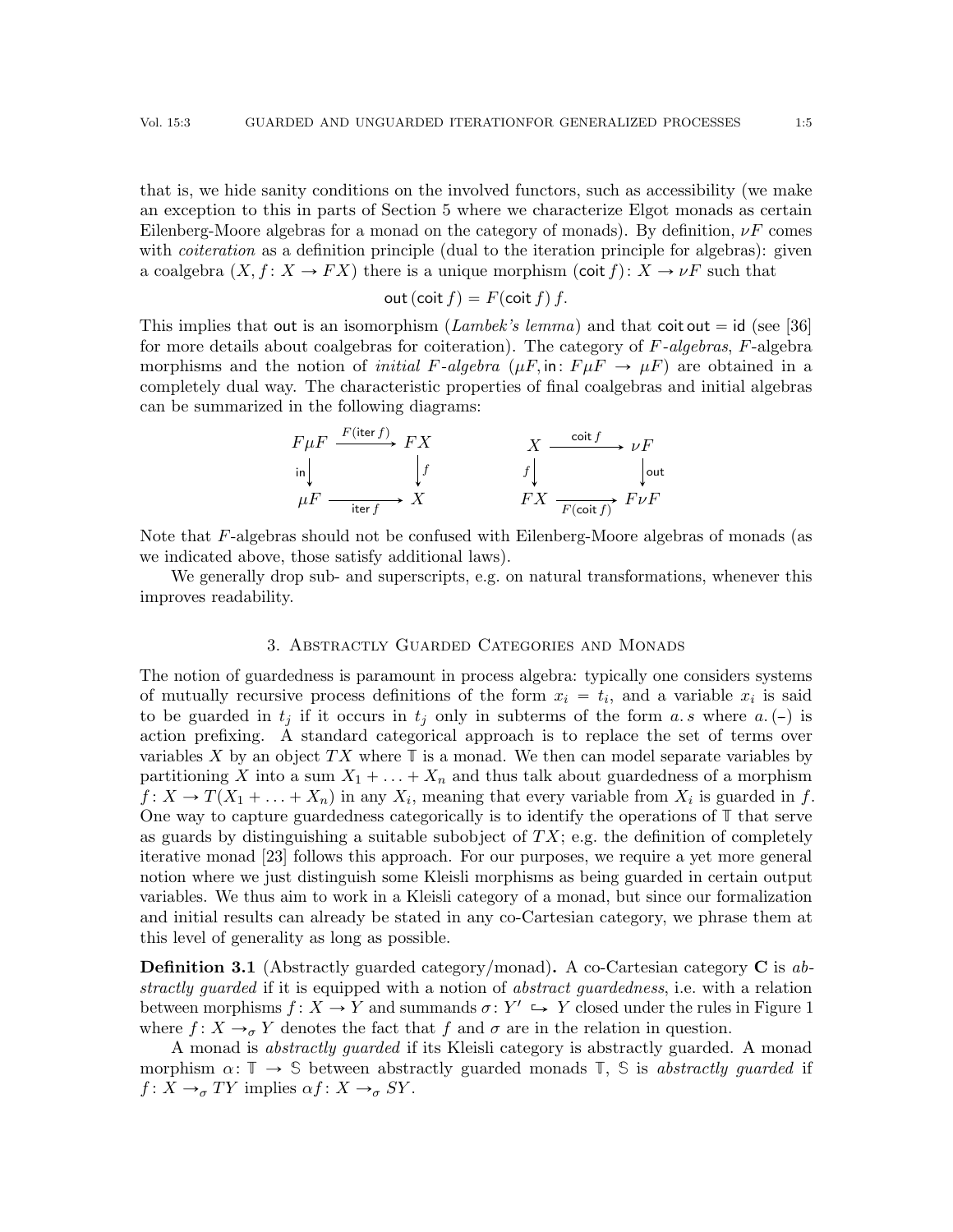$$
\begin{array}{ll}\n\text{(trv)} & \frac{f: X \to Y}{\text{in}_1 f: X \to_{\text{in}_2} Y + Z} \\
\text{(par)} & \frac{f: X \to_{\sigma} Z \quad g: Y \to_{\sigma} Z}{[f, g]: X + Y \to_{\sigma} Z} \\
\text{(cmp)} & \frac{f: X \to_{\text{in}_2} Y + Z \quad g: Y \to_{\sigma} V \quad h: Z \to V}{[g, h] \, f: X \to_{\sigma} V}\n\end{array}
$$

FIGURE 1. Axioms of abstract guardedness.

The rules in Figure [1](#page-5-0) are designed so as to enable a reformulation of the classical laws of iteration w.r.t. abstract guardedness, as we shall see in Section [5.](#page-20-0) Intuitively, (trv) states that if a program does not output anything via a summand of the output type then it is guarded in that summand. Rule (par) states that putting two guarded equation systems side by side again produces a guarded system. Finally, rule (cmp) states that guardedness is preserved under composition: if the unguarded part of the output of a program is postcomposed with a  $\sigma$ -guarded program, then the result is  $\sigma$ -guarded, no matter how the guarded part is transformed. That is, guardedness, once introduced, cannot be "undone" through sequential composition, but it can be "forgotten", as the following weakening rule indicates:

$$
\text{(wkn)} \quad \frac{f \colon X \to_{\sigma} Y}{f \colon X \to_{\sigma} \theta \ Y},
$$

where  $\sigma$  and  $\theta$  are composable summands. This rule was originally part of our axiomatization [\[19\]](#page-42-11) but it was later observed to be derivable from the other three [\[17\]](#page-42-15):

**Proposition 3.2.** Rule (wkn) is derivable in the calculus of Figure [1.](#page-5-0)

Proof. Let  $\bar{\sigma} \colon Z \to Y$  be the complement of  $\sigma$ , thus  $Y = Z + Y'$ ,  $\sigma = \text{in}_2$  and  $\bar{\sigma} = \text{in}_1$ . Analogously we present Y' as  $Z' + Y''$  with  $\theta = \text{in}_2$ . In summary, Y is a coproduct of Z, Z' and Y'',  $f: X \rightarrow_{\text{in}_2} Z + (Z' + Y'')$ , and we need to show that  $f: X \rightarrow_{\text{in}_2 \text{in}_2} Z + (Z' + Y'')$ . Since  $f = \left[ \text{in}_1, \text{in}_2 \right] f$ , by  $(\text{cmp})$  we are left to check that  $\text{in}_1 : Z \rightarrow_{\text{in}_2 \text{in}_2} Z + (Z' + Y'')$ . Now  $Z + (Z' + Y'')$  is also a coproduct of  $Z + Z'$  and  $Y''$ , with evident injections; so  $\text{in}_1: Z \to_{\text{in}_2 \text{in}_2} Z + (Z' + Y'')$  is equivalent to  $\text{in}_1 \text{in}_1: Z \to_{\text{in}_2} (Z + Z') + Y''$ , which is an instance of (trv).  $\Box$ 

Rule (wkn) is a weakening principle: If a program is guarded in some summand then it is guarded in any subsummand of that summand. Analogously, we obtain stability of guardedness under isomorphisms:

Proposition 3.3. The rule

$$
\textbf{(iso)} \quad \frac{f \colon X \to_{\sigma} Y \quad h \colon Y \cong Z}{h \, f \colon X \to_{h\sigma} Z},
$$

is derivable in the calculus of Figure [1.](#page-5-0)

*Proof.* Let  $\bar{\sigma}$ :  $W \to Y$  be the complement of  $\sigma$ , thus  $Y = W + Y'$ ,  $\sigma = \text{in}_2$  and  $\bar{\sigma} = \text{in}_1$ . Now, Z is a coproduct of W and and Y' with  $h \in \mathbb{R}$  in  $: W \to Z$  and  $h \in \mathbb{R}$ :  $Y' \to Z$  as the coproduct injections, and h is the copair of h in<sub>1</sub> and h in<sub>2</sub> w.r.t. this coproduct structure. The rule in question now follows from (cmp), using the fact that by (trv),  $h \in \mathbb{R}^n$  is h in<sub>2</sub>-guarded.  $\sim$  10  $\pm$ 

We write  $f: X \rightarrow_{i_1,\dots,i_k} X_1 + \ldots + X_n$  as a shorthand for  $f: X \rightarrow_{\sigma} X_1 + \ldots + X_n$  with  $\sigma = [\mathsf{in}_{i_1}, \ldots, \mathsf{in}_{i_k}] \colon X_{i_1} + \ldots + X_{i_k} \hookrightarrow X_1 + \ldots + X_n$ . More generally, we sometimes need

<span id="page-5-0"></span>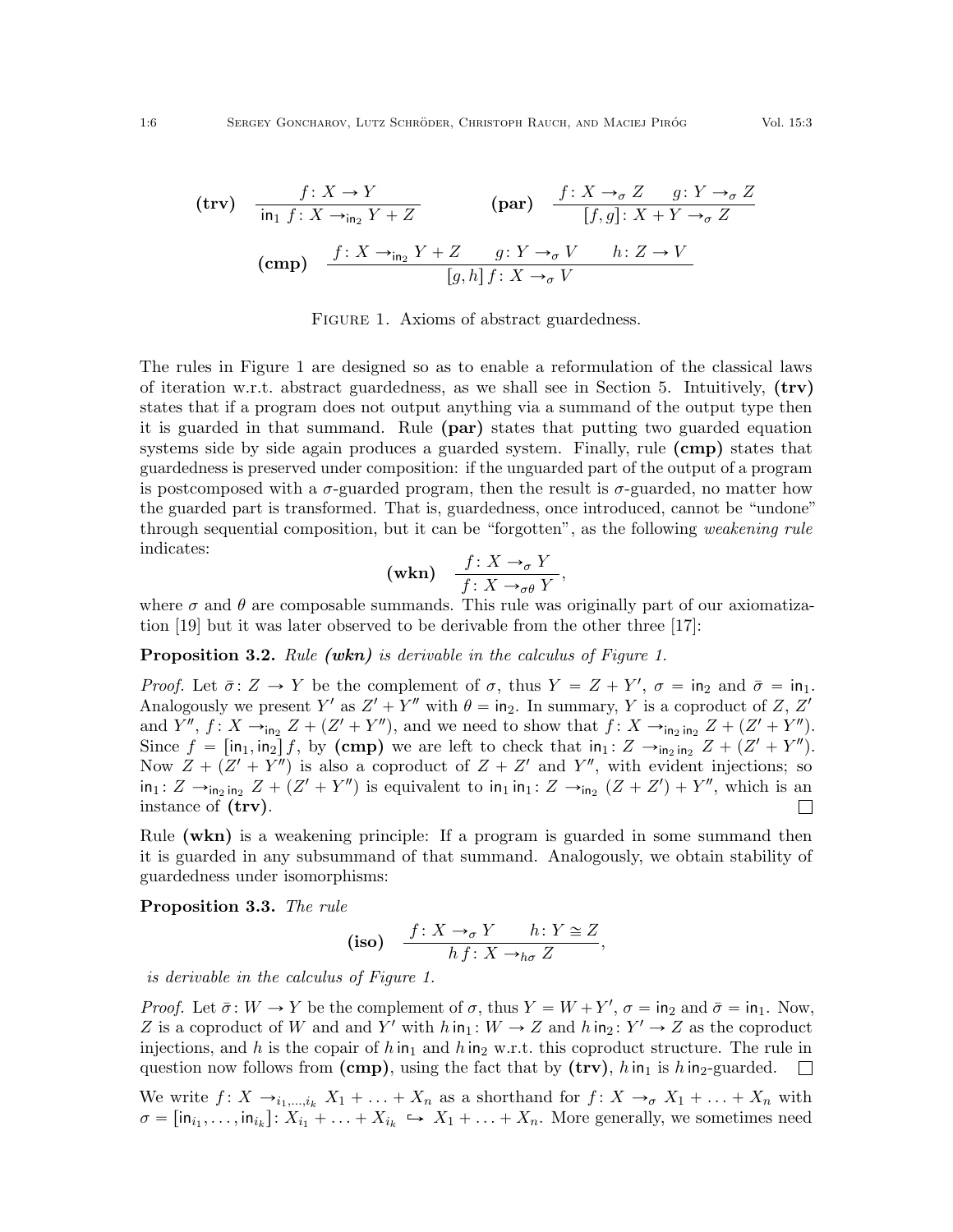to refer to components of some  $X_{i_j}$ . This amounts to replacing the corresponding  $i_j$  with a sequence of pairs  $i_j n_{j,m}$ , and  $\text{in}_{i_j}$  with  $\text{in}_{i_j}[\text{in}_{n_{j,1}},\ldots,\text{in}_{n_{j,k_j}}]$ , so, e.g. we write  $f: X \rightarrow_{12,2}$  $(Y + Z) + Z$  to mean that f is  $\lceil \ln_1 \ln_2, \ln_2 \rceil$ -guarded. Where coproducts  $Y + Z$  etc. appear in the rules, we mean any coproduct, not just some selected coproduct.

Recall that we have defined the notion of guardedness as a certain relation between morphisms and summands. Clearly, the *greatest* such relation is the one declaring all morphisms to be  $\sigma$ -guarded for all  $\sigma$ . We call categories (or monads) equipped with this notion of guardedness *totally quarded*. It turns out we also always have a *least* guardedness relation (originally called *trivial* [\[19\]](#page-42-11)):

**Definition 3.4** (Vacuous guardedness). A morphism  $f: X \rightarrow Y$  is vacuously  $\sigma$ -guarded for  $\sigma: Z \hookrightarrow Y$  if f factors through the coproduct complement  $\bar{\sigma}$  of  $\sigma$ .

Intuitively, f is vacuously guarded in  $\sigma: Z \hookrightarrow Y$  if f does not output anything via the summand  $Z$ ; observe that by the  $(trv)$  rule, vacuous guardedness always implies guardedness. Formally, we have:

**Proposition 3.5.** By taking the abstractly guarded morphisms to be the vacuously guarded morphisms, we obtain the least guardedness relation making the given category into a guarded category.

*Proof.* As indicated above, it is immediate from  $(trv)$  that every vacuously guarded morphism is guarded under any guardedness relation making the category into a guarded category. It remains to show that vacuous guardedness is closed under the rules in Figure [1;](#page-5-0) in the following we write  $f: X \rightarrow_{\sigma} Y$  to mean that f is vacuously  $\sigma$ -guarded.

 $\bullet$  (trv): Immediate from the definition of vacuous guardedness.

• (cmp): Suppose  $f: X \rightarrow_2 Y + Z$ , i.e.  $f = \text{in}_1 w$  for some  $w \text{ in}_1 : X \rightarrow Y$ . Now, for  $g: Y \to_{\sigma} V$  and  $h: Z \to V$ ,  $[g, h] f = g w$ . Let  $\bar{\sigma}: W \hookrightarrow V$  be the complement of  $\sigma: V' \rightarrow V$ . By assumption, g factors through  $\bar{\sigma}$ , i.e.  $w = \bar{\sigma} u$  for some u. Therefore  $[g, h] f = \bar{\sigma} u w$ , which by definition means that  $[g, h] f$  is vacuously  $\sigma$ -guarded.

• (par): Suppose that  $f: X \to_{\sigma} Z$  and  $g: Y \to_{\sigma} Z$ , i.e.  $f = \bar{\sigma} f'$  and  $g = \bar{\sigma} g'$  for some  $f' : X \to Z'$  and  $g' : Y \to Z'$  where  $\sigma : Z' \to Z$  and  $\bar{\sigma}$  is the coproduct complement of  $\sigma$ . Then, of course,  $[f, g] = \bar{\sigma}[f', g'],$  i.e.  $[f, g]: X + Y \rightarrow_{\sigma} Z$ .  $\Box$ 

We call a guarded category (or monad) vacuously guarded if its notion of abstract guardedness is given by vacuous guardedness. We note briefly how vacuous guardedness instantiates to Kleisli categories:

**Lemma 3.6.** Let  $\mathbb{T}$  be a monad on a category C. A morphism  $f: X \to T(Y + Z)$  is vacuously in<sub>2</sub>-quarded iff f factors through T in<sub>1</sub> in  $\mathbf{C}$ .

*Proof.* Immediate from the fact that the left injection into the coproduct  $Y + Z$  in the Kleisli category of  $\mathbb T$  is  $\eta$  in<sub>1</sub>, and  $(\eta \text{ in}_1)^* = T \text{ in}_1$ .  $\Box$ 

The notion of abstract guardedness can thus vary on a large spectrum from *vacuous quarded*ness to *total guardedness*, possibly detaching it from the initial intuition on guardedness. It is for this reason that we introduced the qualifier *abstract* into the terminology; for brevity, we will omit this qualifier in the sequel in contexts where no confusion is likely, speaking only of guarded monads, guarded morphisms etc.

<span id="page-6-0"></span>**Remark 3.7.** One subtle feature of our axiomatization is that it allows for seemingly counterintuitive situations when a morphism is individually guarded in two disjoint summands,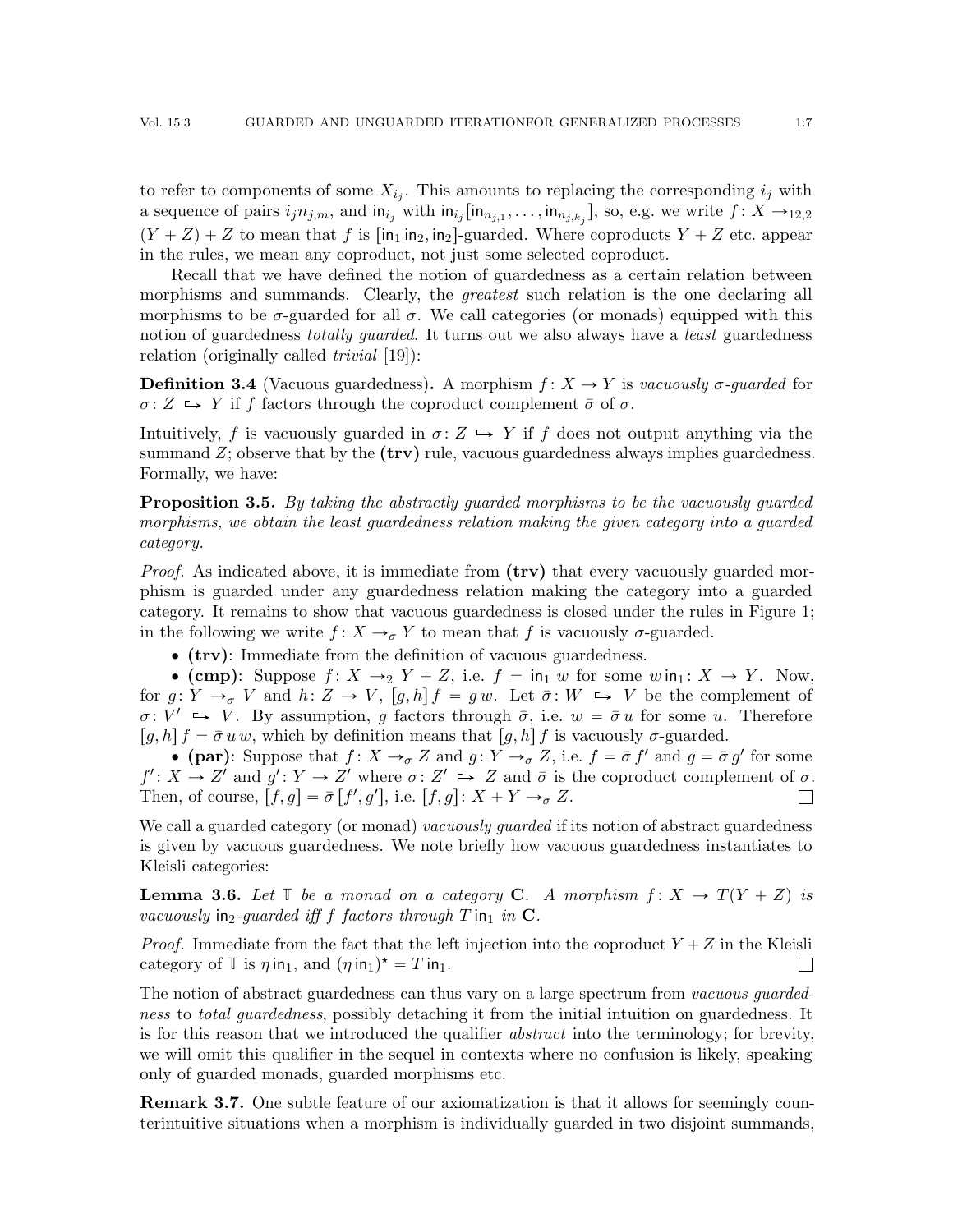$\Box$ 

but not in their union. This can be illustrated by the following example. Let **T** be the algebraic monad induced by the theory of abelian groups presented, in additive notation, by  $binary - alone.$  In this presentation, the zero element is presented by terms of the form  $x-x$ ; the theory thus differs slightly from the more standard presentation in that there is no zero element in the absence of variables, i.e.  $T\varnothing = \varnothing$ . We equip  $\mathbb T$  with vacuous guardedness. Now let  $z : 1 \to T({x} + {y})$  be the map that picks out the zero element. This morphism is both in<sub>1</sub>-guarded and in<sub>2</sub>-guarded, i.e. it factors both through T in<sub>2</sub> and through T in<sub>1</sub>, since we can write the zero element both as  $y - y$  and as  $x - x$ . However, z fails to be id-guarded, because it does not factor through  $T\emptyset = \emptyset$ .

Note that, conversely, collective guardedness does always imply individual guardedness, for by (wkn),  $f: X \rightarrow_{1,2} Y + Z$  implies both  $f: X \rightarrow_1 Y + Z$  and  $f: X \rightarrow_2 Y + Z$ .

As usual, guardedness serves to identify systems of equations that admit solutions according to some global principle:

**Definition 3.8** (Guarded (pre-)iterative category/monad). Given  $f: X \rightarrow_2 Y + X$ , we say that  $f^{\dagger}$ :  $X \to Y$  is a *solution* of f if  $f^{\dagger}$  satisfies the fixpoint identity  $f^{\dagger} = [\text{id}, f^{\dagger}] f$ . A guarded category is guarded pre-iterative if it is equipped with an iteration operator that assigns to every in<sub>2</sub>-guarded morphism  $f: X \rightarrow_2 Y + X$  a solution  $f^{\dagger}$  of f. If every such f has a unique solution, we call the category *quarded iterative*.

A guarded monad is guarded (pre-)iterative if its Kleisli category is guarded (pre-)iterative. A guarded monad morphism  $\alpha: \mathbb{T} \to \mathbb{S}$  between guarded pre-iterative monads  $\mathbb{T}, \mathbb{S}$  is *iteration-preserving* if  $\alpha f^{\dagger} = (\alpha f)^{\dagger}$  for every  $f : X \rightarrow_2 T(Y + X)$ .

We can readily check that the iteration operator preserves guardedness:

<span id="page-7-1"></span>**Proposition 3.9.** Let C be a guarded pre-iterative category, let  $\sigma: Z \rightarrow Y$ , and let  $f \colon X \to_{\sigma + id} Y + X$ . Then  $f^{\dagger} \colon X \to_{\sigma} Y$ .

*Proof.* Let  $\bar{\sigma}$ :  $Z' \rightarrow Y$  be the complement of  $\sigma$ :  $Z \rightarrow Y$ , so we proceed under the assumption that  $Y = Z' + Z$ ,  $\sigma = \text{in}_2$  and  $\bar{\sigma} = \text{in}_1$ . Then

$$
f^{\dagger} = [\text{id}, f^{\dagger}]f = [[\text{in}_1, \text{in}_2], f^{\dagger}] f = [\text{in}_1, [\text{in}_2, f^{\dagger}]] [[\text{in}_1, \text{in}_2 \text{in}_1], \text{in}_2 \text{in}_2] f.
$$

By assumption,  $f: X \rightarrow_{\text{in}_2 + \text{id}} (Z' + Z) + X$ . The morphism  $h = [[\text{in}_1, \text{in}_2 \text{in}_1], \text{in}_2 \text{in}_2]$ is simply an associativity isomorphism, for which  $h(in_2 + id) = in_2$ , hence by (iso),  $[[\text{in}_1, \text{in}_2 \text{in}_1], \text{in}_2 \text{in}_2]$   $f : X \rightarrow_2 Z' + (Z + X)$ . Since by  $(\text{trv})$ , in<sub>1</sub> is in<sub>2</sub>-guarded, we are done by (cmp).  $\Box$ 

We note that for guarded morphisms into guarded *iterative* monads, preservation of iteration is automatic:

<span id="page-7-0"></span>**Lemma 3.10.** Let  $\alpha: \mathbb{T} \to \mathbb{S}$  be a guarded morphism between guarded pre-iterative monads  $\mathbb{T}$ , **S** with **S** being guarded iterative. Then α is iteration-preserving.

*Proof.* Indeed, given  $f: X \rightarrow_2 T(Y + X)$ ,

$$
\alpha f^{\dagger} = \alpha [\eta, f^{\dagger}]^* f
$$
  
=  $[\eta, \alpha f^{\dagger}]^* \alpha f$   

$$
\qquad \qquad \# \text{ fromad morphism}
$$
  

$$
\qquad \qquad \# \text{ monad morphism}
$$

but this equation has  $(\alpha f)^{\dagger}$  as its unique solution, hence  $(\alpha f)^{\dagger} = \alpha f^{\dagger}$ .

In vacuously guarded categories, there is effectively nothing to iterate, so we have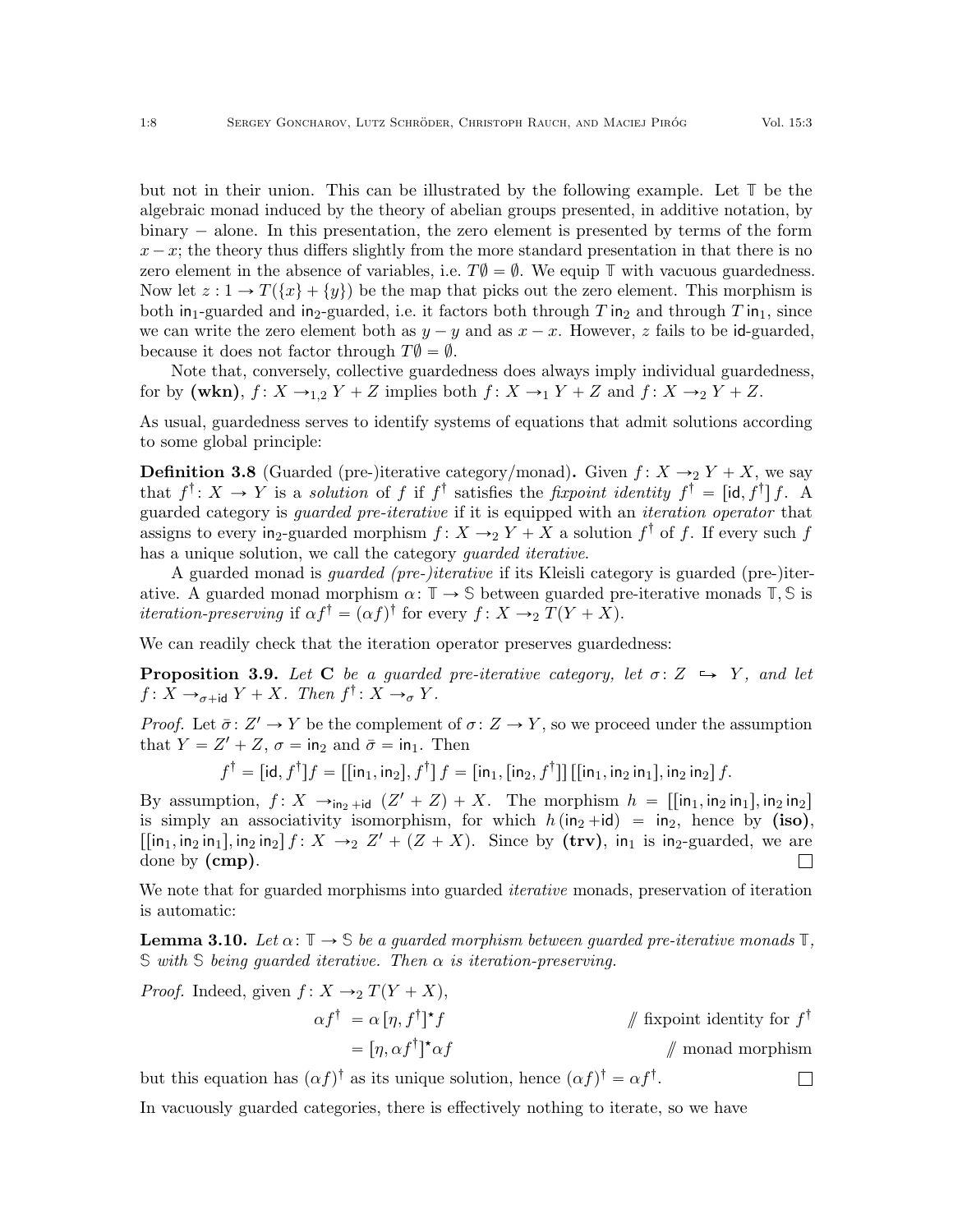# <span id="page-8-3"></span>**Proposition 3.11.** Every vacuously quarded category is quarded iterative.

*Proof.* Let  $f: X \rightarrow_2 Y + X$ , which by assumption means that  $f = \text{in}_1 g$  for some g. Then for any  $f^{\dagger}$  satisfying  $f^{\dagger} = [\text{id}, f^{\dagger}] f$ , we have  $f^{\dagger} = [\text{id}, f^{\dagger}] f = [\text{id}, f^{\dagger}]$  in<sub>1</sub>  $g = g$ , which proves uniquenes of solutions. Moreover,  $[\text{id}, g]f = [\text{id}, g]$  in<sub>1</sub> g = g, which shows existence.  $\Box$ 

We now revisit our motivating considerations on process algebra from the beginning of this section.

<span id="page-8-1"></span>Example 3.12 (Generalized processes). A natural semantic domain for finitely branching possibly infinite processes under strong bisimilarity with final results in X and atomic actions in A is the final coalgebra  $\nu \gamma \cdot \mathcal{P}_{\omega}(X + A \times \gamma)$  in the category of sets and functions, where  $\mathcal{P}_{\omega}$ is the finite powerset monad. Alternatively, we can view inhabitants of this domain as equivalence classes of possibly non-well-founded terms over variables from  $X$ , which can also be thought of as process names, and over the operations  $+$  of non-deterministic choice, deadlock  $\emptyset$  and action prefixing a. (-). The latter view is useful for syntactic presentations of those processes that happen to be finite. Systems of recursive process definitions are naturally represented by morphisms  $f: X \to \nu \gamma$ .  $\mathcal{P}_{\omega}((Y + X) + A \times \gamma)$  where X contains process names being defined and Y contains the remaining process names that can occur freely. For example, the system

<span id="page-8-0"></span>
$$
x = y + a \cdot x \tag{3.1}
$$

corresponds to the following data:  $X = \{x\}, Y = \{y\}, A = \{a\},\$ and

$$
f(x) = \text{out}^{-1}\{\text{in}_1 y, \text{in}_2\langle a, \text{out}^{-1}\{\text{in}_1 x\}\rangle\}
$$

(eliding the isomorphism  $Y + X \cong \{x, y\}$ ). The generalization arising from this example is as follows: Given an endofunctor Σ on a co-Cartesian category C and a monad **T** such that final coalgebras  $T_\Sigma X = \nu \gamma$ .  $T(X + \Sigma \gamma)$  exist, we obtain a corresponding monad  $\mathbb{T}_\Sigma$  called the generalized coalgebraic resumption monad transform of **T**. As above, we can view morphisms  $f: X \to T_{\Sigma}(Y + X)$  as systems of recursive equations for *generalized processes* with  $\mathbb{T}$ capturing the relevant computational effect (such as non-determinism) and  $\Sigma$  capturing atomic steps (such as actions  $\Sigma = A \times -$ ).

Abstract guardedness can be used to effectively distinguish those systems  $f: X \to T_{\Sigma}(Y + X)$ for which we can define *desirable* solutions  $f^{\dagger}$ :  $X \to T_{\Sigma}Y$ . For the moment, we proceed under the assumption that *desirable* means *unique*, for instance  $(3.1)$  has the unique solution  $x = y + a$ .  $(y + a, (\ldots))$ . Let us recall the existing approach to defining guardedness in this context via completely iterative monads [\[23\]](#page-42-1), which are based on idealized monads [\[23,](#page-42-1) Definition 5.5]. To make this precise, recall some definitions.

<span id="page-8-2"></span>Definition 3.13 (Monad modules, idealized monads). A module over a monad  $\mathbb{T}$  on C is a pair  $(M, -\circ)$ , where M is an endomap over the objects of **C**, while the lifting  $(-)^{\circ}$  is a map  $\text{Hom}(X, TY) \to \text{Hom}(MX, MY)$  such that the following laws are satisfied:

$$
\eta^{\circ} = \mathrm{id}, \qquad \qquad g^{\circ} f^{\circ} = (g^{\star} f)^{\circ}.
$$

Note that M extends to an endofunctor by taking  $Mf = (\eta f)^{\circ}$ . A module-to-monad morphism is a natural transformation  $\xi: M \to T$  that satisfies  $\xi f^{\circ} = f^{\star} \xi$ . We call the tuple  $(\mathbb{T}, M, -\degree, \xi)$  an *idealized monad*; when no confusion is likely, we refer to these data just as  $\mathbb{T}$ . An *idealized monad morphism* between idealized monads  $((T, \eta^T, -\star), M, -\degree, \xi)$ and  $((S, \eta^S, -^{\bullet}), N, -^{\bullet}, \xi')$  is a pair  $(\alpha, \beta)$  where  $\alpha: T \to S$  is a monad morphism while  $\beta \colon M \to N$  is a natural transformation satisfying  $\alpha \xi = \xi' \beta$  and  $\beta f^* = f^* \beta$ .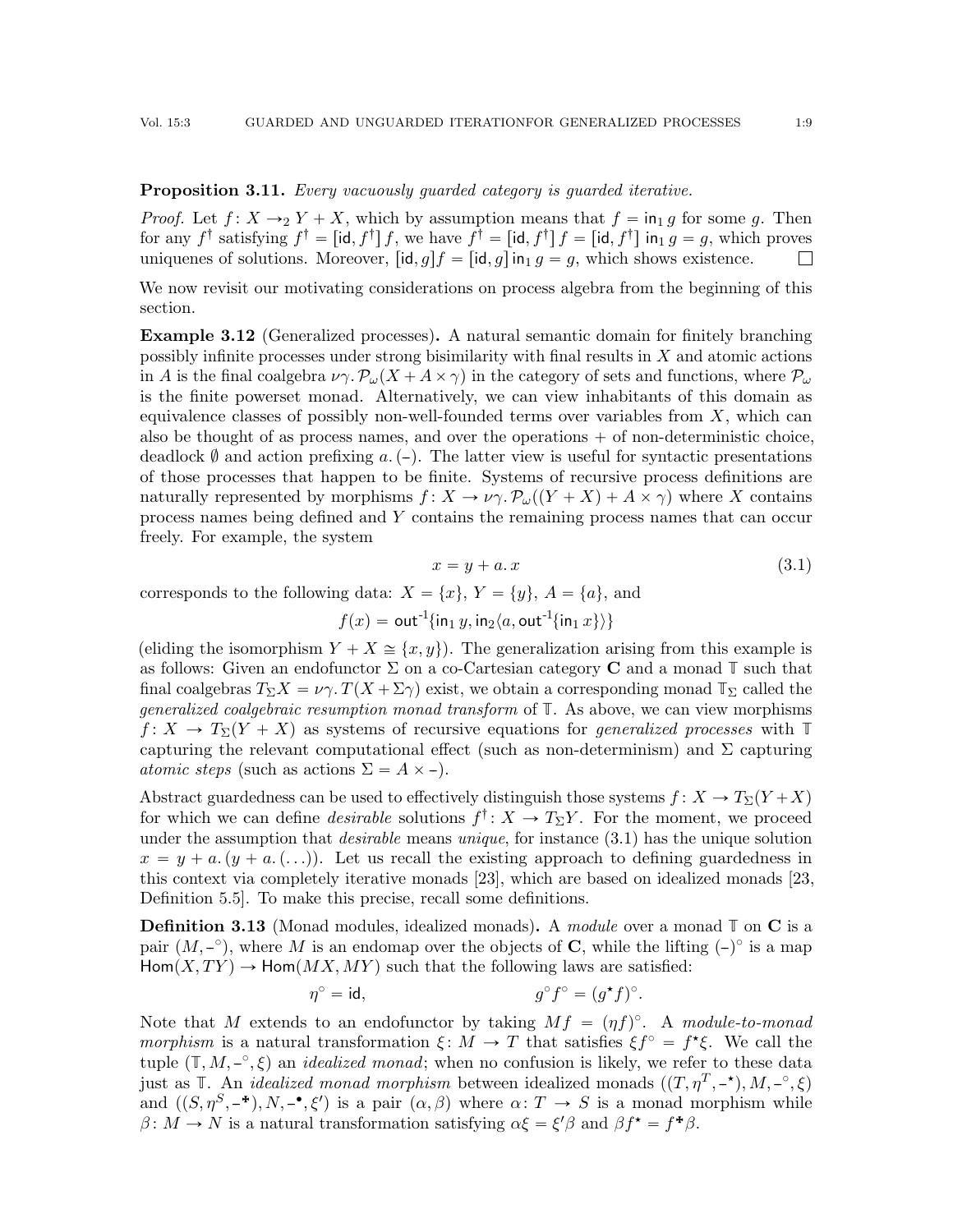**Example 3.14.** It follows from previous results [\[30,](#page-42-4) Corollary 3.13] that the monad  $\mathbb{T}_{\Sigma}$ from Example [3.12](#page-8-1) is idealized when equipped with the module  $T\Sigma T_{\Sigma}$ . In the concrete case where  $\mathbb{T} = \mathcal{P}_{\omega}$  and  $\Sigma = A \times (-)$ , i.e.  $T_{\Sigma}X = \nu \gamma \cdot \mathcal{P}_{\omega}((Y + X) + A \times \gamma)$ , the module  $\mathcal{P}_{\omega}(A \times T_{\Sigma})$  contains processes that consist of (finitely many) non-deterministic branches all of which begin with an action.

Milius [\[23\]](#page-42-1) defines guardedness only for equation morphisms, i.e. morphisms of type  $X \rightarrow$  $T(Y + X)$ . Extending this notion in the obvious way to morphisms of type  $X \to T(Y + Z)$ as required in our framework, we obtain the following definition:

**Definition 3.15** (Completely iterative monads). Given an idealized monad  $(\mathbb{T}, M, -\degree, \xi)$ , a morphism  $f: X \to T(Y + Z)$  is guarded if it factors via  $[\eta \text{ in}_1, \xi] : Y + M(Y + Z) \to T(Y + Z)$ . The monad  $\mathbb T$  is *completely iterative* if every guarded  $f: X \to T(Y + X)$  in this sense has a unique solution.

It turns out that the above notion of guardedness is not an instance of abstract guardedness; specifically, it does not satisfy our  $(par)$  rule. Equation  $(3.1)$  provides a good illustration of what happens: although both terms y and  $a \, x$  are guarded in x, we cannot factor the corresponding term  $X \to T(Y + X)$  through any  $[\eta \infty]$ ;  $Y + M(Y + X) \to T(Y + X)$ due to the top-level nondeterministic choice.

Fortunately, we can fix this by noticing that completely iterative monads actually support iteration for a wider class of morphisms:

**Definition 3.16.** Let  $(\mathbb{T}, M, -\infty, \xi)$  be an idealized monad. Given  $\sigma \colon Z \hookrightarrow Y$ , we say that a morphism  $f: X \to TY$  is weakly  $\sigma$ -guarded if it factors through  $[\eta \bar{\sigma}, \xi]^\star : T(Y' + MY) \to TY$ for a complement  $\bar{\sigma} \colon Y' \hookrightarrow Y$  of  $\sigma$ .

Since a morphism that factors as  $[\eta \text{ in}_1, \xi] f$  can be rewritten as  $[\eta \text{ in}_1, \xi]^* \eta f$ , every guarded morphism in an idealized monad is also weakly guarded.

**Theorem 3.17.** Let  $(\mathbb{T}, M, -\infty, \xi)$  be an idealized monad. Then the following hold.

- <span id="page-9-0"></span>(1) **T** becomes abstractly guarded when equipped with weak guardedness as the notion of abstract guardedness.
- <span id="page-9-1"></span>(2) If  $\mathbb T$  is completely iterative, then every weakly in<sub>2</sub>-guarded morphism  $f: X \to T(Y + X)$ has a unique solution.
- <span id="page-9-2"></span>(3) If  $(\alpha, \beta)$  is an idealized monad morphism, then  $\alpha$  preserves weak guardedness.

That is, completely iterative monads are abstractly guarded iterative monads w.r.t. weak guardedness.

*Proof.* [\(1\)](#page-9-0): We need to verify that weak guardedness is closed under the rules from Definition [3.1.](#page-4-1)

 $\bullet$  (trv) Given a morphism  $f: X \to TY$ , the following holds:

$$
(T \text{ in}_1) f = (\eta \text{ in}_1)^* f
$$
  
\n
$$
= ([\eta \text{ in}_1, \xi] \text{ in}_1)^* f
$$
  
\n
$$
= [\eta \text{ in}_1, \xi]^* (T \text{ in}_1) f
$$
  
\n
$$
= [\eta \text{ in}_1, \xi]^* (T \text{ in}_1) f
$$
  
\n
$$
= \pi \text{ in}_1 \text{ in}_1 \text{ in}_1 \text{ in}_1 \text{ in}_1 \text{ in}_1 \text{ in}_1 \text{ in}_1 \text{ in}_1 \text{ in}_1 \text{ in}_1 \text{ in}_1 \text{ in}_1 \text{ in}_1 \text{ in}_1 \text{ in}_1 \text{ in}_1 \text{ in}_1 \text{ in}_1 \text{ in}_1 \text{ in}_1 \text{ in}_1 \text{ in}_1 \text{ in}_1 \text{ in}_1 \text{ in}_1 \text{ in}_1 \text{ in}_1 \text{ in}_1 \text{ in}_1 \text{ in}_1 \text{ in}_1 \text{ in}_1 \text{ in}_1 \text{ in}_1 \text{ in}_1 \text{ in}_1 \text{ in}_1 \text{ in}_1 \text{ in}_1 \text{ in}_1 \text{ in}_1 \text{ in}_1 \text{ in}_1 \text{ in}_1 \text{ in}_1 \text{ in}_1 \text{ in}_1 \text{ in}_1 \text{ in}_1 \text{ in}_1 \text{ in}_1 \text{ in}_1 \text{ in}_1 \text{ in}_1 \text{ in}_1 \text{ in}_1 \text{ in}_1 \text{ in}_1 \text{ in}_1 \text{ in}_1 \text{ in}_1 \text{ in}_1 \text{ in}_1 \text{ in}_1 \text{ in}_1 \text{ in}_1 \text{ in}_1 \text{ in}_1 \text{ in}_1 \text{ in}_1 \text{ in}_1 \text{ in}_1 \text{ in}_1 \text{ in}_1 \text{ in}_1 \text{ in}_1 \text{ in}_1 \text{ in}_1 \text{ in}_1 \text{ in}_1 \text{ in}_1 \text{ in}_1 \text{ in}_1 \text{ in}_1 \text{ in}_1 \text{ in}_1 \text{ in}_1 \text{ in}_1 \text{ in}_1 \text{ in}_1 \text{ in}_1 \text{ in}_1 \text{ in}_1 \text{ in}_1 \text{ in}_1 \text{ in}_1 \text{ in}_1 \text{ in}_1 \text{ in}_1 \text{ in}_1 \text{ in}_1 \text{ in
$$

• (cmp) Given  $f: X \rightarrow_2 T(Y+Z)$ ,  $g: Y \rightarrow_\sigma TV$ , and  $h: Y \rightarrow TV$ , assume that f factors as  $[\eta \text{ in}_1, \xi]^* f'$ , while g factors as  $[\eta \bar{\sigma}, \xi]^* g'$ . Then, the following holds:

 $[g, h]^{\star} f = [[\eta \bar{\sigma}, \xi]^{\star} g', h]^{\star} [\eta \text{ in}_1, \xi]^{\star} f'$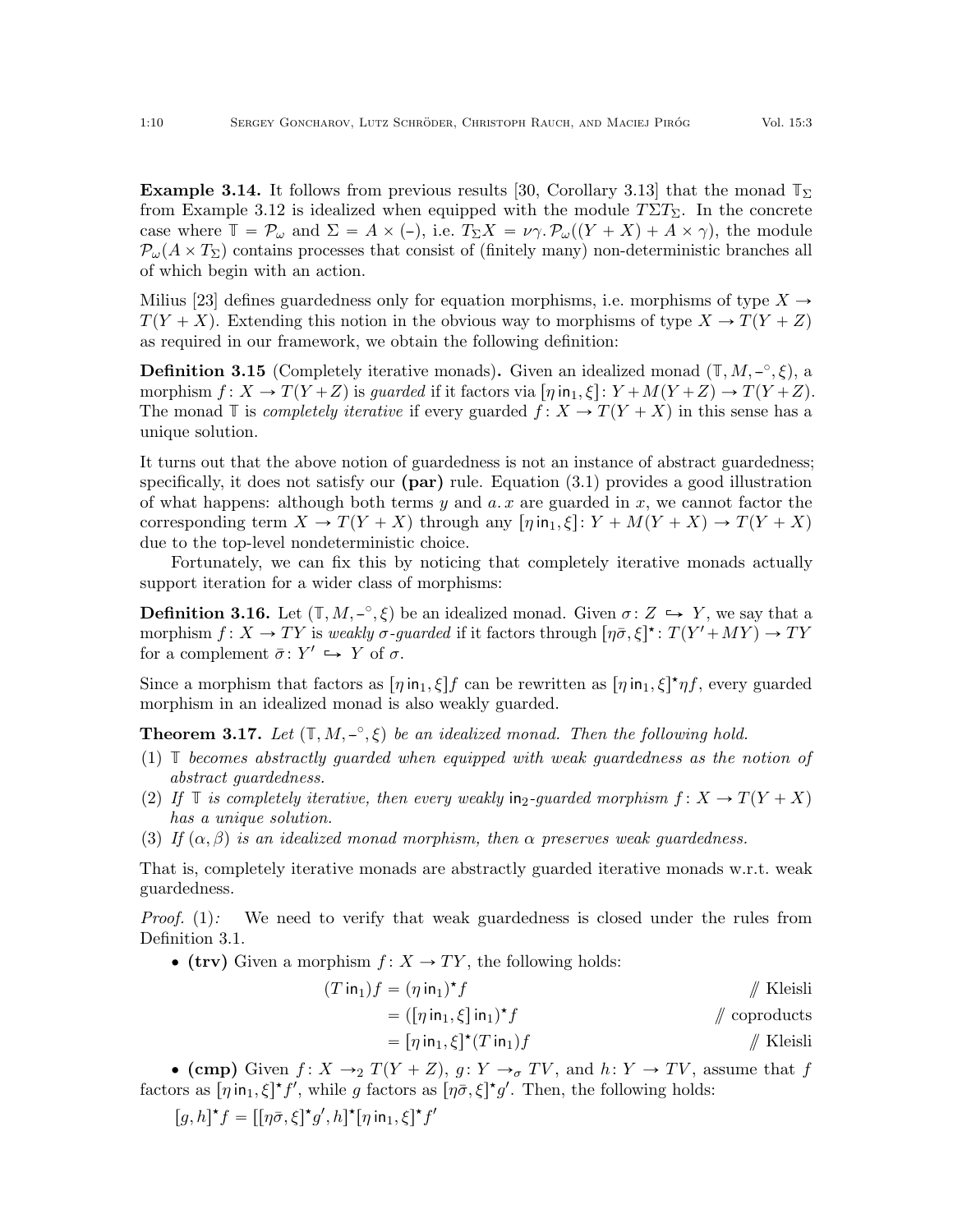| $= (\left[\left[\eta\bar{\sigma}, \xi\right]^{\star} g', h\right]^{\star} \left[\eta \text{ in } \left[\right], \xi\right])^{\star} f'$                                                  | $//$ Kleisli                          |
|------------------------------------------------------------------------------------------------------------------------------------------------------------------------------------------|---------------------------------------|
| = $[[[\eta\bar{\sigma},\xi]^{\star}g',h]^{\star}\eta$ in <sub>1</sub> , $[[\eta\bar{\sigma},\xi]^{\star}g',h]^{\star}\xi]^{\star}f'$                                                     | $\mathbb Z$ coproducts                |
| = $[[[\eta\bar{\sigma}, \xi]^{\star}g', h]$ in <sub>1</sub> , $[[\eta\bar{\sigma}, \xi]^{\star}g', h]^{\star}\xi]^{\star}f'$                                                             | $//$ Kleisli                          |
| $=[[\eta\bar{\sigma},\xi]^{\star}g',[[\eta\bar{\sigma},\xi]^{\star}g',h]^{\star}\xi]^{\star}f'$                                                                                          | $\mathcal{U}$ coproducts              |
| $= [[\eta \bar{\sigma}, \xi]^\star g', \xi[[\eta \bar{\sigma}, \xi]^\star g', h]^\circ]^\star f'$                                                                                        | $\mathbb{N}$ module-to-monad morphism |
| = $\left[\left[\eta\bar{\sigma},\xi\right]^\star g',\left[\eta\bar{\sigma},\xi\right]$ in <sub>2</sub> $\left[\left[\eta\bar{\sigma},\xi\right]^\star g',h\right]^\circ\right]^\star f'$ | $\mathbb{Z}$ coproducts               |
| = $[[\eta \bar{\sigma}, \xi]^{\star} g', [\eta \bar{\sigma}, \xi]^{\star} \eta$ in $_2[[\eta \bar{\sigma}, \xi]^{\star} g', h]^{\circ}]^{\star} f'$                                      | $//$ Kleisli                          |
| $= (\lceil \eta \bar{\sigma}, \xi \rceil^* [g', \eta \text{ in}_2 [\lceil \eta \bar{\sigma}, \xi \rceil^* g', h]^\circ])^* f'$                                                           | $\mathcal{U}$ coproducts              |
| = $[\eta \bar{\sigma}, \xi]^{\star} [g', \eta \text{ in}_2] [\eta \bar{\sigma}, \xi]^{\star} g', h]^{\circ} [\star f'.$                                                                  | $//$ Kleisli                          |

• (par) Given a morphism  $f: X \to_{\sigma} TZ$  and  $Y \to_{\sigma} TZ$  assume that f factors as  $[\eta \text{ in}_1, \xi]^* f'$ , and g factors as  $[\eta \text{ in}_1, \xi]^* g'$ . Then, the following holds:

$$
[f,g] = [[\eta \bar{\sigma}, \xi]^\star f', [\eta \bar{\sigma}, \xi]^\star g'] \qquad \qquad \# \text{ guardedness}
$$

$$
= [\eta \bar{\sigma}, \xi]^\star [f', g'].
$$

$$
\qquad \qquad \# \text{ coproducts}
$$

[\(2\)](#page-9-1): Let  $f = [\eta \text{ in}_1, \xi]^* j$  for a morphism  $j: X \to T(Y + M(Y + X))$ . We define an auxiliary morphism  $g = [\eta \text{ in}_1, j]^* \xi \colon M(Y+X) \to T(Y+M(Y+X))$ . Note that g is guarded (in the sense of [\[23\]](#page-42-1)), since it can be rewritten as follows:

$$
[\eta \text{ in}_1, j]^{\star} \xi = \xi [\eta \text{ in}_1, j]^{\circ}
$$
  
=  $[\eta \text{ in}_1, \xi] \text{ in}_2 [\eta \text{ in}_1, j]^{\circ}$ .  

$$
\text{ \textcircled{1} }
$$
  

$$
\text{ \textcircled{2} }
$$
  

$$
\text{ \textcircled{3} }
$$
  

$$
\text{ \textcircled{2} }
$$
  

$$
\text{ \textcircled{3} }
$$
  

$$
\text{ \textcircled{4} }
$$
  

$$
\text{ \textcircled{3} }
$$
  

$$
\text{ \textcircled{4} }
$$
  

$$
\text{ \textcircled{5} }
$$
  

$$
\text{ \textcircled{4} }
$$
  

$$
\text{ \textcircled{5} }
$$

Thus, g has a unique solution  $g^{\dagger}$ :  $M(Y+X) \to TY$ . We use it to define a solution to f, namely  $f^{\ddagger} = [\eta, g^{\dagger}]^{\star} j$ . It is left to show that it is indeed a solution and that it is unique:  $\bullet$  Solution:

| $f^{\ddagger} = [\eta, g^{\dagger}]^{\star} j$                                                                                                                                      |                          |
|-------------------------------------------------------------------------------------------------------------------------------------------------------------------------------------|--------------------------|
| $=[\eta, [\eta, g^{\dagger}]^{\star}g]^{\star}j$                                                                                                                                    | $\mathscr N$ solution    |
| $=[\eta, [\eta, g^{\dagger}]^{\star}[\eta \text{ in}_1, j]^{\star} \xi]^{\star} j$                                                                                                  |                          |
| $=[\eta,([\eta,g^{\dagger}]^{\star}[\eta\,\text{in}_1,j])^{\star}\xi]^{\star}j$                                                                                                     | $//$ Kleisli             |
| $=[\eta, [[\eta, g^{\dagger}]^{\star} \eta \text{ in }_{1}, [\eta, g^{\dagger}]^{\star} j]^{\star} \xi]^{\star} j$                                                                  | $\mathbb{Z}$ coproducts  |
| $=[\eta, [[\eta, g^{\dagger}] \text{ in }_{1}, [\eta, g^{\dagger}]^{\star} j]^{\star} \xi]^{\star} j$                                                                               | $//$ Kleisli             |
| $=[\eta, [\eta, [\eta, g^{\dagger}]^{\star}j]^{\star}\xi]^{\star}j$                                                                                                                 | $\mathcal{U}$ coproducts |
| $=[[\eta, [\eta, g^{\dagger}]^{\star}j]$ in $[\eta, [\eta, g^{\dagger}]^{\star}j]^{\star}\xi]^{\star}j$                                                                             | $\mathbb Z$ coproducts   |
| = $\left[\left[\eta, \left[\eta, g^\dagger\right]^{\star} j\right]^{\star} \eta \text{ in } \left[\eta, \left[\eta, g^\dagger\right]^{\star} j\right]^{\star} \xi\right]^{\star} j$ | $//$ Kleisli             |
| $= ([\eta, [\eta, g^{\dagger}]^{\star} j]^{\star} [\eta \text{ in}_{1}, \xi])^{\star} j$                                                                                            | $\mathbb Z$ coproducts   |
| $=[\eta, [\eta, g^{\dagger}]^{\star}j]^{\star}[\eta \text{ in}_{1}, \xi]^{\star}j$                                                                                                  | Kleisli                  |
| $= \left[\eta, f^{\ddagger}\right]^\star f.$                                                                                                                                        |                          |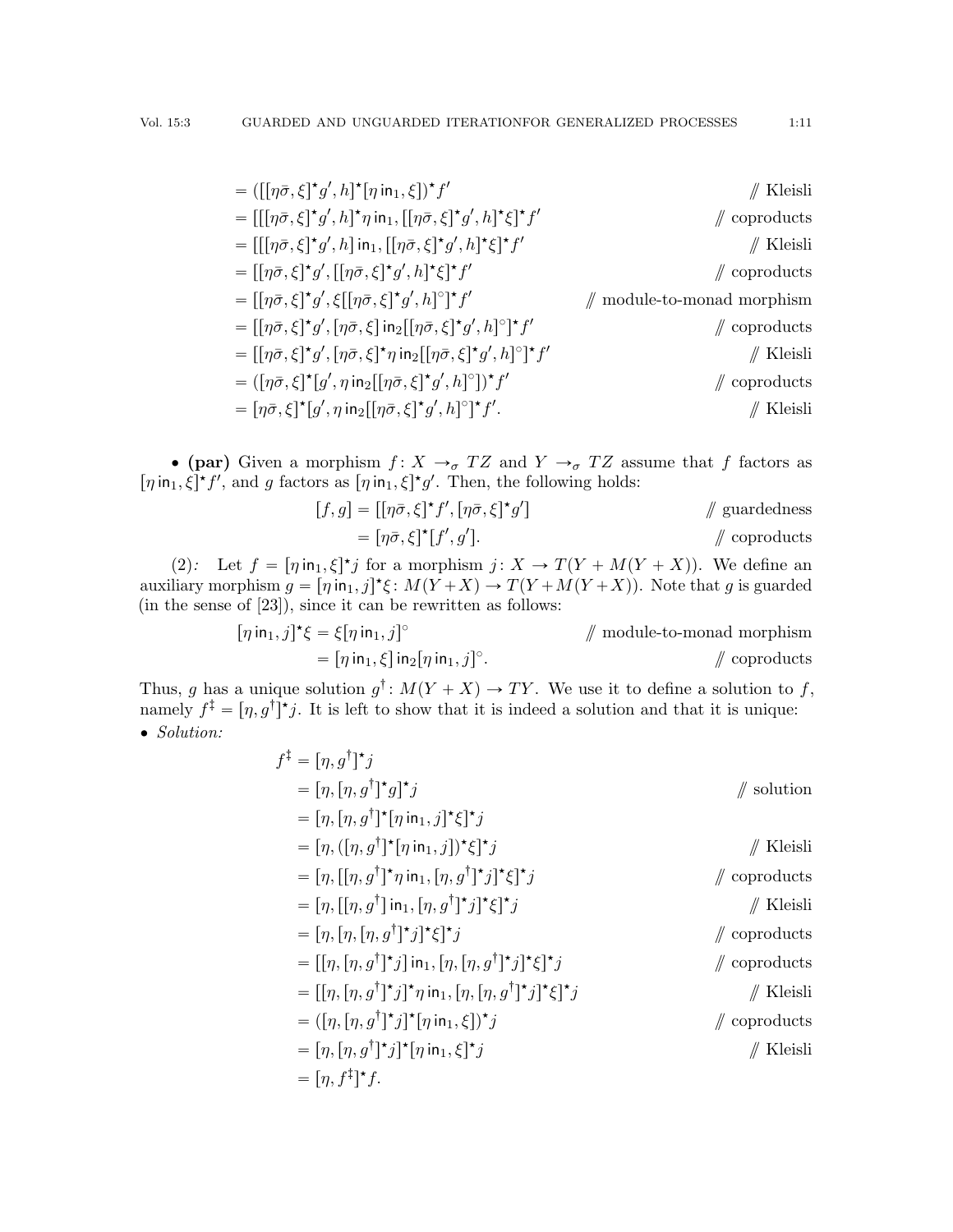• Uniqueness: Let  $r: X \to TY$  be a solution of f, that is,  $r = [\eta, r]^{\star}f$ . First, we calculate:

$$
[\eta, r]^{\star}\xi = [\eta, [\eta, r]^{\star}f]^{\star}\xi
$$
  
\n
$$
= [\eta, [\eta, r]^{\star}[\eta \text{ in } 1, \xi]^{\star}j]^{\star}\xi
$$
  
\n
$$
= [\eta, ([\eta, r]^{\star}[\eta \text{ in } 1, \xi])^{\star}j]^{\star}\xi
$$
  
\n
$$
= [\eta, [[\eta, r]^{\star} \eta \text{ in } 1, [\eta, r]^{\star}\xi]^{\star}j]^{\star}\xi
$$
  
\n
$$
= [\eta, [[\eta, r]^{\star} \eta \text{ in } 1, [\eta, r]^{\star}\xi]^{\star}j]^{\star}\xi
$$
  
\n
$$
= [\eta, [\eta, [\eta, r]^{\star}\xi]^{\star}j]^{\star}\xi
$$
  
\n
$$
= [[\eta, [\eta, r]^{\star}\xi] \text{ in } 1, [\eta, [\eta, r]^{\star}\xi]^{\star}j]^{\star}\xi
$$
  
\n
$$
= [[\eta, [\eta, r]^{\star}\xi]^{\star} \eta \text{ in } 1, [\eta, [\eta, r]^{\star}\xi]^{\star}j]^{\star}\xi
$$
  
\n
$$
= ([\eta, [\eta, r]^{\star}\xi]^{\star}[\eta \text{ in } 1, j])^{\star}\xi
$$
  
\n
$$
= [\eta, [\eta, r]^{\star}\xi]^{\star}[\eta \text{ in } 1, j]^{\star}\xi
$$
  
\n
$$
= [\eta, [\eta, r]^{\star}\xi]^{\star}[\eta \text{ in } 1, j]^{\star}\xi
$$
  
\n
$$
= [\eta, [\eta, r]^{\star}\xi]^{\star}[\eta \text{ in } 1, j]^{\star}\xi
$$
  
\n
$$
= [\eta, [\eta, r]^{\star}\xi]^{\star}[\eta \text{ in } 1, j]^{\star}\xi
$$
  
\n
$$
= [\eta, [\eta, r]^{\star}\xi]^{\star}[\eta \text{ in } 1, j]^{\star}\xi
$$
  
\n
$$
= [\eta, [\eta, r]^{\star}\xi]^{\star}[\eta \text{ in } 1, j]^{\star}\xi
$$
  
\n
$$
= [\eta, [\eta, r]^{\star}\xi]^{\star}[\eta \text{ in } 1, j]^{\star}\xi
$$
  
\n<math display="block</math>

Thus,  $[\eta, r]^* \xi$  is a solution of g. By uniqueness, we obtain that  $g^{\dagger} = [\eta, r]^* \xi$ . With this, we can check the uniqueness of  $f^{\ddagger}$ :

$$
r = [\eta, r]^{\star} f
$$
  
\n
$$
= [\eta, r]^{\star} [\eta \operatorname{in}_{1}, \xi]^{\star} j
$$
  
\n
$$
= ([\eta, r]^{\star} [\eta \operatorname{in}_{1}, \xi])^{\star} j
$$
  
\n
$$
= [[\eta, r]^{\star} \eta \operatorname{in}_{1}, [\eta, r]^{\star} \xi]^{\star} j
$$
  
\n
$$
= [[\eta, r] \operatorname{in}_{1}, [\eta, r]^{\star} \xi]^{\star} j
$$
  
\n
$$
= [\eta, [\eta, r]^{\star} \xi]^{\star} j
$$
  
\n
$$
= [\eta, g^{\dagger}]^{\star} j
$$
  
\n
$$
= [f^{\dagger}, f^{\dagger}]^{\star} j
$$
  
\n
$$
= f^{\ddagger}.
$$
  
\n
$$
= f^{\ddagger}.
$$
  
\n
$$
= f^{\ddagger}.
$$
  
\n
$$
= f^{\ddagger}.
$$
  
\n
$$
= f^{\ddagger}.
$$

[\(3\)](#page-9-2): Let  $(\alpha, \beta)$  be as in Definition [3.13.](#page-8-2) Let  $f : X \to TY$  be weakly  $\sigma$ -guarded. This means that f factors as  $[\eta^T \bar{\sigma}, \xi]^* f'$  for a morphism  $f' : X \to T(Y' + MY)$ . We need to show that  $\alpha f: X \to SY$  factors as  $\left[\eta^S \bar{\sigma}, \xi'\right]^* g$  for some  $g: X \to S(Y' + NY)$ . We calculate:

| $\#$ factorisation of f       | $\alpha f = \alpha [\eta^T \bar{\sigma}, \xi]^\star f'$                                          |
|-------------------------------|--------------------------------------------------------------------------------------------------|
| $\mathbb N$ monad morphism    | $= (\alpha[\eta^T\bar{\sigma},\xi])^{\mathbf{\star}}\alpha f'$                                   |
| $\mathcal{U}$ coproducts      | $= [\alpha \eta^T \bar{\sigma}, \alpha \xi]^{\text{+}} \alpha f'$                                |
| $\mathbb N$ monad morphism    | $= [\eta^S \bar{\sigma}, \alpha \xi]^{\text{+}} \alpha f'$                                       |
| $\#$ idealized monad morphism | $= [\eta^S \bar{\sigma}, \xi' \beta]^{\dagger} \alpha f'$                                        |
| $\mathcal{U}$ coproducts      | $= (\lceil \eta^{S} \bar{\sigma}, \xi' \rceil (id + \beta))^{*} \alpha f'$                       |
| $//$ Kleisli                  | $= (\lceil \eta^{S} \bar{\sigma}, \xi' \rceil^{*} \eta^{S} (\mathsf{id} + \beta))^{*} \alpha f'$ |
| $//$ Kleisli                  | $=[\eta^{S}\bar{\sigma},\xi']^{\ast}(\eta^{S}(\mathrm{id}+\beta))^{\ast}\alpha f'$               |
|                               |                                                                                                  |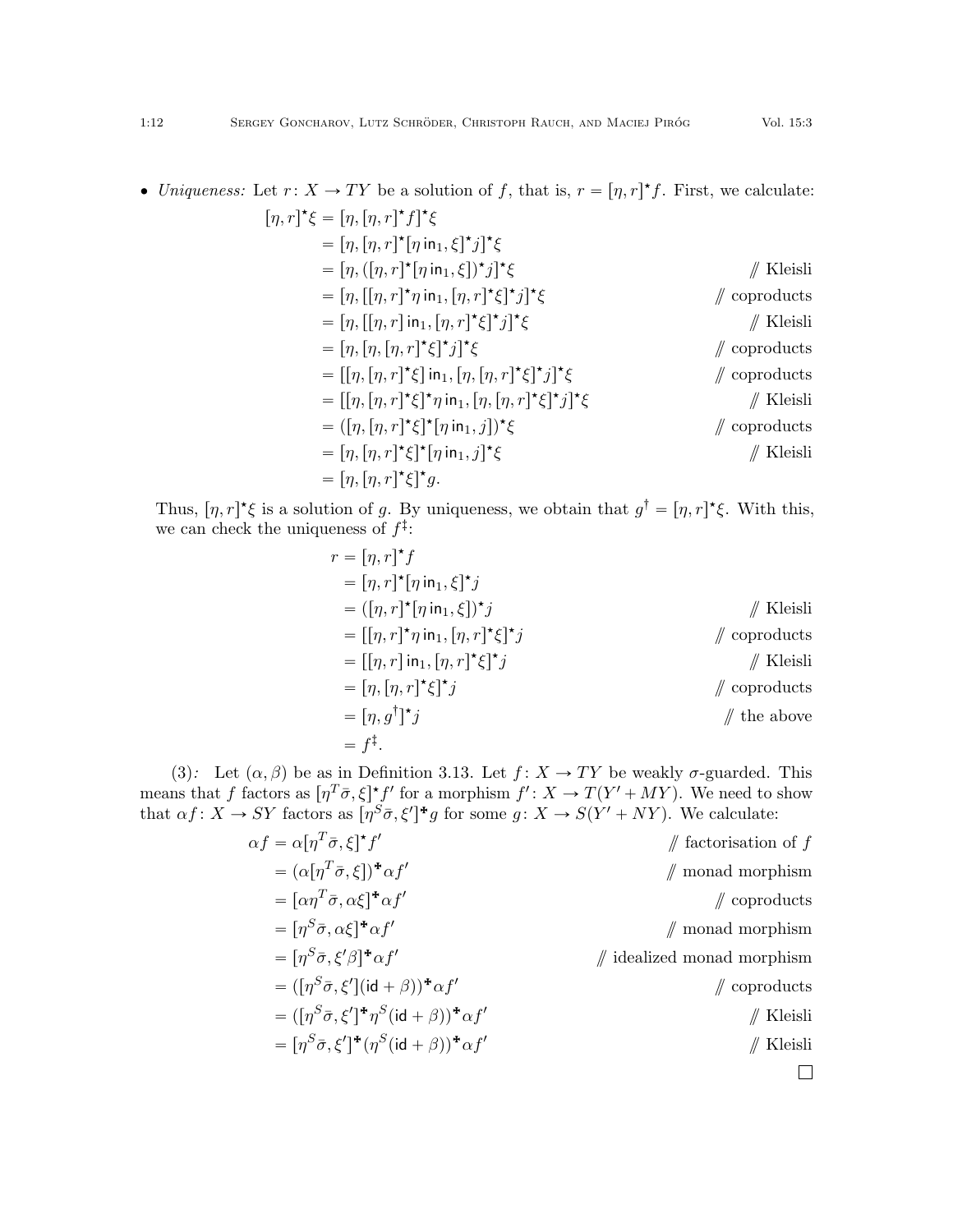#### 4. Parametrizing Guardedness

<span id="page-12-0"></span>Uustalu [\[35\]](#page-42-10) defines a *parametrized monad* to be a functor from a category  $C$  to the category of monads over C. We need a minor adaptation of this notion where we allow parameters from a different category than C, and simultaneously introduce a guarded version of parametrized monads:

**Definition 4.1** (Parametrized guarded monad). A parametrized (quarded) monad is a functor from a category  $\bf{D}$  to the category of (guarded) monads and (guarded) monad morphisms over C. Alternatively (by uncurrying), it is a bifunctor  $\# : \mathbb{C} \times \mathbb{D} \to \mathbb{C}$  such that for any  $X \in |D|$ ,  $-\#X : \mathbf{C} \to \mathbf{C}$  is a (guarded) monad, and for every  $f : Z \to V$ ,  $id \# f : X \# Z \to X \# V$  is the X-component of a (guarded) monad morphism  $-\# f : -\# Z \to Z$  $\#V$ , explicitly,

$$
(\mathrm{id} \# f) \eta = \eta \qquad (\mathrm{id} \# f) g^* = ((\mathrm{id} \# f) g)^* (\mathrm{id} \# f) \qquad (4.1)
$$

for any  $q: X \to Y$  and, in the guarded case,

 $g: Z \to_{\sigma} V + X$  implies  $(id + f)g: Z \to_{\sigma} V + Y$ .

A parametrized (guarded) monad morphism between parametrized (guarded) monads qua functors into the category of (guarded) monads over  $C$  is a natural transformation that is componentwise a (guarded) monad morphism. In uncurried notation, given parametrized monads  $\#, \hat{+} : \mathbb{C} \times \mathbb{D} \to \mathbb{C}$  a natural transformation  $\alpha: \# \to \hat{+}$  is a parametrized (guarded) monad morphism if for each  $X \in |D|$ ,  $\alpha_{-X}$ :  $-\#X \to -\hat{X}$  is a (guarded) monad morphism.

A parametrized guarded monad  $\#$  is *guarded (pre-)iterative* if each monad  $-\#X$  is guarded (pre-)iterative and the monad morphisms  $\#f$  are iteration-preserving, i.e.

<span id="page-12-3"></span><span id="page-12-1"></span>
$$
(\text{id} \# f) g^{\dagger} = ((\text{id} \# f) g)^{\dagger}.
$$
 (4.2)

Note that by Lemma [3.10,](#page-7-0) condition [\(4.2\)](#page-12-1) is automatic for guarded iterative parametrized monads.

In the sequel, we tend to use the same notation for parametrized monads as for the non-parametrized case, assuming that omitted information is understood from the context. For example, the monad unit  $\eta_{XY}: X \to X \# Y$  is additionally parametrized by Y, and both parameters will be occasionally omitted unless confusion arises. Kleisli lifting assigns  $f^{\star}$ :  $X \# Z \to Y \# Z$  to  $f: X \to Y \# Z$ , and for fixed Z all monad laws can be used for parametrized monads as stated for non-parametrized monads. The connection between Kleisli lifting and the functor part of the monad can now be restated as follows:  $(f \# id_Z) = (\eta_{Y,Z} f)^*$ where  $f: X \to Y \# Z$ .

<span id="page-12-4"></span>Example 4.2. For purposes of the present work, the most important example (taken from [\[35\]](#page-42-10)) is  $\mathbf{F} = T(-\Sigma -): \mathbf{C} \times \mathbf{C} \to \mathbf{C}$  where **T** is a (non-parametrized) monad on C and  $\Sigma$ is an endofunctor on C. Informally, **T** captures a computational effect, e.g. nondeterminism for T being a (bounded) powerset monad, and  $\Sigma$  captures a signature of actions, e.g.  $\Sigma X = A \times X$ , as in Example [3.12.](#page-8-1) Specifically, taking  $A = 1$  we obtain  $X + Y = T(X + Y)$ ; in this case, we have only one guard, which can be interpreted as a delay. The second argument of # can thus be thought of as designated for guarded recursion.

<span id="page-12-2"></span>**Theorem 4.3.** Let  $\# \colon \mathbb{C} \times (\mathbb{C} \times \mathbb{D}) \to \mathbb{C}$  be a parametrized monad, with unit  $\eta$  and Kleisli lifting  $(-)^{\star}$ . Then

$$
X *^{\nu} Y = \nu \gamma. X * (\gamma, Y)
$$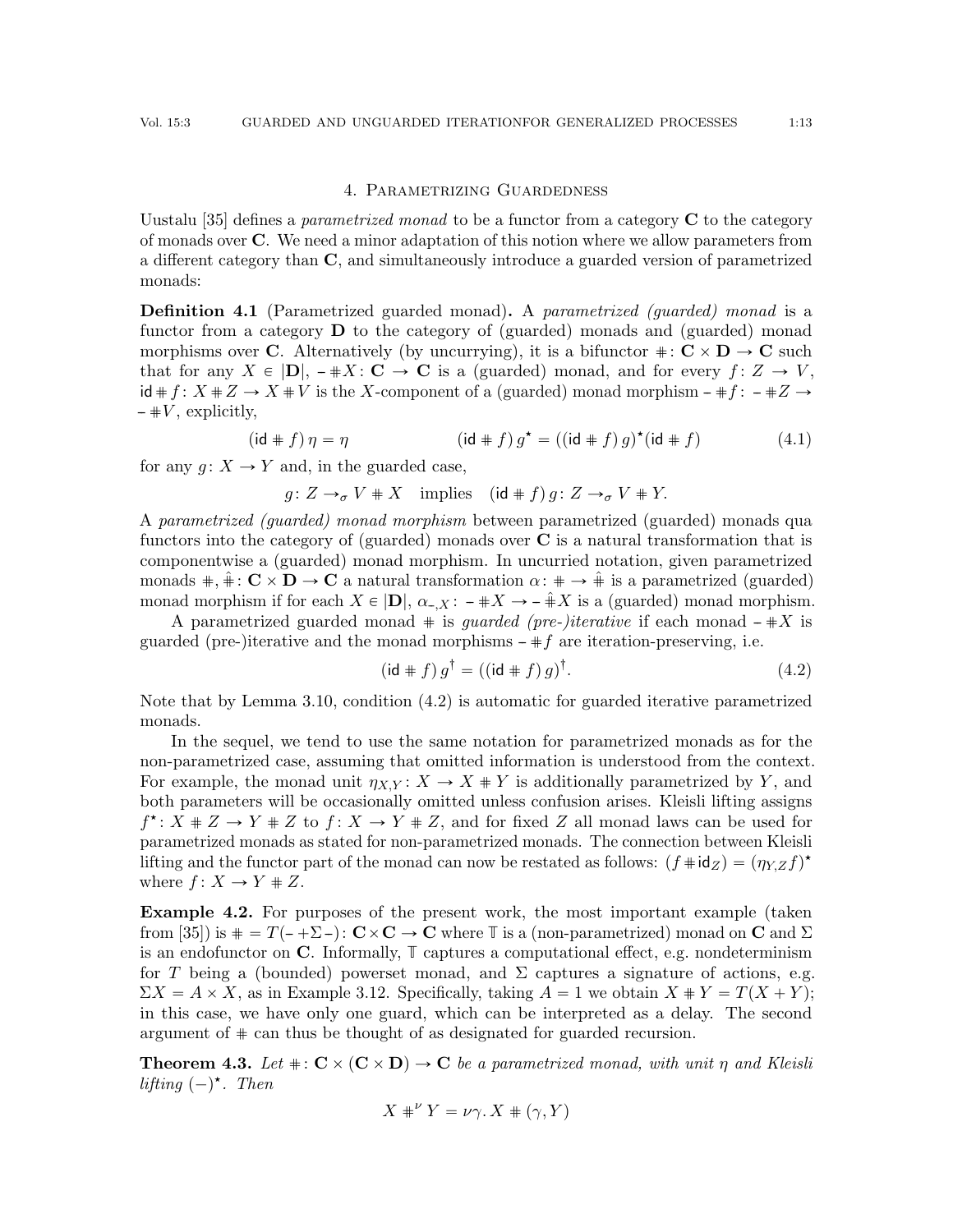defines a parametrized monad  $\ast^{\nu} \colon \mathbf{C} \times \mathbf{D} \to \mathbf{C}$ , whose unit and Kleisli lifting we denote  $\eta^{\nu}$ and  $(-)^*$ , respectively. Moreover,

- <span id="page-13-0"></span>(1) If  $\#$  is guarded, then so is  $\#^{\nu}$ , with guardedness defined as follows: given  $\sigma: Y'$  $Y, f: X \to Y +^{\nu} Z$  is  $\sigma$ -guarded if out  $f: X \to Y + (Y +^{\nu} Z, Z)$  is  $\sigma$ -guarded; the correspondence  $\# \mapsto \#^{\nu}$  extends to a functor between the respective categories of guarded parametrized monads.
- <span id="page-13-1"></span>(2) If  $\#$  is guarded pre-iterative, with an iteration operator  $(-)^{\dagger}$ , then so is  $\#^{\nu}$ , with the

*iteration operator* 
$$
(-)^{\dagger}
$$
  *sending*  $f : X \rightarrow_2 (Y + X) \#^{\nu} Z$  *to*  $f^{\dagger} : X \rightarrow Y \#^{\nu} Z$  *as follows:*  

$$
f^{\dagger} = \text{coit} \left( [\eta_Y, (\text{out } f)^{\dagger}]^{\star} \text{out}: (Y + X) \#^{\nu} Z \rightarrow Y \# ((Y + X) \#^{\nu} Z), Z) \right) \eta_{Y+X,Z}^{\nu} \text{ in } Y \text{ in } Y \text{ in } Y \text{ in } Y \text{ in } Y \text{ in } Y \text{ in } Y \text{ in } Y \text{ in } Y \text{ in } Y \text{ in } Y \text{ in } Y \text{ in } Y \text{ in } Y \text{ in } Y \text{ in } Y \text{ in } Y \text{ in } Y \text{ in } Y \text{ in } Y \text{ in } Y \text{ in } Y \text{ in } Y \text{ in } Y \text{ in } Y \text{ in } Y \text{ in } Y \text{ in } Y \text{ in } Y \text{ in } Y \text{ in } Y \text{ in } Y \text{ in } Y \text{ in } Y \text{ in } Y \text{ in } Y \text{ in } Y \text{ in } Y \text{ in } Y \text{ in } Y \text{ in } Y \text{ in } Y \text{ in } Y \text{ in } Y \text{ in } Y \text{ in } Y \text{ in } Y \text{ in } Y \text{ in } Y \text{ in } Y \text{ in } Y \text{ in } Y \text{ in } Y \text{ in } Y \text{ in } Y \text{ in } Y \text{ in } Y \text{ in } Y \text{ in } Y \text{ in } Y \text{ in } Y \text{ in } Y \text{ in } Y \text{ in } Y \text{ in } Y \text{ in } Y \text{ in } Y \text{ in } Y \text{ in } Y \text{ in } Y \text{ in } Y \text{ in } Y \text{ in } Y \text{ in } Y \text{ in } Y \text{ in } Y \text{ in } Y \text{ in } Y \text{ in } Y \text{ in } Y \text{ in } Y \text{ in } Y \text{ in } Y \text{ in } Y \text{ in } Y \text{ in } Y \text{ in } Y \text{ in } Y \text{ in } Y \text{ in } Y \text{ in } Y \text{ in } Y \text{ in } Y \text{ in } Y \text{ in } Y \text{ in } Y \text{ in } Y \text
$$

<span id="page-13-2"></span>(3) If  $\#$  is guarded iterative, then so is  $\#^{\nu}$ , with solutions described as in the previous clause.

To better understand the typing in the second clause above, note that

- out  $f: X \to_2 (Y + X)$   $\# ((Y + X) \#^{\nu} Z, Z)$ , so
- (out  $f)$ <sup>†</sup>:  $X \to Y + ((Y + X) + \nu Z, Z);$
- the right-most occurrence of out has type

out: 
$$
(Y + X) \ast^{\nu} Z \to (Y + X) \ast ((Y + X) \ast^{\nu} Z, Z);
$$

• the coit(...) subterm has type  $(Y + X) * v Z \to Y * v Z$ .

In case there is only one parameter of type C, i.e.  $\# : \mathbb{C} \times \mathbb{C} \to \mathbb{C}$ , the typing simplifies slightly: Now  $*^{\nu}$  is just a monad on **C**, which we denote by  $F_*$  (i.e.  $F_*X = X^{+\nu}$ ). We write  $\eta^{\nu}$ ,  $(-)^*$  for the corresponding monad structure. Then given  $f : X \rightarrow_2 \mathcal{F}_+(Y+X)$ ,

- out  $f: X \to_2 (Y + X) \# F_*(Y + X);$
- $(\text{out } f)^{\dagger}$ :  $X \to_2 Y \# F_{\#}(Y + X);$
- the right-most occurrence of out has type

out: 
$$
F_{\#}(Y + X) \to (Y + X) \# F_{\#}(Y + X);
$$

- the coit(...) subterm has type  $F_{\#}(Y + X) \to F_{\#}Y$ ;
- and, of course,  $f^{\ddagger}$ :  $X \to F_{\#}Y$ .

*Proof (Theorem [4.3\)](#page-12-2).* [\(1\)](#page-13-0): By currying we equivalently view  $\#$  as a functor from **D** to the category of parametrized guarded monads of type  $C \times C \rightarrow C$ , and the transformation  $\# \mapsto \#^{\nu}$  as given pointwise. It therefore suffices to show that the assignment

$$
\# \mapsto F_{\#} \qquad \text{where} \qquad F_{\#} X = \nu \gamma. X \# \gamma
$$

extends to a functor from parametrized guarded monads of type  $C \times C \rightarrow C$  to guarded monads over **C** where guardedness for  $F_{\#}$  is defined as follows:  $f : X \to F_{\#}Y$  is  $\sigma$ -guarded iff out  $f: X \to Y + F_{\#}Y$  is  $\sigma$ -guarded w.r.t.  $\#$ . Uustalu [\[35\]](#page-42-10) already proves that  $F_{\#}$  is a monad; we proceed to check that his construction is in fact functorial.

As indicated above, we denote the monad structure on  $F_{\#}$  by  $\eta^{\nu}$ ,  $(-)^{*}$ . These data are uniquely determined by commutation of

<span id="page-13-3"></span>
$$
X \xrightarrow{\eta_X^{\nu}} F_{\#} X \xrightarrow{\qquad \qquad} F_{\#} X \xrightarrow{\qquad \qquad} F_{\#} X + F_{\#} Y \xrightarrow{\qquad \qquad [f^*, id]} F_{\#} Y
$$
\n
$$
X \# F_{\#} X \xrightarrow{\qquad \qquad [\hat{f}, (Y \# in_2) \text{ out}]\n} Y \# (F_{\#} X + F_{\#} Y) \xrightarrow{\qquad \qquad Y \# [f^*, id]} Y \# (F_{\#} Y)
$$
\n
$$
(4.3)
$$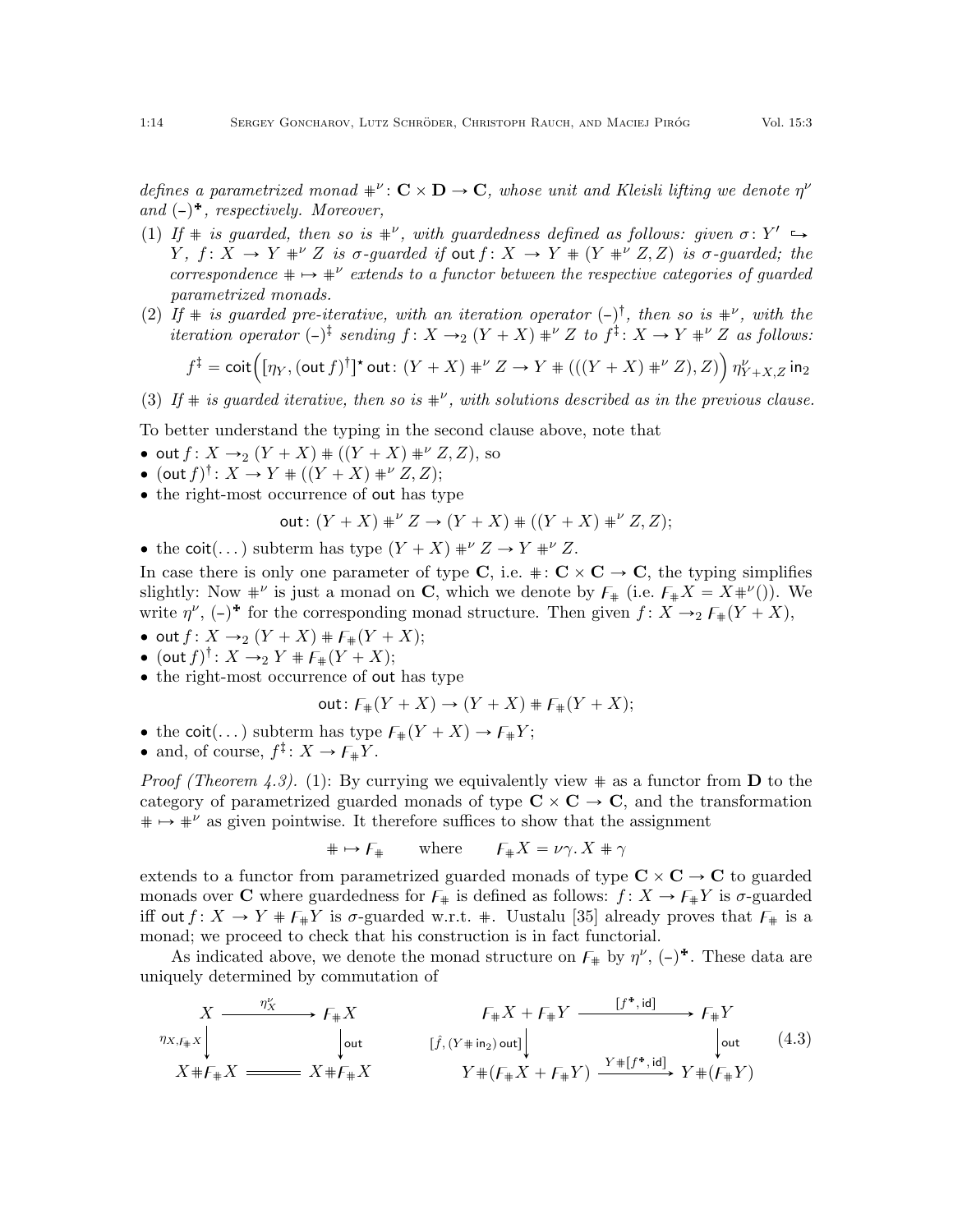where

$$
\hat{f} = \left( F_{\#} X \xrightarrow{\text{out}} X \# F_{\#} X \xrightarrow{X \# \text{in}_1} X \# (F_{\#} X + F_{\#} Y) \xrightarrow{\bar{f}^{\star}} Y \# (F_{\#} X + F_{\#} Y) \right)
$$
\n
$$
\bar{f} = \left( X \xrightarrow{f} F_{\#} Y \xrightarrow{\text{out}} X \# F_{\#} Y \xrightarrow{Y \# \text{in}_2} Y \# (F_{\#} X + F_{\#} Y) \right).
$$

That is,  $\eta_X^{\nu}$  is the unique  $(X + -)$ -coalgebra morphism  $(X, \eta_{X,\overline{f\#}X}) \to (F \# X, \text{out})$ , and  $[f^{\ast}, \text{id}]$ is the unique  $(Y + -)$ -coalgebra morphism

$$
(\mathit{F}_\#X + \mathit{F}_\#Y, [\hat{f}, (Y \# \mathsf{in}_2) \mathsf{out}]) \rightarrow (\mathit{F}_\#Y, \mathsf{out}),
$$

the latter being essentially a definition of  $f^*$  by primitive corecursion. In the sequel, we will omit the object part of coalgebras when convenient, saying, e.g., that  $\eta_X^{\nu}$  is a coalgebra morphism  $\eta_{X,\mathfrak{f}_{\#}}$   $\rightarrow$  out.

We need to define the action of  $F$  on morphisms: Let  $\#'$  be a further parametrized monad, with all data of  $\#$ <sup>'</sup> and  $F_{\#}$ <sup>'</sup> indicated by primes, and let

$$
\alpha\colon \ast\to\ast'
$$

be a parametrized monad morphism. We then define a monad morphism  $F_{\alpha} : F_{\#} \to F_{\#'}$  by commutation of

$$
F_{\#}X \xrightarrow{f_{\alpha}X} F_{\#'}X
$$
  
\n
$$
\alpha_{X, f_{\#}}x \text{ out} \downarrow \qquad \qquad \downarrow \text{ out}'
$$
  
\n
$$
X \#'F_{\#}X \xrightarrow{X \#(F_{\alpha})X} X \#'F_{\#'}X,
$$

i.e.  $(F_{\alpha})_X$  is the unique  $(X + '-)$ -coalgebra morphism  $(F_{\#}X, \alpha \text{ out}) \to (F_{\#'}X, \text{ out}').$ 

We first check functoriality of  $F$ . For preservation of identities, just note that id:  $(F_{\#}X, \text{id out}) \rightarrow (F_{\#}X, \text{out})$  is a coalgebra morphism. For preservation of composition, we have that if  $\beta$ :  $\#' \rightarrow \#''$  is a further parametrized monad morphism then by naturality of  $\beta$ , the  $(X + (-1)^{k-1})$ -coalgebra morphism  $(F_\alpha)_X : \alpha$  out  $\rightarrow$  out' is also an  $(X + (-1)^{k-1})$ -coalgebra morphism  $\beta \alpha$  out  $\rightarrow \beta$  out'; so  $(F_{\beta})_X(F_{\alpha})_X$  is a coalgebra morphism  $\beta \alpha$  out  $\rightarrow$  out'', and hence equals  $(F_{\beta\alpha})_X$ .

It remains to verify that  $F_{\alpha}$  is indeed a monad morphism. First, we show compatibility with the unit, i.e.

$$
(\mathcal{F}_{\alpha})_X \eta_X^{\nu} = \eta_X^{\prime \nu} : X \to \mathcal{F}_{\#} X.
$$

We note that by naturality of  $\alpha$ , the  $(X + -)$ -coalgebra morphism  $\eta_X^{\nu} : \eta_{X,\mathfrak{F}_*X} \to \text{out}$  is also an  $(X +'$ -)-coalgebra morphism  $\eta'_{X,\mathcal{F}_{\#}X} = \alpha \eta_{X,\mathcal{F}_{\#}X} \to \alpha$  out, so that  $(\mathcal{F}_{\alpha})_X \eta''_X$  is a coalgebra morphism  $\eta'_{X,\mathfrak{f}_{\#}X} \to \text{out}'$  and hence equals  $\eta''_{X}$ .

For compatibility of  $\mathcal{F}_{\alpha}$  with Kleisli lifting, we have to show that for  $f: X \to \mathcal{F}_{\#}Y$ ,

$$
(F_{\alpha} f)^{\ast'} F_{\alpha} = F_{\alpha} f^{\ast}.
$$

We strengthen this goal to one concerning  $[f^{\ast}, id]$ , specifically we show that

$$
F_{\#}X + F_{\#}Y \xrightarrow{[f^*, id]} F_{\#}Y
$$
  
\n
$$
(F_{\alpha})_X + (F_{\alpha})_Y \downarrow \qquad \qquad \downarrow (F_{\alpha})_Y
$$
  
\n
$$
F_{\#'}X + F_{\#'}Y \xrightarrow{[((F_{\alpha})_Y f)^{*'}, id]} F_{\#'}Y
$$

commutes. By definition, the bottom arrow is a  $(Y^{\#'}-)$ -coalgebra morphism

$$
\widehat{[(F_{\alpha})_Yf},(Y\#'\mathsf{in}_2)\mathsf{out}']\to \mathsf{out}',
$$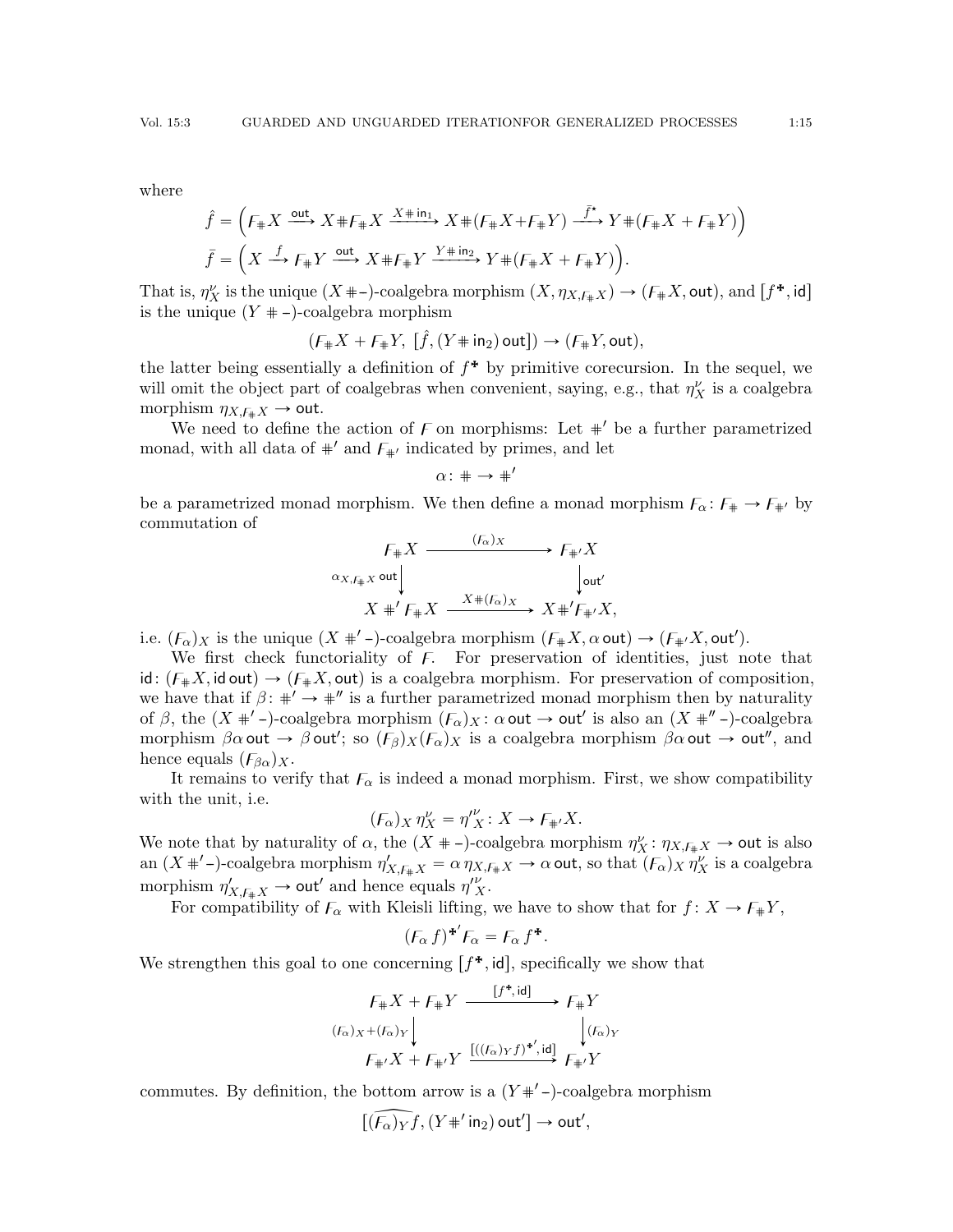and by now-familiar arguments, the top and right-hand arrows compose to yield a  $(Y^{\#'}-)$ coalgebra morphism

$$
[\alpha \hat f,\alpha(Y\!\!\!/\,\Downarrow\!\!\> \mathrm{in}_2)\,\mathsf{out}] \to \mathsf{out}'\,.
$$

It therefore suffices to show that

$$
(\mathcal{F}_{\alpha})_X + (\mathcal{F}_{\alpha})_Y \colon [\alpha \hat{f}, \alpha(Y \# \mathsf{in}_2) \mathsf{out}] \to \widehat{[(\mathcal{F}_{\alpha})_Y f}, (Y \#' \mathsf{in}_2) \mathsf{out}']
$$

is a  $(Y^{\#'}$ -)-coalgebra morphism. We first check commutation of the corresponding square on the right-hand summand  $F_{\#}Y$ :

$$
(Y'''_{+}'((F_{\alpha})X + (F_{\alpha})Y))\alpha(Y'''_{+})
$$
 out  
\n
$$
= (Y'''_{+}'((F_{\alpha})X + (F_{\alpha})Y))(Y'''_{+})\alpha
$$
 out  
\n
$$
= (Y'''_{+})^2(Y'''_{+}/(F_{\alpha})Y)\alpha
$$
 out  
\n
$$
= (Y'''_{+})^2(\alpha)Y''_{-}(\alpha)Y'_{-}
$$

For commutation on the left-hand summand we have to show that

<span id="page-15-0"></span>
$$
(Y#'((F_{\alpha})_X + (F_{\alpha})_Y)) \alpha \hat{f} = \widehat{(F_{\alpha})_Y} f(F_{\alpha})_X.
$$
\n(4.4)

We rewrite the left-hand side of [\(4.4\)](#page-15-0):

$$
(Y#'((F_{\alpha})_X + (F_{\alpha})_Y)) \alpha \hat{f}
$$
  
=  $(Y#'((F_{\alpha})_X + (F_{\alpha})_Y)) \alpha \bar{f}^*(X \# \mathrm{in}_1)$  out  $\qquad \qquad \text{# definition of } \hat{f}$   
=  $(Y#'((F_{\alpha})_X + (F_{\alpha})_Y)) (\alpha \bar{f})^* \alpha (X \# \mathrm{in}_1)$  out  $\qquad \qquad \text{# } \alpha \text{ a monad morphism}$   
=  $(Y#'((F_{\alpha})_X + (F_{\alpha})_Y)) (\alpha \bar{f})^* (X \#' \mathrm{in}_1) \alpha \text{ out.}$ 

We next rewrite the right-hand side of [\(4.4\)](#page-15-0):

$$
\begin{aligned}\n\widehat{(F_{\alpha})_Y} f(F_{\alpha})_X \\
&= \overline{(F_{\alpha})_Y f}^{\star'} (X \#' \operatorname{in}_1) \operatorname{out}'(F_{\alpha})_X \\
&= \overline{(F_{\alpha})_Y f}^{\star'} (X \#' \operatorname{in}_1) (X \#' (F_{\alpha})_X) \operatorname{a} \operatorname{out} \\
&\qquad \qquad \# \text{ definition of } \widehat{(F_{\alpha})_Y f} \\
&= \overline{(F_{\alpha})_Y f}^{\star'} (X \#' ((F_{\alpha})_X + (F_{\alpha})_Y)) (X \#' F_{\operatorname{in}_1}) \operatorname{a} \operatorname{out}\n\end{aligned}
$$

It thus suffices to show that

<span id="page-15-1"></span>
$$
(Y#'((F_{\alpha})_X + (F_{\alpha})_Y))(\alpha \bar{f})^{\star'} = \overline{(F_{\alpha})_Y f}^{\star'}(X#'((F_{\alpha})_X + (F_{\alpha})_Y)).
$$
\n(4.5)

We further rewrite the right-hand side of  $(4.5)$ :

$$
\overline{(F_{\alpha})Yf}^{\star'}(X^{\#'}((F_{\alpha})X + (F_{\alpha})Y))
$$
\n
$$
= ((Y^{\#'}\text{in}_{2})\text{out}'(F_{\alpha})Yf)^{\star'}
$$
\n
$$
(X^{\#'}((F_{\alpha})X + (F_{\alpha})Y))
$$
\n
$$
= ((Y^{\#'}\text{in}_{2})(Y^{\#'}(F_{\alpha})Y)\text{out }f)^{\star'}
$$
\n
$$
(X^{\#'}((F_{\alpha})X + (F_{\alpha})Y))
$$
\n
$$
= ((Y^{\#'}((F_{\alpha})X + (F_{\alpha})Y))(Y^{\#'}\text{in}_{2})\text{ out }f)^{\star'}
$$
\n
$$
(X^{\#'}((F_{\alpha})X + (F_{\alpha})Y))(Y^{\#'}\text{in}_{2})\text{ out }f)^{\star'}
$$
\n
$$
= (Y^{\#'}((F_{\alpha})X + (F_{\alpha})Y))((Y^{\#'}\text{in}_{2})\text{ out }f)^{\star'}
$$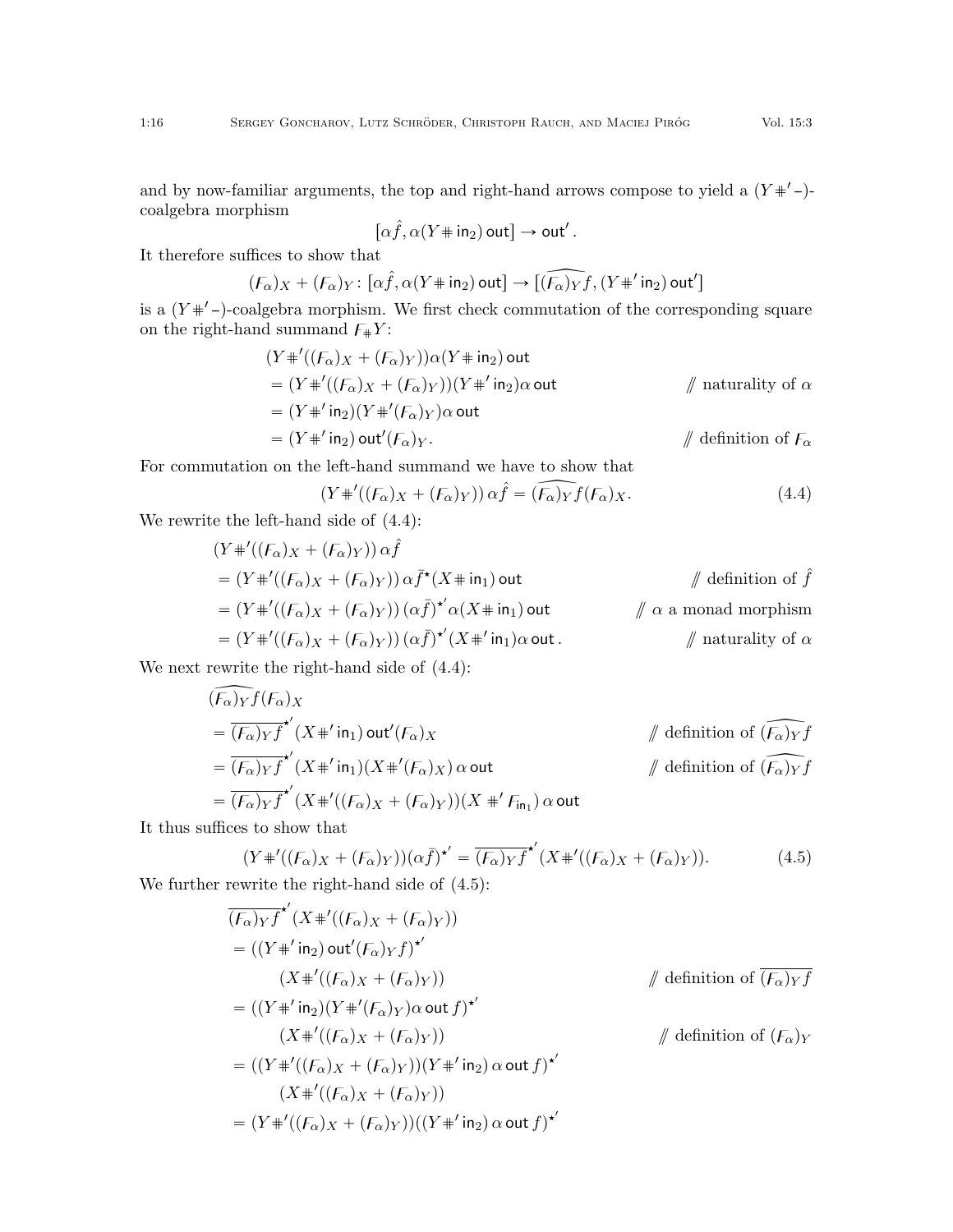where we use in the last step that  $Y'''((F_{\alpha})_X + (F_{\alpha})_Y)$  is a monad morphism. We have thus reduced [\(4.5\)](#page-15-1) to showing that

$$
\alpha \bar{f} = (Y + 'in_2)\alpha
$$
 out  $f$ .

But this is straightforward:

$$
\alpha \bar{f} = \alpha \left( Y + \text{in}_2 \right) \text{out } f \qquad \qquad \text{\# definition of } \bar{f}
$$
\n
$$
= \left( Y + \text{in}_2 \right) \alpha \text{ out } f. \qquad \qquad \text{\# a turnality of } \alpha
$$

Next, we need to check the axioms of guarded monads for  $F_{\text{+}}$ .

 $\bullet$  (trv) Let  $f: X \rightarrow F_{\#}Y$ . Then

$$
\operatorname{out}(F_{\#} \operatorname{in}_1) f = (\operatorname{in}_1 \# (F_{\#} \operatorname{in}_1)) \operatorname{out} f.
$$

By (trv) for  $\#$ , out( $F_{\#}$  in<sub>1</sub>)f is in<sub>2</sub>-guarded, and thus, by definition so is  $(F_{\#}$ in<sub>1</sub>)f.

• **(cmp)** Let 
$$
f: X \to 2
$$
  $F_{\#}(Y + Z)$ ,  $g: Y \to_{\sigma} F_{\#}V$ ,  $h: Z \to F_{\#}V$ . Then we obtain

out  $[g, h]^{\star} f = [\text{out } g, \text{out } h]^{\star}$   $(\text{id } \# [g, h]^{\star})$  out  $f$ .

By assumption out f is in<sub>2</sub>-guarded, and therefore, since  $\#$  is a parametrized guarded monad, so is (id  $\# [g, h]^{\star}$ ) out f. Also, by assumption, out h is  $\sigma$ -guarded. By (cmp) for  $\#$ , this implies that the composite  $[\text{out } g, \text{out } h]^{\star}$  (id  $\# [g, h]^{\star}$ ) out f is  $\sigma$ -guarded and thus so is  $[g, h]^{\star}f.$ 

• (par) Let  $f_i: X_i \to_{\sigma} F_{\#} Y$  for  $i = 1, 2$ , which by definition means that out  $f_i: X_i \to_{\sigma}$  $Y \#(F \# Y)$ . By (par) for #, out  $[f_1, f_2] = [\text{out } f_1, \text{out } f_2]$ :  $X_i \to_{\sigma} Y \#(F \# Y)$ , so that  $[f_1, f_2]: X_1 + X_2 \rightarrow_{\sigma} F_{\#}Y$  as required.

This shows that  $F_{\#}$  is indeed a guarded monad; it remains to show that given a parametrized guarded monad morphism  $\alpha$ :  $\mu \rightarrow \mu'$  as above, the monad morphism  $F_{\alpha}$ preserves guardedness. That is, for  $f: Z \to_{\sigma} F_{\#}V$  we have to show that  $F_{\alpha} f: Z \to_{\sigma} F_{\#'}V$ , i.e. that out $(F_{\alpha}f)$  is  $\sigma$ -guarded. Indeed, by definition of  $F_{\alpha}$ ,

$$
out (F_{\alpha} f) = (id + F_{\alpha}) \alpha out f.
$$

By assumption, out f is  $\sigma$ -guarded and therefore, since  $\#$  is a parametrized guarded monad and  $\alpha$  is a parametrized guarded monad morphism, so is  $(id + F_{\alpha}) \alpha$  out f.

[\(2\)](#page-13-1): Let  $f: X \rightarrow_2 (Y + X) \#^{\nu} Z$ , and let  $g = \text{out}^{-1}(\text{in}_1 \# \text{id}) (\text{out } f)^{\dagger} : X \rightarrow_2 (Y + X) \#^{\nu} Z$ . Again, using the results of Uustalu [\[35,](#page-42-10) Theorem 3.11],  $h = \text{coit}([\eta, (\text{out } f)^{\dagger}]^{\star} \text{out})$ :  $(Y +$  $(X) \#^{\nu} Z \rightarrow_2 Y \#^{\nu} Z$  is the unique solution of equation

<span id="page-16-0"></span>
$$
h = [\eta^{\nu}, h g]^{\mathbf{\#}},
$$

which implies that  $f^{\ddagger} = h \eta^{\nu}$  in<sub>2</sub> is a fixpoint of g. Indeed,  $f^{\ddagger} = h \eta^{\nu}$  in<sub>2</sub> =  $[\eta^{\nu}, h g]^* \eta^{\nu}$  in<sub>2</sub> = h g, and thus,  $[\eta^{\nu}, f^{\ddagger}]^* g = [\eta^{\nu}, h g]^* g = h g = f^{\ddagger}$ . We are left to check that  $f^{\ddagger}$  is also a fixpoint of  $f$ . First, we record the auxiliary equation

$$
\operatorname{out}[\eta^{\nu}, f^{\ddagger}]^{\dagger} = [\eta, \operatorname{out} f^{\ddagger}]^{\dagger} (\operatorname{id} + [\eta^{\nu}, f^{\ddagger}]^{\dagger}) \operatorname{out}, \tag{4.6}
$$

which entails the goal as follows (using the fact that out is an isomorphism):

$$
\operatorname{out}[\eta^{\nu}, f^{\ddagger}]^* f = [\eta, \operatorname{out} f^{\ddagger}]^{\star} (\operatorname{id} + [\eta^{\nu}, f^{\ddagger}]^{\star}) \operatorname{out} f \qquad \qquad \text{\textbackslash} \qquad \text{\textbackslash} \qquad (4.6)
$$

$$
= [\eta, \text{out}[\eta^{\nu}, f^{\ddagger}]^* g]^{\star} (\text{id} + [\eta^{\nu}, f^{\ddagger}]^*) \text{ out } f \qquad \qquad \text{/\! definition of } f^{\ddagger}
$$

$$
= [\eta, [\eta, \text{out } f^{\ddagger}]^{\star} (\text{id} + [\eta^{\nu}, f^{\ddagger}]^{\star}) \text{ out } g]^{\star}
$$
  
(id 
$$
[ \eta^{\nu}, f^{\ddagger}]^{\star} ) \text{ out } f \qquad \qquad \text{\#} (4.6)
$$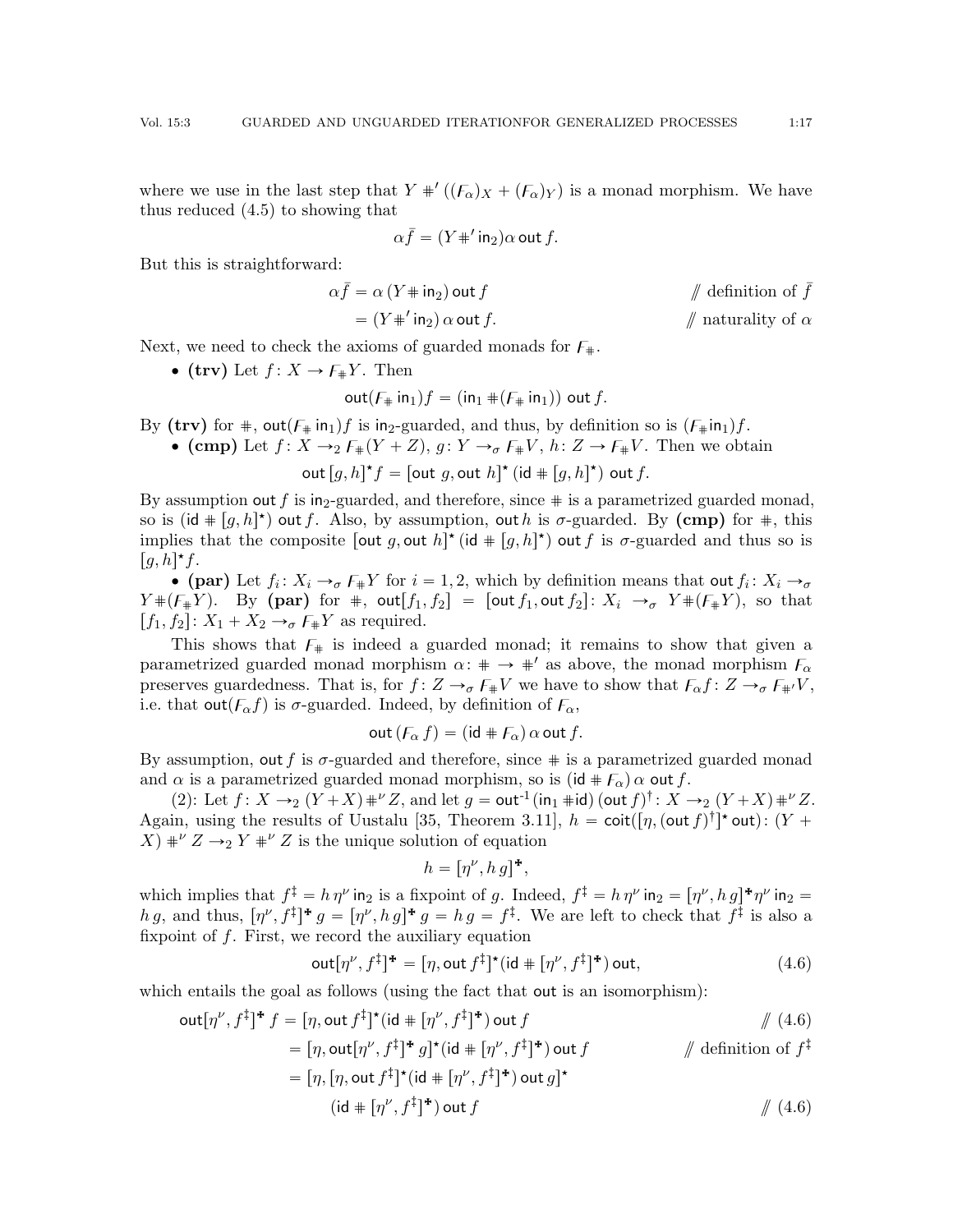$$
= [\eta, [\eta, \text{out } f^{\dagger}]^{\star} (\text{in}_1 \# [\eta^{\nu}, f^{\dagger}]^{\star}) (\text{out } f)^{\dagger}]^{\star}
$$
\n
$$
(\text{id} \# [\eta^{\nu}, f^{\dagger}]^{\star}) \text{ out } f \qquad \qquad \text{definition of } g
$$
\n
$$
= [\eta, \text{out } f^{\dagger}]^{\star} [\eta \text{ in}_1, (\text{in}_1 \# [\eta^{\nu}, f^{\dagger}]^{\star}) (\text{out } f)^{\dagger}]^{\star}
$$
\n
$$
(\text{id} \# [\eta^{\nu}, f^{\dagger}]^{\star}) \text{ out } f
$$
\n
$$
= [\eta, \text{out } f^{\dagger}]^{\star} (\text{in}_1 \# [\eta^{\nu}, f^{\dagger}]^{\star}) [\eta, (\text{out } f)^{\dagger}]^{\star} \text{ out } f \qquad \qquad \text{# } (4.1)
$$
\n
$$
= [\eta, \text{out } f^{\dagger}]^{\star} (\text{in}_1 \# [\eta^{\nu}, f^{\dagger}]^{\star}) (\text{out } f)^{\dagger} \qquad \qquad \text{# definition of } (-)^{\dagger}
$$
\n
$$
= [\eta, \text{out } f^{\dagger}]^{\star} (\text{id} \# [\eta^{\nu}, f^{\dagger}]^{\star}) \text{ out } g
$$
\n
$$
= \text{out } [\eta^{\nu}, f^{\dagger}]^{\star} g
$$
\n
$$
= \text{out } f^{\dagger}.
$$
\n
$$
= \text{out } f^{\dagger}.
$$
\n
$$
= \text{out } f^{\dagger}.
$$
\n
$$
= \text{out } f^{\dagger}.
$$
\n
$$
= \text{out } f^{\dagger}.
$$
\n
$$
= \text{out } f^{\dagger}.
$$
\n
$$
= \text{out } f^{\dagger}.
$$
\n
$$
= \text{out } f^{\dagger}.
$$
\n
$$
= \text{out } f^{\dagger}.
$$
\n
$$
= \text{out } f^{\dagger}.
$$
\n
$$
= \text{out } f^{\dagger}.
$$
\n
$$
= \text{out } f^{\dagger}.
$$
\n

Equation [\(4.6\)](#page-16-0) is derived as follows:

$$
\begin{aligned}\n\text{out}[\eta^{\nu}, f^{\ddagger}]^{\text{+}} &= \left(\text{id} + [[\eta^{\nu}, f^{\ddagger}]^{\text{+}}, \text{id}]\right) \left((\text{id} + \text{in}_{2}) \text{ out } [\eta^{\nu}, f^{\ddagger}]\right)^{\text{*}} \\
&\quad \text{(id } + \text{in}_{1}) \text{ out} \\
&= \left((\text{id} + [[\eta^{\nu}, f^{\ddagger}]^{\text{+}}, \text{id}]) (\text{id} + \text{in}_{2}) \text{ out } [\eta^{\nu}, f^{\ddagger}]\right)^{\text{*}} \\
&\quad \text{(id } + [[\eta^{\nu}, f^{\ddagger}]^{\text{+}}, \text{id}]) (\text{id} + \text{in}_{1}) \text{ out} \\
&= (\text{out } [\eta^{\nu}, f^{\ddagger}])^{\text{*}} (\text{id } + [\eta^{\nu}, f^{\ddagger}]^{\text{+}}) \text{ out} \\
&= [\eta, \text{out } f^{\ddagger}]^{\text{*}} (\text{id } + [\eta^{\nu}, f^{\ddagger}]^{\text{+}}) \text{ out} . \n\end{aligned}
$$
\n
$$
\begin{aligned}\n&\text{(4.1)} \\
&\text{(4.2)} \\
&\text{(4.3)} \\
&\text{(4.4)} \\
&\text{(4.4)} \\
&\text{(4.5)} \\
&\text{(4.5)} \\
&\text{(4.6)} \\
&\text{(4.7)} \\
&\text{(4.9)} \\
&\text{(4.9)} \\
&\text{(4.1)} \\
&\text{(4.1)} \\
&\text{(4.1)} \\
&\text{(4.1)} \\
&\text{(4.1)} \\
&\text{(4.1)} \\
&\text{(4.1)} \\
&\text{(4.2)} \\
&\text{(4.3)} \\
&\text{(4.3)} \\
&\text{(4.4)} \\
&\text{(4.4)} \\
&\text{(4.5)} \\
&\text{(4.9)} \\
&\text{(4.9)} \\
&\text{(4.1)} \\
&\text{(4.1)} \\
&\text{(4.1)} \\
&\text{(4.1)} \\
&\text{(4.1)} \\
&\text{(4.2)} \\
&\text{(4.3)} \\
&\text{(4.3)} \\
&\text{(4.4)} \\
&\text{(4.4)} \\
&\text{(4.4)} \\
&\text{(4.5)} \\
&\text{(4.9)} \\
&\text{(4.1)} \\
&\text{(4.1)} \\
&\text{(4.1)} \\
&\
$$

Property [\(4.2\)](#page-12-1) transfers routinely along  $\# \mapsto \#^{\nu}$ .

[\(3\)](#page-13-2): We have to show that, given  $f: X \to_2 (Y + X) \#^{\nu} Z$  and  $\hat{f}: X \to Y \#^{\nu} Z$ such that  $\hat{f} = [\eta^{\nu}, \hat{f}]^* f$ , we have  $\hat{f} = f^{\ddagger}$ , with  $f^{\ddagger}$  defined as in Claim [\(2\)](#page-13-1). Again, let  $g = \text{out}^{-1}(\text{in}_1 \# \text{id}) (\text{out } f)^{\dagger} : X \to_2 (Y + X) \#^{\nu} Z$ . As we indicated above,  $f^{\ddagger}$  is the unique solution of the equation  $[\eta^{\nu}, f^{\ddagger}]^* g = f^{\ddagger}$ , and thus to obtain the desired identity  $\hat{f} = f^{\ddagger}$ , it suffices to prove the same equation for  $\hat{f}$ . Note that [\(4.6\)](#page-16-0) remains valid for  $\hat{f}$  instead of  $f^{\ddagger}$ and therefore we obtain

$$
\operatorname{out} \widehat{f} = \operatorname{out}[\eta^\nu,\widehat{f}]^{\textstyle *} f = [\eta, \operatorname{out} \widehat{f}]^{\textstyle \star} (\operatorname{id} + [\eta^\nu, f^{\ddagger}]^{\textstyle \star}) \operatorname{out} f,
$$

which implies out  $\hat{f} = ((id + [\eta^\nu, f^{\ddagger}]^*)$  out  $f)^\dagger$ , for  $(id + [\eta^\nu, f^{\ddagger}]^*)$  out  $f$  is in<sub>2</sub>-guarded, and therefore has a unique fixpoint. Now, since

out 
$$
\hat{f}
$$
 = ((id +  $[\eta^{\nu}, f^{\dagger}]^{\dagger}$ ) out  $f$ )<sup>\dagger</sup>  
\n= (id +  $[\eta^{\nu}, f^{\dagger}]^{\dagger}$ ) (out  $f$ )<sup>\dagger</sup>  
\n=  $[\eta, \text{out } f^{\dagger}]^{\dagger}$  (id +  $[\eta^{\nu}, f^{\dagger}]^{\dagger}$ ) out out<sup>-1</sup> (in<sub>1</sub> #id) (out  $f$ )<sup>\dagger</sup>  
\n= out  $[\eta^{\nu}, f^{\dagger}]^{\dagger}g$   
\n= out  $f^{\dagger}$ ,  
\n $\qquad$  / (4.6), definition of  $g$   
\n= out  $f^{\dagger}$ ,  
\n $\qquad$  / definition of  $f^{\dagger}$ 

 $\Box$ 

we obtain  $f^{\ddagger} = \hat{f}$  using the fact that out is an isomorphism.

Remark 4.4. The definitions figuring in Theorem [4.3](#page-12-2) specialize to two generic cases occurring in previous literature: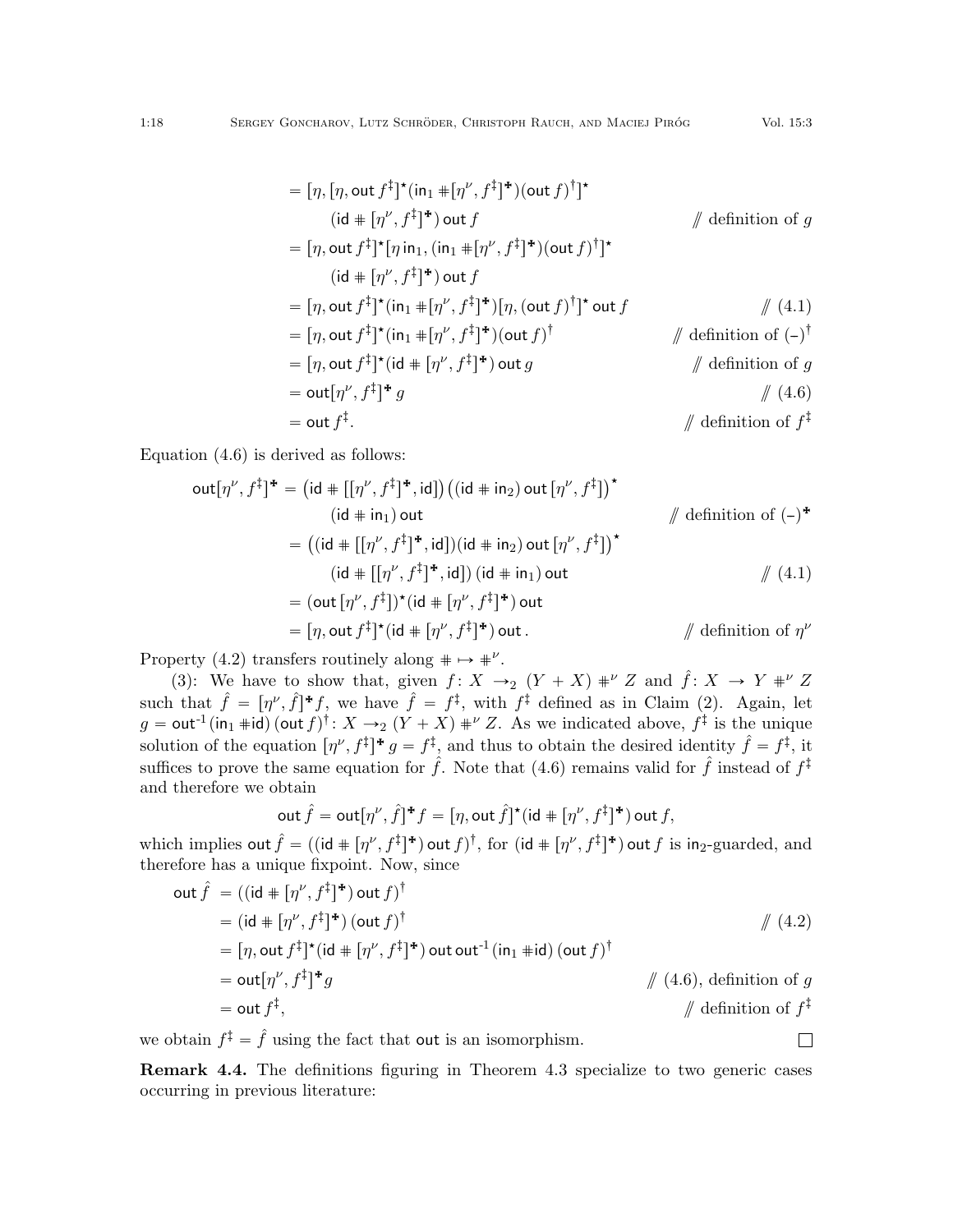(1) With  $D = 1$ ,  $\# = T(-\Sigma)$  for an endofunctor  $\Sigma$  and a totally guarded preiterative monad  $\mathbb{T} = (T, \eta, -\star, -\dagger)$ , we obtain the setting studied by Goncharov et al. [\[18\]](#page-42-6):  $\mathcal{F}_\#$  is isomorphically a monad  $\mathbb{T}_\Sigma$  on **C** with  $T_\Sigma X = \nu \gamma$ .  $T(X + \Sigma \gamma)$ , unit  $\eta^{\nu} = \text{out}^{-1} \eta \text{ in}_1$ , with Kleisli lifting  $(f : X \to T_{\Sigma}Y)^*$  uniquely determined by the equation

$$
\mathsf{out}\, f^{\mathbf{+}} = [\mathsf{out}\, f,\, \eta \, \mathsf{in}_2\, \Sigma f^{\mathbf{+}}]^{\mathbf{+}} \,\mathsf{out},
$$

and with the total iteration operator

$$
(f: X \to T_{\Sigma}(Y + X))^\dagger = \text{coit}\left(\left[\left[\eta \text{ in}_1, (T[\text{in}_1 + \text{id}, \text{in}_1 \text{ in}_2] \text{ out } f)^\dagger\right], \eta \text{ in}_2\right]^\star \text{ out}\right) \eta^\nu \text{ in}_2.
$$

(2) With  $D = 1$ , and any vacuously guarded  $\# : \mathbb{C} \times \mathbb{C} \to \mathbb{C}$ , we obtain the setting of Uustalu [\[35\]](#page-42-10), with the guarded iterative monad  $F_{\#} = \nu \gamma$ .  $-\pi \gamma$  defined as follows: The monad structure is specified by  $(4.3)$ , and the iteration operator  $(-)^{\ddagger}$  is uniquely determined by the equation  $[\eta^{\nu}, f^{\ddagger}]^* = f^{\ddagger}$  for every in<sub>2</sub>-guarded  $f: X \to F_{\#}(Y + X)$ . According to Theorem [4.3](#page-12-2) (2), f is in<sub>2</sub>-guarded iff out  $f: X \to (Y + X) \# F_*(Y + X)$  factors through  $\text{in}_1 \# \text{id}: Y \# F_{\#}(Y + X) \to (Y + X) \# F_{\#}(Y + X)$ , which is precisely the notion of guardedness in [\[35\]](#page-42-10).

<span id="page-18-0"></span>Example 4.5. We proceed to illustrate the use of Theorem [4.3](#page-12-2) by various instances of Example [3.12.](#page-8-1)

(1) By equipping the finite powerset monad  $\mathcal{P}_{\omega}$  on **Set** with vacuous guardedness, we obtain by Theorem [4.3](#page-12-2) a notion of guardedness for  $\nu \gamma \cdot P_{\omega}(X + A \times \gamma)$ , which allows for systems consisting of equations of the form

<span id="page-18-1"></span>
$$
x = y_1 + \ldots + y_n + a_1 \cdot t_1 + \ldots + a_m \cdot t_m \tag{4.7}
$$

where the variables  $y_i$  are not allowed to occur on the left-hand side and the terms  $t_i$ represent elements of  $\nu \gamma \cdot P_{\omega}(X + A \times \gamma)$ , as previously explained in Example [3.12.](#page-8-1) By Proposition [3.11](#page-8-3) and Theorem [4.3,](#page-12-2) we conclude that these systems have unique solutions, which is of course a known fact in process algebra. This and the following examples are intentionally chosen to be simple for illustrative purposes, but we emphasize that the same principles apply to the examples obtained by replacing  $\mathcal{P}_{\omega}$  with a more general T and  $A \times$ with a more general  $\Sigma$ . For example, replacing T with a *subdistribution monad* [\[20\]](#page-42-16), to model probability instead on nondeterminism, would require changing the format of [\(4.7\)](#page-18-1) to

$$
x = p_1 \cdot y_1 + \ldots + p_n \cdot y_n + p'_1 \cdot a_1 \cdot t_1 + \ldots + p'_m \cdot a_m \cdot t_m
$$

where the non-negative real coefficients  $p_1, \ldots, p_n, p'_1, \ldots, p'_m$ , subject to the condition  $p_1 + \ldots + p_n + p'_1 + \ldots + p'_m \leq 1$ , represent the probabilities of choosing the corresponding alternative.

(2) By replacing  $\mathcal{P}_{\omega}$  with countable powerset  $\mathcal{P}_{\omega_1}$  in the previous clause, we can relax the format of equation systems that can be solved, at the price of losing uniqueness of solutions. Specifically, let  $\mathcal{P}_{\omega_1}$  be totally guarded pre-iterative with solutions of  $f: X \to \mathcal{P}_{\omega_1}(Y+X)$ calculated via least fixpoints. The derived notion of guardedness for  $\nu \gamma \cdot \mathcal{P}_{\omega_1}(X + A \times \gamma)$ according to Theorem [4.3](#page-12-2) is again total, i.e. allows solving arbitrary systems of equations (we discuss an application of such unguarded recursive process definitions in [\[18,](#page-42-6) Section 3]; specifically, they allow defining countably branching systems in basic process algebra). The canonical derived iteration operator makes use of both least fixpoints and unique coalgebraic fixpoints. For example, the canonical solution of

<span id="page-18-2"></span>
$$
x = x + a \cdot x \tag{4.8}
$$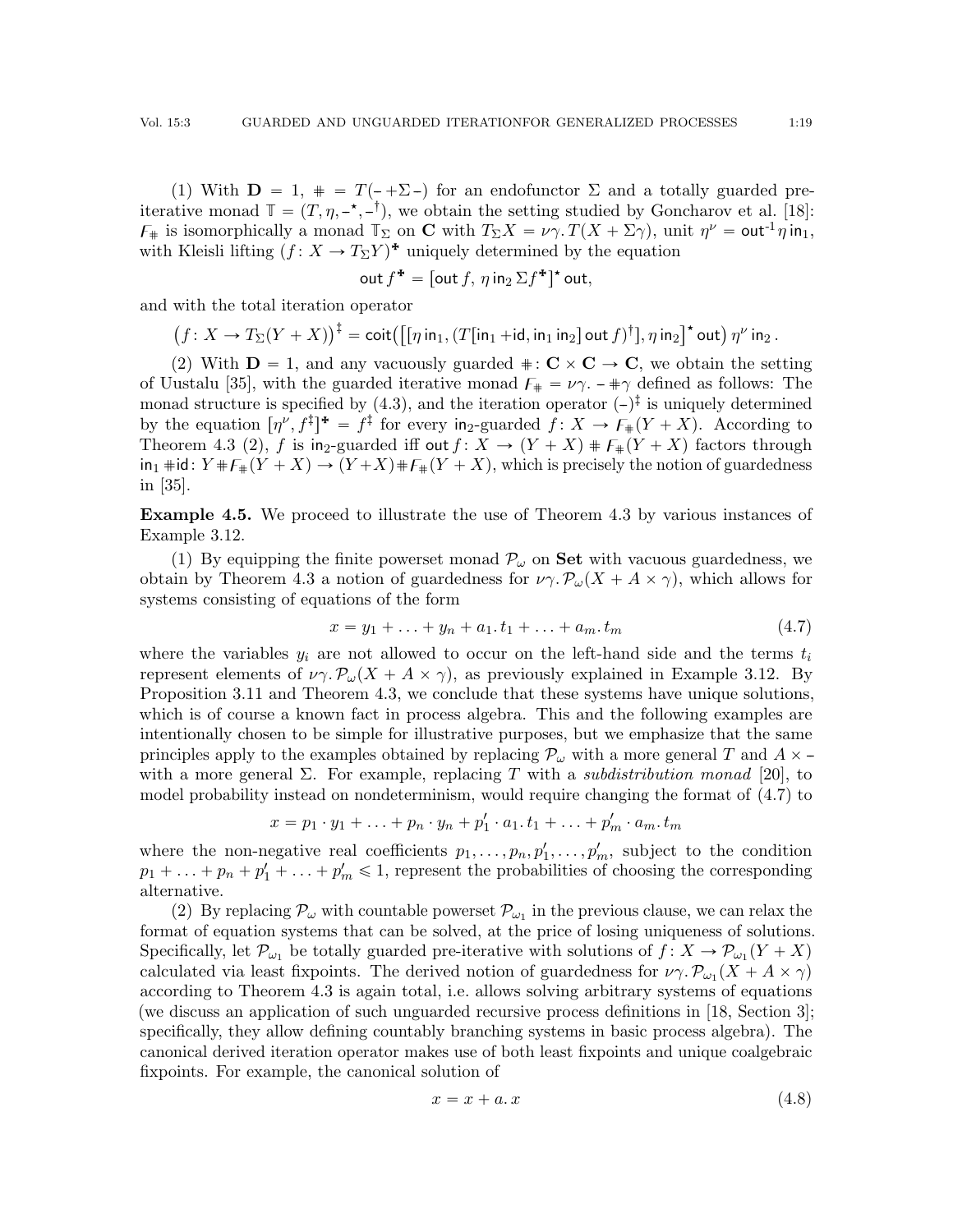is the infinite sequence  $x = a^{\omega}$ , seen as an element of the final countably branching labelled transition system  $\nu\gamma$ .  $\mathcal{P}_{\omega_1}(A \times \gamma)$  – intuitively, the original system [\(4.8\)](#page-18-2) is first collapsed to  $x =$  $a. x$ , iterating away the first  $x$  in the sum by taking a least fixpoint, and the resulting system is solved uniquely. In detail, the definitions in Theorem [4.3](#page-12-2) unfold as follows. We have the case mentioned in Example [4.2](#page-12-4) where  $X + Y = \mathcal{P}_{\omega_1}(X + A \times Y)$  (so  $F_{\#}X = \nu \gamma \cdot \mathcal{P}_{\omega_1}(X + A \times \gamma)$ ). Our example equation [\(4.8\)](#page-18-2) corresponds to the map  $f: X \to F_*(\emptyset + X)$  where  $X = \{x\}$  and  $\mathsf{out}\, f(x) = \{ \mathsf{in}_1 \, \mathsf{in}_2 \, x, \mathsf{in}_2 \langle a, \mathsf{out}^{-1}(\{x\}) \rangle \} \in \mathcal{P}_{\omega_1}((\emptyset + X) + A \times \mathsf{F}_\#(\emptyset + X)) \cong \mathcal{P}_{\omega_1}(A \times \mathsf{F}_\# X + X).$ The definition of  $(-)^{\dagger}$  according to Theorem [4.3](#page-12-2) now tells us to first iterate out f in  $\mathcal{P}_{\omega_1}$ , by taking a least fixpoint with x seen as a variable, obtaining  $(\text{out } f)^{\dagger} : X \to \mathcal{P}_{\omega_1}(A \times F_{\#}X)$ where

$$
(\mathsf{out}\,f)^{\dagger}(x)=\{\langle a,\mathsf{out}^{-1}(\{\mathsf{in}_1\,x\})\rangle\}.
$$

We next form the map  $g = (\mathcal{P}_{\omega_1} \text{ in}_2) [(\text{out } f)^\dagger, \eta]^\star$  out:  $F_{\#} X \to \mathcal{P}_{\omega_1} (\emptyset + A \times F_{\#} X)$ , where  $\eta$ and  $(-)^*$  are the unit and the Kleisli lifting of  $\mathcal{P}_{\omega_1}$ , so for  $t \in \mathcal{F}_{\#}X = \nu \gamma \cdot \mathcal{P}_{\omega_1}(X + A \times \gamma)$ ,

$$
g(t) = \{ \operatorname{in}_2(\operatorname{out} f)^\dagger(x) \mid \operatorname{in}_1 x \in \operatorname{out} t \} \cup \{ \operatorname{in}_2 \langle b, s \rangle \in A \times F_{\#} X \mid \operatorname{in}_2 \langle b, s \rangle \in \operatorname{out} t \}
$$
  
= 
$$
\{ \operatorname{in}_2 \langle a, \operatorname{out}^{-1}(\{x\}) \rangle \mid \operatorname{in}_1 x \in \operatorname{out} t \} \cup \{ \operatorname{in}_2 \langle b, s \rangle \in A \times F_{\#} X \mid \operatorname{in}_2 \langle b, s \rangle \in \operatorname{out} t \}.
$$

We then obtain a final coalgebra morphism  $\cot g \colon F_{\#}X \to F_{\#}\emptyset = \nu \gamma \cdot \mathcal{P}_{\omega_1}(A \times \gamma)$ . The solution  $f^{\ddagger}(x)$  is obtained by applying coit g to  $\eta_X^{\nu}(x) = \text{out}^{\text{-1}}(\eta_{X,\mathcal{F}_{\#}X}(x)) = \text{out}^{\text{-1}}(\{\text{in}_1 x\}),$ using the description of  $\eta^{\nu}$  recalled in the proof of Theorem [4.3.](#page-12-2) Since  $g(\text{out}^{-1}(\{\text{in}_1 x\}))$  =  $\{\mathsf{in}_2\langle a, \mathsf{out}^{-1}(\{\mathsf{in}_1 x\})\rangle\},\$  we obtain that  $f^{\ddagger}(x)$  is  $a^{\omega}$ , as expected.

(3) Consider a further variation of the same example obtained by replacing A in the previous example by  $1 + A$ , where the adjoined element is supposed to capture the invisible action  $\tau$  in the usual sense of process algebra [\[25\]](#page-42-17). Applying Theorem [4.3](#page-12-2) to  $X * Y = \mathcal{P}_{\omega_1}(X + (1 + A) \times Y)$  as in the previous example, we would derive a notion of guardedness that identifies as guarded any recursive call preceded by an action, visible or not. We can refine this view by allowing only visible actions as guards, which is in fact standard for CCS [\[25\]](#page-42-17). To this end, consider the obvious isomorphism

$$
\nu\gamma.\mathcal{P}_{\omega_1}(X + (1 + A) \times \gamma) \cong \nu\gamma'.\nu\gamma.\mathcal{P}_{\omega_1}(X + \gamma + A \times \gamma'),
$$

which involves two more parametrized monads:  $\mathcal{P}_{\omega_1}(-+ - +A\times-)$ :  $\textbf{Set}\times \textbf{(Set}\times \textbf{Set}) \to \textbf{Set}$ and  $\nu\gamma \cdot \mathcal{P}_{\omega_1}(-\gamma + A \times -)$ : Set  $\times$  Set  $\rightarrow$  Set. The latter parametrized monad is formed on top of the former. We equip  $\nu \gamma \cdot P_{\omega_1}(-\gamma + A \times -)$  with the vacuous notion of guardedness. By furthermore forming the fixpoint  $\nu \gamma'$ .  $\nu \gamma$ .  $\mathcal{P}_{\omega_1}(X + \gamma + A \times \gamma')$ , we obtain precisely the notion of guardedness we aimed at for the isomorphic monad  $\#^{\nu}$ .

(4) Consider  $TX = \mathcal{P}_{\omega_1}(\mu \gamma \cdot X + 1 + A \times \gamma)$ , which can be understood as a semantic domain for processes with results in  $X$  as before, but now modulo *finite trace equivalence* instead of strong bisimilarity as the underlying equivalence relation: the elements of  $TX$ are sets of traces from  $\mu \gamma$ .  $X + 1 + A \times \gamma \cong A^* + A^* \times X$  consisting of terminating traces (from  $A^* \times X$ ) and non-terminating traces (from  $A^*$ ). In order to apply our theory to this example, we make use of Hasuo et al.'s results on coalgebraic finite trace semantics [\[20\]](#page-42-16). Specifically, we make use of the fact that due to presence of a canonical distributive law

$$
X + 1 + A \times \mathcal{P}_{\omega_1} \to \mathcal{P}_{\omega_1}(X + 1 + A \times -)
$$

and a suitable order-enrichment of  $\mathcal{P}_{\omega_1}$ , the object  $\mu\gamma$ .  $X + 1 + A \times \gamma$  computed in **Set** carries a final coalgebra  $\nu\gamma$ .  $X + 1 + A \times \gamma$  in the Kleisli category of  $\mathcal{P}_{\omega_1}$ . In this category we equip the parametrized monad  $\# = - +1 + A \times -$  with the vacuous notion of guardedness and thus derive the notion of guardedness for  $\#^{\nu}$ , allowing exactly for recursive calls preceded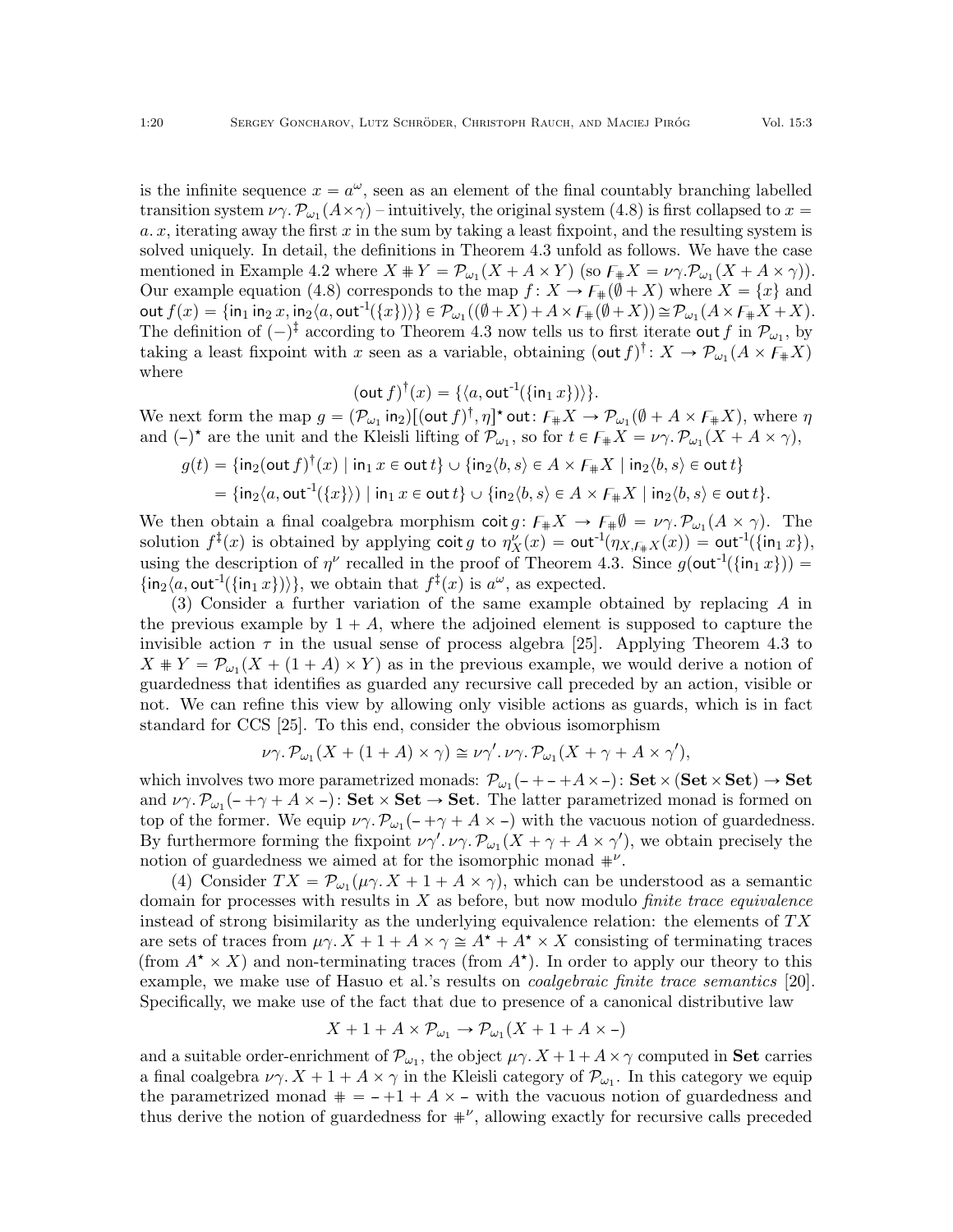<span id="page-20-1"></span>

FIGURE 2. Axioms of guarded iteration.

by actions from A. Again, by Proposition [3.11](#page-8-3) and by Theorem [4.3](#page-12-2) (3), the obtained monad is guarded iterative.

Note that the monad  $\mathcal{P}_{\omega_1}(\mu \gamma. -1 + A \times \gamma)$  is arguably too large, as it contains sets of traces not realized by any process from  $\nu \gamma \cdot P_{\omega_1}(X + A \times \gamma)$ . This can easily be fixed by cutting down to the submonad of  $\mathcal{P}_{\omega_1}(\mu \gamma. -+1 + A \times \gamma)$  consisting of the *prefix-closed* sets of traces, i.e. such sets S that  $st \in S$  implies  $s \in S$  and  $\langle st, x \rangle \in S$  implies  $s \in S$ . It is easy to see that this is a guarded pre-iterative submonad of **T**, and therefore guarded iterative.

### 5. Complete Elgot Monads and Iteration Congruences

<span id="page-20-0"></span>Besides the fixpoint identity we are interested in natural guarded versions of the classical properties of the iteration operator, which we refer to as the *iteration laws* [\[10,](#page-42-18) [6,](#page-41-4) [32\]](#page-42-8):

- naturality:  $g^*f^{\dagger} = (\left[ (T \text{ in}_1) g, \eta \text{ in}_2 \right]^* f)^{\dagger}$  for  $f : X \rightarrow_2 T(Y + X), g : Y \rightarrow TZ;$
- codiagonal:  $(T[\text{id}, \text{in}_2] f)^\dagger = f^{\dagger \dagger}$  for  $f : X \rightarrow_{12,2} T((Y + X) + X);$
- uniformity:  $f h = T(\mathsf{id} + h) g$  implies  $f^\dagger h = g^\dagger$  for  $f : X \to_2 T(Y + X), g : Z \to_2 T(Y + Z)$ and  $h: Z \to X$ .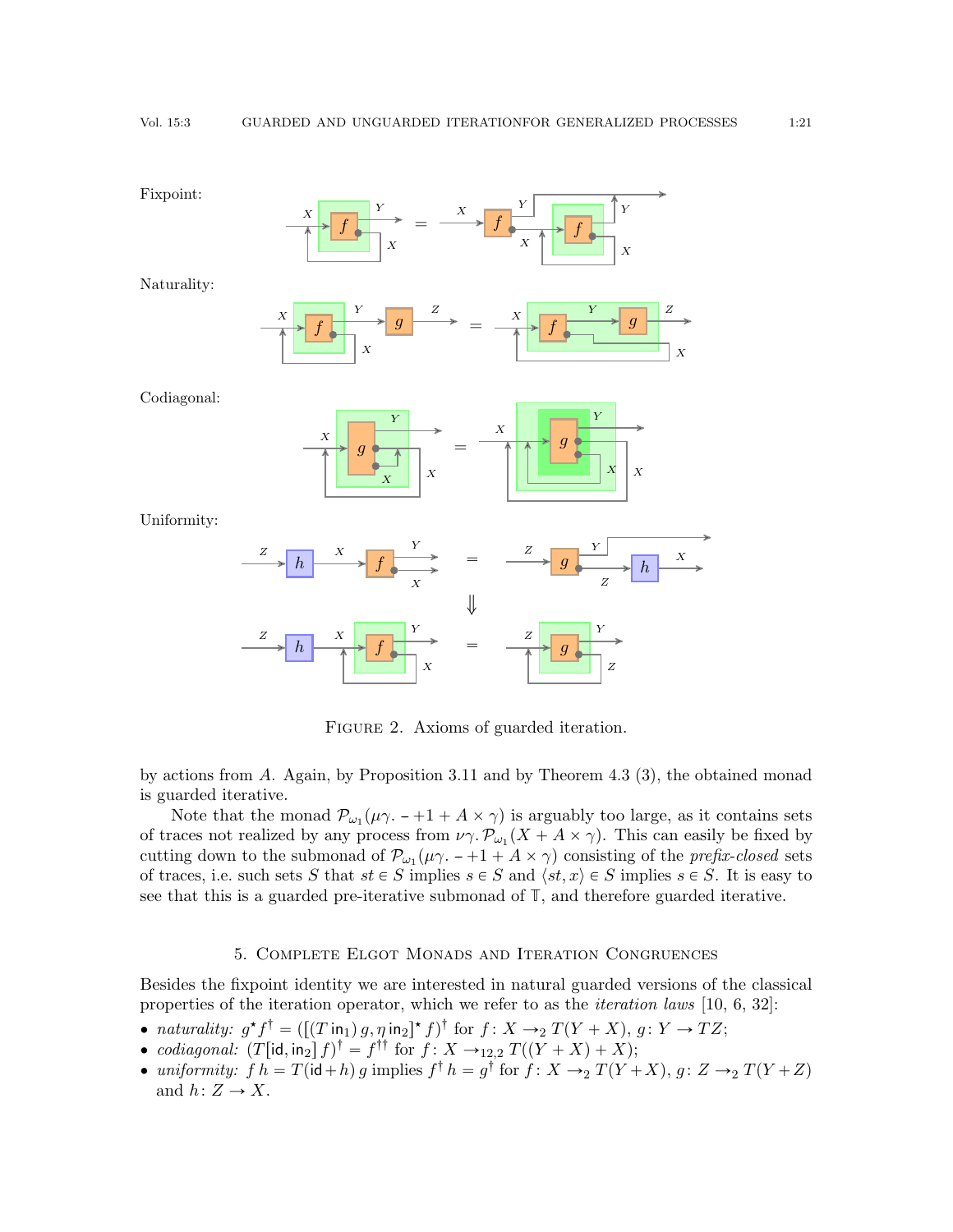<span id="page-21-0"></span>

Figure 3. Derivable laws of iteration.

Remarkably, this list does not include the well-known *dinaturality law*, as is turns out to be derivable (cf. [\[18,](#page-42-6) [14\]](#page-42-19)). We prove this further below. The above axioms are summarized in graphical form in Figure [2,](#page-20-1) and then become quite intuitive. We indicate the scope of the iteration operator by a shaded box and guardedness by bullets at the outputs of a morphism. Blue boxes indicate morphisms of the base category  $C$ , to contrast orange boxes referring to Kleisli morphisms.

A guarded pre-iterative monad is called a complete Elgot monad if it is totally guarded and satisfies all iteration laws. In the sequel we shorten 'complete Elgot monads' to 'Elgot monads' (to be distinguished from Elgot monads in the sense of [\[2\]](#page-41-3), which have solutions only for morphisms with finitely presentable domain).

In general, the fact that the iteration laws are correctly formulated relies on the axioms of guardedness. For example, in the codiagonal axiom, this follows by (cmp) from the assumption  $f: X \rightarrow_{12,2} T((Y+X)+X)$  that  $T[\text{id}, \text{in}_2] f$  is in<sub>2</sub>-guarded, and by Proposition [3.9](#page-7-1) that  $f^{\dagger}$  is in<sub>2</sub>-guarded. Indeed, the axioms for guarded monads are designed precisely to enable the formulation of the iteration laws.

We show next that for guarded *iterative* monads, all iteration laws are automatic. In preparation, we prove the aforementioned fact that dinaturality follows from the other axioms (thus generalizing corresponding recent observations on iteration theories [\[18,](#page-42-6) [14\]](#page-42-19)). Additionally, we show that the well-known Bekić identity is derivable too.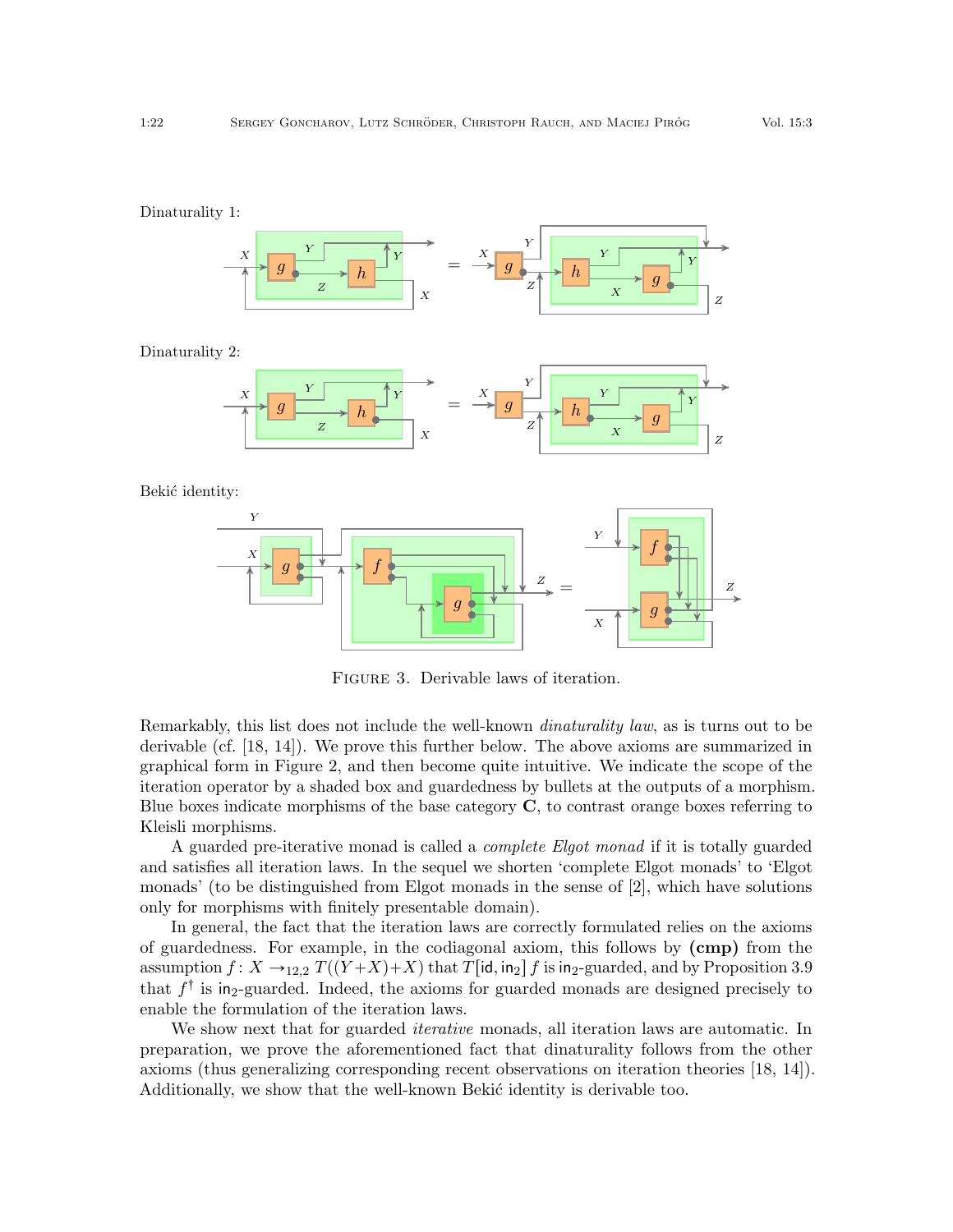<span id="page-22-5"></span>**Proposition 5.1.** Any quarded pre-iterative monad satisfying naturality, codiagonal and uniformity also satisfies

- dinaturality:  $([\eta \text{ in}_1, h]^* g)^\dagger = [\eta, ([\eta \text{ in}_1, g]^* h)^\dagger]^* g$  for  $g \colon X \to_2 T(Y + Z)$  and  $h \colon Z \to$  $T(Y + X)$  or g:  $X \to T(Y + Z)$  and  $h: Z \to T(Y + X);$
- Bekić identity:  $(T[\text{id} + \text{in}_1, \text{in}_2][f, g])^{\dagger} = [h^{\dagger}, [\eta, h^{\dagger}]^{\star} g^{\dagger}]$  with  $f \colon X \to_{12,2} T((Y + X) +$ Z),  $g: Z \to_{12,2} T((Y + X) + Z)$ , and  $h = [\eta, g^{\dagger}]^* f: X \to_2 T(Y + X)$ .

In axiomatizations of total iteration, the Bekić identity is sometimes taken to replace codiagonal and dinaturality  $[6, \text{Section } 6.8]$  $[6, \text{Section } 6.8]$  [\[2,](#page-41-3) [18\]](#page-42-6). Both dinaturality and the Bekić identity are again depicted graphically in Figure [3.](#page-21-0) The two versions of the dinaturality axiom correspond to the alternative sets of guardedness assumptions in its formulation; basically, we need to distinguish cases on whether the loop over q and h is guarded at q or at h.

*Proof.* Following [\[14\]](#page-42-19), we consider a specific instance of uniformity:

$$
f^{\dagger} = ([T(\mathsf{id} + \mathsf{in}_1)f, h] : X + Z \to_2 T(Y + (X + Z)))^{\dagger} \mathsf{in}_1 \tag{5.1}
$$

where  $f: X \rightarrow_2 T(Y+X)$  and  $h: Z \rightarrow_2 T(Y + (X+Z))$ , and prove the following instance of the Bekić identity:

$$
(T(\mathsf{id} + \mathsf{in}_1)[f, g] \colon X + Z \to T(Y + (X + Z)))^{\dagger} = [f^{\dagger}, [\eta, f^{\dagger}]^{\star} g] \tag{5.2}
$$

where  $f: X \rightarrow_2 T(Y + X)$  and  $g: Z \rightarrow_2 T(Y + X)$ . Indeed, on the one hand, by [\(5.1\)](#page-22-0),

<span id="page-22-4"></span><span id="page-22-3"></span><span id="page-22-2"></span><span id="page-22-1"></span><span id="page-22-0"></span>
$$
(T(\mathsf{id} + \mathsf{in}_1) [f, g])^{\dagger} \mathsf{in}_1 = f^{\dagger}, \tag{5.3}
$$

and on the other hand

$$
(T(\mathsf{id} + \mathsf{in}_1) [f, g])^{\dagger} \mathsf{in}_2
$$
  
= 
$$
[\eta, (T(\mathsf{id} + \mathsf{in}_1) [f, g])^{\dagger}]^{\star} T(\mathsf{id} + \mathsf{in}_1) [f, g] \mathsf{in}_2
$$
 // fixpoint  
= 
$$
[\eta, (T(\mathsf{id} + \mathsf{in}_1) [f, g])^{\dagger}]^{\star} T(\mathsf{id} + \mathsf{in}_1) g
$$
  
= 
$$
[\eta, (T(\mathsf{id} + \mathsf{in}_1) [f, g])^{\dagger} \mathsf{in}_1]^{\star} g
$$
  
= 
$$
[\eta, f^{\dagger}]^{\star} g.
$$
 // (5.3)

As the result we obtain  $(5.2)$ . Analogously, we prove another instance of the Bekić identity, namely

$$
(T(\mathsf{id} + \mathsf{in}_2) [f, g] \colon X + Z \to T(Y + (X + Z)))^{\dagger} = [[\eta, g^{\dagger}]^* f, g^{\dagger}]
$$
\n
$$
(5.4)
$$

with  $f: X \rightarrow_2 T(Y + Z)$  and  $g: Z \rightarrow_2 T(Y + Z)$ . We proceed to show that under the other axioms, these two instances imply the full Bekić identity

$$
(T[\mathsf{id} + \mathsf{in}_1, \mathsf{in}_2 \mathsf{in}_2] [f, g] \colon X + Z \to T(Y + (X + Z)))^{\dagger} = [h^{\dagger}, [\eta, h^{\dagger}]^{\star} g^{\dagger}] \tag{5.5}
$$

where  $f: X \to_{12,2} T((Y+X)+Z)$  and  $g: Z \to_{12,2} T((Y+X)+Z)$  and  $h = [\eta, g^{\dagger}]^* f: X \to$  $T(Y + X)$ . Let us argue briefly that h is in<sub>2</sub>-guarded. Note that the assumption for f by (iso) implies that  $f' = T[\text{id} + \text{in}_1, \text{in}_2]$   $f : X \to T(Y + (X + Z))$  is in<sub>2</sub>-guarded and therefore  $h = [\eta \, \text{in}_1, [\eta \, \text{in}_1, g^\dagger]]^* f'$  is in<sub>2</sub>-guarded by (cmp).

Now, the proof of [\(5.5\)](#page-22-3) runs as follows:

$$
(T[\text{id} + \text{in}_1, \text{in}_2 \text{ in}_2] [f, g])^{\dagger}
$$
  
= 
$$
(T[\text{id}, \text{in}_2] T((\text{id} + \text{in}_1) + \text{in}_2) [f, g])^{\dagger}
$$
  
= 
$$
(T((\text{id} + \text{in}_1) + \text{in}_2) [f, g])^{\dagger \dagger}
$$
 // codiagonal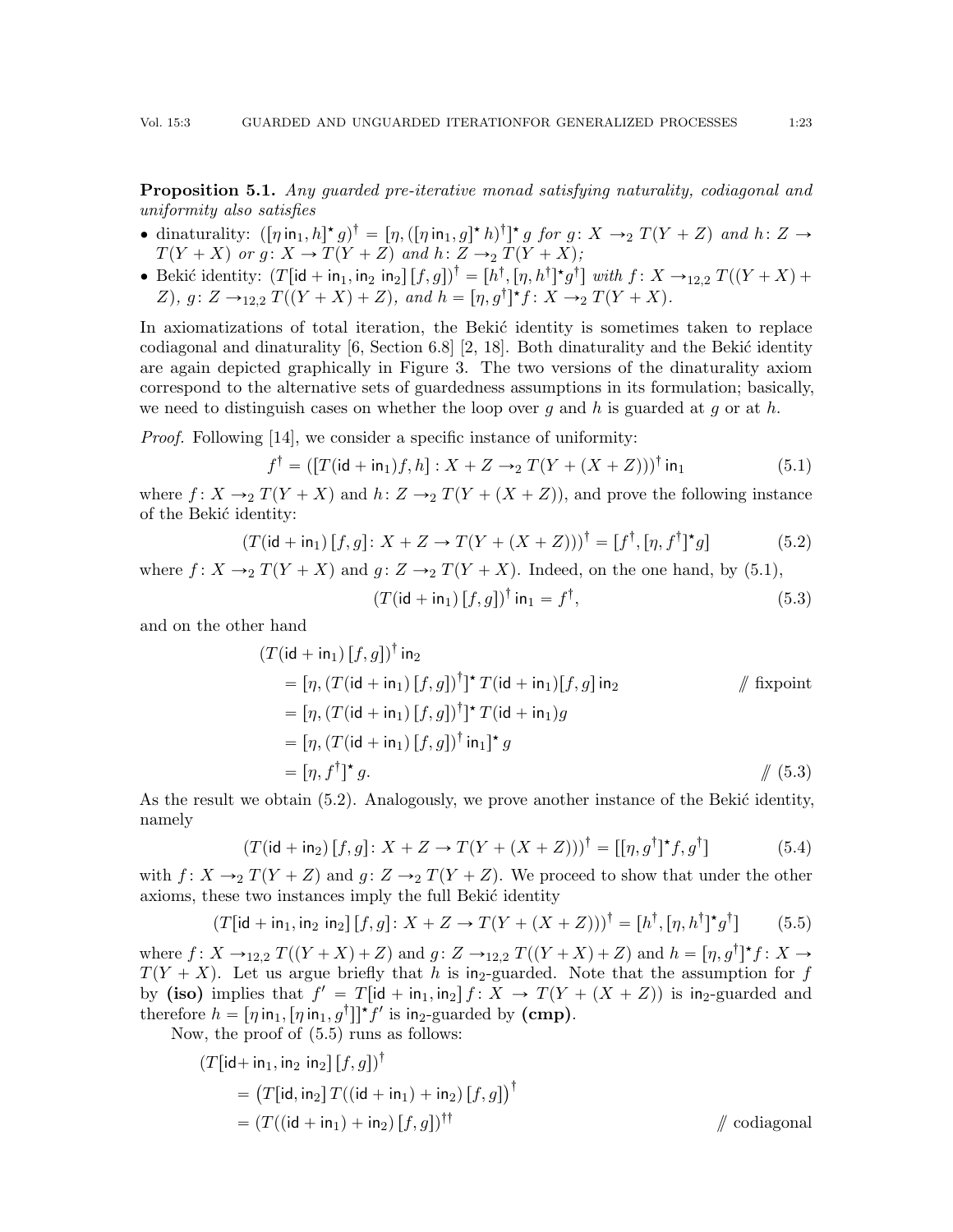$$
= (T(\mathrm{id} + \mathrm{in}_2) [T((\mathrm{id} + \mathrm{in}_1) + \mathrm{id}) f, T((\mathrm{id} + \mathrm{in}_1) + \mathrm{id}) g])^{\dagger\dagger}
$$
  
\n
$$
= [[\eta, (T((\mathrm{id} + \mathrm{in}_1) + \mathrm{id}) g)^{\dagger}]^{\dagger} T((\mathrm{id} + \mathrm{in}_1) + \mathrm{id}) f,
$$
  
\n
$$
(T((\mathrm{id} + \mathrm{in}_1) + \mathrm{id}) g)^{\dagger}]^{\dagger}
$$
  
\n
$$
= [[\eta(\mathrm{id} + \mathrm{in}_1) (T((\mathrm{id} + \mathrm{in}_1) + \mathrm{id}) g)]^{\dagger}]^{\star} f
$$
 (5.4)

$$
= [[\eta(\mathsf{id} + \mathsf{in}_1), (T((\mathsf{id} + \mathsf{in}_1) + \mathsf{id}) g)]^{\dagger}]^{\dagger},
$$
  
\n
$$
(T((\mathsf{id} + \mathsf{in}_1) + \mathsf{id}) g)^{\dagger}]^{\dagger}
$$
  
\n
$$
= [T(\mathsf{id} + \mathsf{in}_1) [\eta, g^{\dagger}]^{\dagger} f, T(\mathsf{id} + \mathsf{in}_1) g^{\dagger}]^{\dagger}
$$
  
\n
$$
= (T(\mathsf{id} + \mathsf{in}_1) [h, g^{\dagger}])^{\dagger}
$$
  
\n
$$
= [h^{\dagger}, [\eta, h^{\dagger}]^{\dagger} g^{\dagger}].
$$
  
\n
$$
/ (5.2)
$$

Finally, let us derive dinaturality from [\(5.5\)](#page-22-3). Suppose that  $g: X \rightarrow_2 T(Y + Z)$  and  $h: Z \to T(Y + X)$  satisfy either guardedness premise of the dinaturality axiom and consider the following instance of [\(5.5\)](#page-22-3) with f replaced by  $T(\text{in}_1 + \text{id}) g$  and g replaced by  $(T \text{in}_1) h$ (note that by the fixpoint identity,  $((T \text{ in}_1) h)^{\dagger} = h$ ):

$$
[T(\mathsf{id} + \mathsf{in}_2) \, g, T(\mathsf{id} + \mathsf{in}_1) \, h]^\dagger = [([\eta \, \mathsf{in}_1, h]^\star g)^\dagger, [\eta, ([\eta \, \mathsf{in}_1, h]^\star g)^\dagger]^\star h]. \tag{5.6}
$$

Let  $\gamma_{X,Y} : Y + X \rightarrow Y + X$  be the obvious symmetry transformation and note the following simple consequence of uniformity:

$$
[T(\mathsf{id} + \mathsf{in}_2) g, T(\mathsf{id} + \mathsf{in}_1) h]^{\dagger} \gamma = [T(\mathsf{id} + \mathsf{in}_2) h, T(\mathsf{id} + \mathsf{in}_1) g]^{\dagger}.
$$
 (5.7)

<span id="page-23-1"></span><span id="page-23-0"></span> $\Box$ 

By combining  $(5.7)$ ,  $(5.6)$  and the symmetric form of the latter (with h and g switched), we obtain:

$$
[((\eta\,\mathsf{in}_1,h]^{\star}g)^{\dagger},[\eta,([\eta\,\mathsf{in}_1,h]^{\star}g)^{\dagger}]^{\star}h] = [[\eta,([\eta\,\mathsf{in}_1,g]^{\star}h)^{\dagger}]^{\star}g,([\eta\,\mathsf{in}_1,g]^{\star}h)^{\dagger}].
$$

Dinaturality is now obtained by composing both sides with  $in_1: X \to X + Z$ .

The proof of the following result runs in accordance with the original ideas of Elgot for iterative theories [\[10\]](#page-42-18), except that, by Proposition [5.1,](#page-22-5) dinaturality is now replaced with uniformity.

<span id="page-23-2"></span>**Theorem 5.2.** Every guarded iterative monad validates naturality, dinaturality, codiagonal, and uniformity.

Proof. By Proposition [5.1](#page-22-5) we only need to verify naturality, codiagonal and uniformity.

• *Naturality.* Let  $f: X \rightarrow_2 T(Y + X)$  and  $g: Y \rightarrow TZ$ . Then

$$
g^{\star}f^{\dagger} = g^{\star}[\eta, f^{\dagger}]^{\star}f
$$
  
=  $[g^{\star}\eta, g^{\star}f^{\dagger}]^{\star}f$   
=  $[g, g^{\star}f^{\dagger}]^{\star}f$   
=  $[\eta, g^{\star}f^{\dagger}]^{\star}[(T \operatorname{in}_{1}) g, \eta \operatorname{in}_{2}]^{\star}f.$ 

Since the same equation uniquely characterizes  $([T \text{ in}_1) g, \eta \text{ in}_2]^{\star} f)^{\dagger}$ , the latter is equal to  $g^{\star}f^{\dagger}$ .

• Codiagonal. Let  $f: X \rightarrow_{12,2} T((Y + X) + X)$ . Then

$$
f^{\dagger \dagger} = [\eta, f^{\dagger \dagger}]^* f^{\dagger}
$$

$$
= [\eta, f^{\dagger \dagger}]^* [\eta, f^{\dagger}]^* f
$$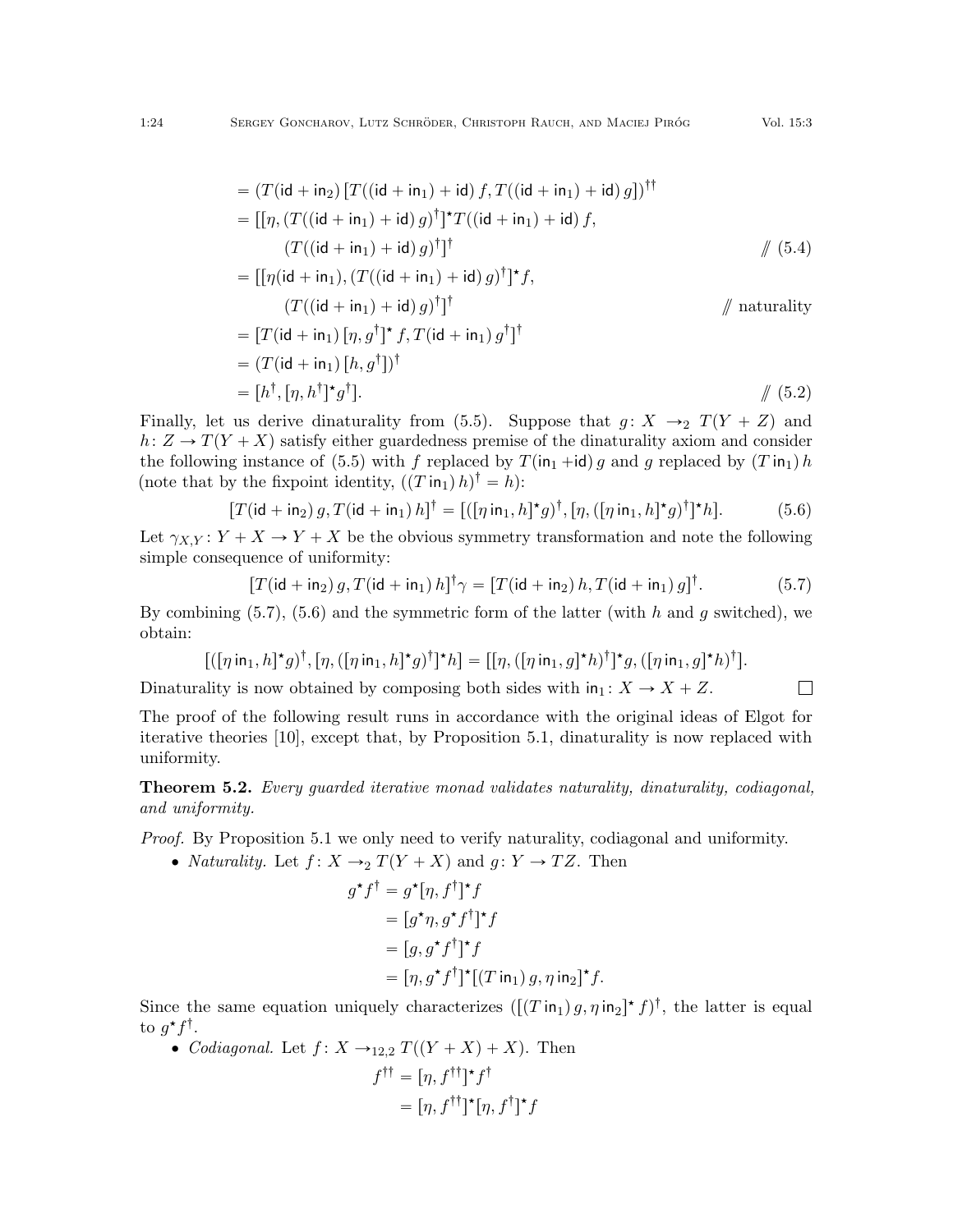$$
= [[\eta, f^{\dagger \dagger}], [\eta, f^{\dagger \dagger}]^{\star} f^{\dagger}]^{\star} f
$$

$$
= [[\eta, f^{\dagger \dagger}], f^{\dagger \dagger}]^{\star} f
$$

$$
= [\eta, f^{\dagger \dagger}]^{\star} T[\text{in}_{2}, \text{id}] f.
$$

Therefore  $f^{\dagger \dagger}$  satisfies the fixpoint identity for  $(T[\text{in}_2, \text{id}] f)^{\dagger}$ , and thus  $f^{\dagger \dagger} = (T[\text{in}_2, \text{id}] f)^{\dagger}$ .

• Uniformity. Suppose that  $f h = T(\mathsf{id} + h) g$  for some  $f : X \to Y_2 T(Y + X), g : Z \to Y_2$  $T(Y + Z)$  and  $h: Z \rightarrow X$ . Then

$$
f^{\dagger}h = [\eta, f^{\dagger}]^{\star} f h = [\eta, f^{\dagger}]^{\star} T (\mathrm{id} + h) g = [\eta, f^{\dagger} h]^{\star} g,
$$

that is,  $f^{\dagger}h$  satisfies the fixpoint equation for  $g^{\dagger}$ . Hence  $g^{\dagger} = f^{\dagger}h$ .

We now proceed to introduce key properties of morphisms of guarded monads that allow for transferring pre-iterativity and the iteration laws, respectively.

Definition 5.3 (Guarded retraction). Let **T** and **S** be guarded monads. We call a monad morphism  $\rho: \mathbb{T} \to \mathbb{S}$  a *guarded retraction* if there is a family of morphisms  $(v_X: SX \to$  $TX)_{X \in |\mathbf{C}|}$  (not necessarily natural in X!) such that

(1) for every  $f: X \rightarrow_{\sigma} SY$ , we have  $v_Y f: X \rightarrow_{\sigma} TY$ , and

(2)  $\rho_X v_X = \text{id}$  for all  $X \in |C|$ .

<span id="page-24-0"></span>**Theorem 5.4.** Let  $\rho: \mathbb{T} \to \mathbb{S}$  be a quarded retraction, witnessed by  $v: \mathbb{S} \to \mathbb{T}$ , and suppose that  $(\mathbb{T}, -\mathbb{I})$  is guarded pre-iterative. Then S is guarded pre-iterative with the iteration operator  $(-)^{\ddagger}$  given by  $f^{\ddagger} = \rho (vf)^{\dagger}$ .

*Proof.* Since  $\mathbb T$  satisfies the fixpoint identity,  $[\eta, (vf)^{\dagger}]^* \nu f = (vf)^{\dagger}$  and therefore,

$$
f^{\ddagger} = \rho(vf)^{\dagger}
$$
  
=  $\rho[\eta, (vf)^{\dagger}]^*vf$   
=  $[\rho\eta, \rho(vf)^{\dagger}]^* \rho vf$  //  $\rho$  is a monad morphism  
=  $[\eta, f^{\ddagger}]^*f$ .

Definition 5.5 (Iteration congruence). Let **T** be a guarded pre-iterative monad and let **S** be a monad. We call a monad morphism  $\rho: \mathbb{T} \to \mathbb{S}$  an *iteration congruence* if for every pair of morphisms  $f, g \colon X \to_2 T(Y + X),$ 

$$
\rho f = \rho g \qquad \text{implies} \qquad \rho f^{\dagger} = \rho g^{\dagger}.
$$
 (5.8)

If  $\rho$  is moreover a guarded retraction, we call  $\rho$  an *iteration-congruent retraction*.

<span id="page-24-3"></span>**Theorem 5.6.** Under the premises of Theorem [5.4,](#page-24-0) assume moreover that  $\rho$  is an iterationcongruent retraction. Then any property out of naturality, dinaturality, codiagonal, and uniformity that is satisfied by **T** is also satisfied by **S**.

Proof. The crucial observation is that under our assumptions,  $(5.8)$  is equivalent to the condition that for all  $f: X \rightarrow_2 T(Y + X)$ ,

<span id="page-24-2"></span><span id="page-24-1"></span>
$$
\rho \left( \nu \rho \, f \right)^{\dagger} = \rho f^{\dagger}.\tag{5.9}
$$

Indeed, [\(5.8\)](#page-24-1)  $\implies$  [\(5.9\)](#page-24-2), for  $\rho v \rho f = \rho f$  and therefore  $\rho (v \rho f)^{\dagger} = \rho f^{\dagger}$  and conversely, assuming [\(5.9\)](#page-24-2) both for f and for g, and  $\rho f = \rho g$ , we obtain that  $\rho f^{\dagger} = \rho (v \rho f)^{\dagger} =$  $\rho(\nu \rho g)^\dagger = \rho g^\dagger$ . The proof of transfer of the respective properties then proceeds as follows.

 $\Box$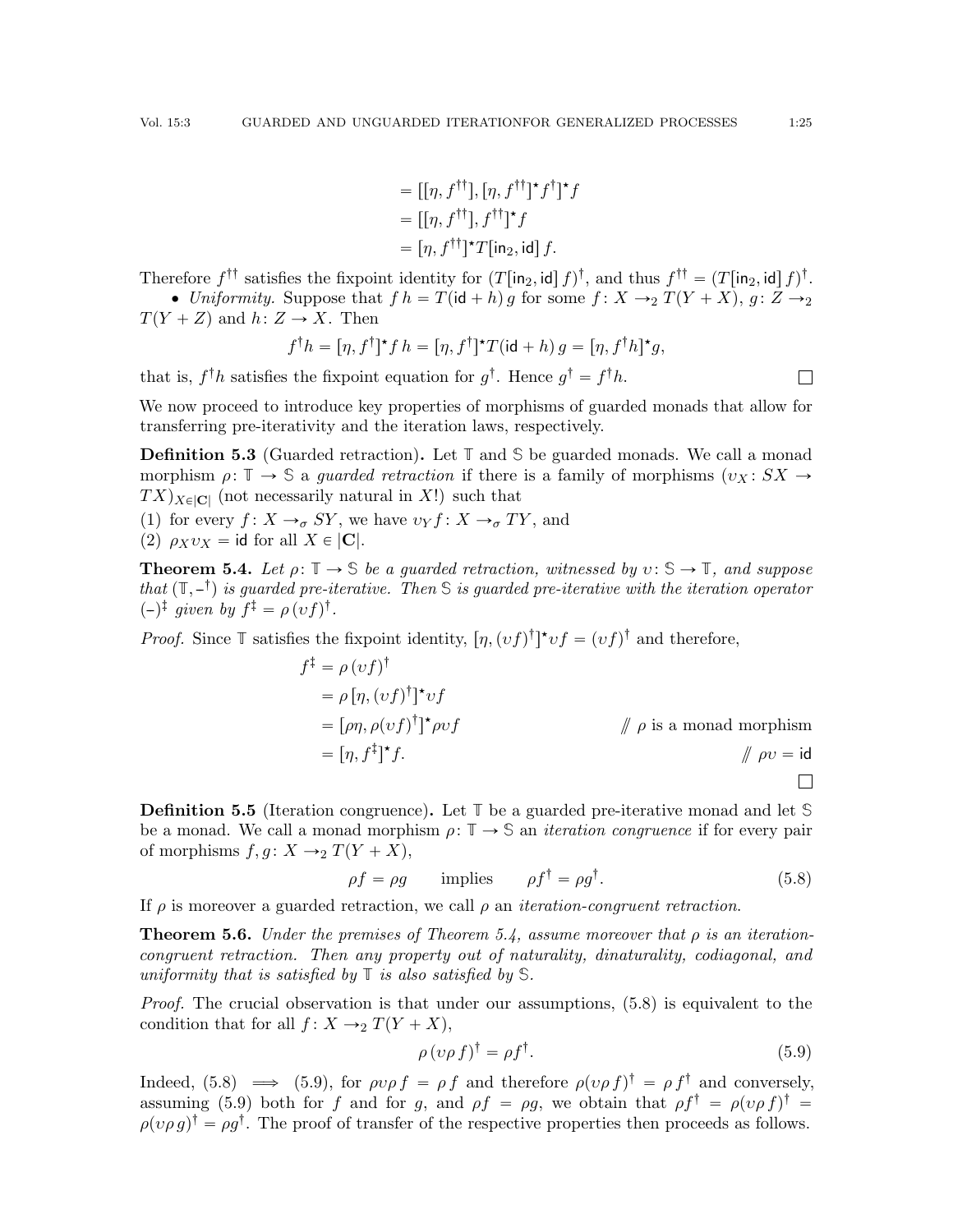• Naturality:

$$
g^{\star}f^{\dagger} = g^{\star}\rho(v f)^{\dagger}
$$
\n
$$
= (\rho v g)^{\star} \rho(v f)^{\dagger}
$$
\n
$$
= \rho (v g)^{\star} (v f)^{\dagger}
$$
\n
$$
= \rho \left( [ (T \text{ in}_1) v g, \eta \text{ in}_2 ]^{\star} v f \right)^{\dagger}
$$
\n
$$
= \rho (v \rho [ (T \text{ in}_1) v g, \eta \text{ in}_2 ]^{\star} v f ]^{\dagger}
$$
\n
$$
= \rho (v \rho [ (T \text{ in}_1) v g, \eta \text{ in}_2 ]^{\star} v f ]^{\dagger}
$$
\n
$$
= \rho (v [ (\rho (T \text{ in}_1) v g, \eta \text{ in}_2 ]^{\star} \rho v f ]^{\dagger}
$$
\n
$$
= \rho (v [ (S \text{ in}_1) g, \eta \text{ in}_2 ]^{\star} f )^{\dagger}
$$
\n
$$
= ( [(S \text{ in}_1) g, \eta \text{ in}_2 ]^{\star} f )^{\dagger}.
$$
\n
$$
= (([S \text{ in}_1) g, \eta \text{ in}_2 ]^{\star} f )^{\dagger}.
$$

• Dinaturality: First observe that it follows from the fact that  $\rho$  is a monad morphism and  $\rho v = \text{id}$  that  $\rho v[\eta \text{ in}_1, h]^* g = \rho[\eta \text{ in}_1, v h]^* v g$ , and therefore, by [\(5.8\)](#page-24-1), that

<span id="page-25-0"></span>
$$
\rho(v[\eta \text{ in}_1, h]^{\star} g)^{\dagger} = \rho([\eta \text{ in}_1, v h]^{\star} v g)^{\dagger}.
$$
\n(5.10)

Then we obtain the goal as follows:

$$
([\eta \text{ in}_1, h]^* g)^{\dagger} = \rho(v[\eta \text{ in}_1, h]^* g)^{\dagger}
$$
  
\n
$$
= \rho([\eta \text{ in}_1, v h]^* v g)^{\dagger}
$$
  
\n
$$
= \rho[\eta, ([\eta \text{ in}_1, v g]^* v h)^{\dagger}]^* v g
$$
  
\n
$$
= [\eta, \rho([\eta \text{ in}_1, v g]^* v h)^{\dagger}]^* \rho v g
$$
  
\n
$$
= [\eta, \rho([\eta \text{ in}_1, v g]^* v h)^{\dagger}]^* g
$$
  
\n
$$
= [\eta, \rho(v[\eta \text{ in}_1, g]^* h)^{\dagger}]^* g
$$
  
\n
$$
= [\eta, (([\eta \text{ in}_1, g]^* h)^{\dagger}]^* g
$$
  
\n
$$
= [\eta, ([\eta \text{ in}_1, g]^* h)^{\dagger}]^* g.
$$
  
\n
$$
= [\eta, ([\eta \text{ in}_1, g]^* h)^{\dagger}]^* g.
$$
  
\n
$$
= [\eta, ([\eta \text{ in}_1, g]^* h)^{\dagger}]^* g.
$$
  
\n
$$
= [\eta, ([\eta \text{ in}_1, g]^* h)^{\dagger}]^* g.
$$
  
\n
$$
= [\eta, ([\eta \text{ in}_1, g]^* h)^{\dagger}]^* g.
$$
  
\n
$$
= [\eta, ([\eta \text{ in}_1, g]^* h)^{\dagger}]^* g.
$$

' Codiagonal:

$$
(f^{\ddagger})^{\ddagger} = \rho (v\rho (v f)^{\dagger})^{\dagger}
$$
  
\n
$$
= \rho ((v f)^{\dagger})^{\dagger}
$$
  
\n
$$
= \rho (T[\text{id}, \text{in}_2] v f)^{\dagger}
$$
  
\n
$$
= \rho (v\rho T[\text{id}, \text{in}_2] v f)^{\dagger}
$$
  
\n
$$
= \rho (v S[\text{id}, \text{in}_2] f)^{\dagger}
$$
  
\n
$$
= (S[\text{id}, \text{in}_2] f)^{\dagger}.
$$
  
\n
$$
= (S[\text{id}, \text{in}_2] f)^{\dagger}.
$$
  
\n
$$
(S \text{in}_2 f)^{\dagger}.
$$
  
\n
$$
= (S[\text{id}, \text{in}_2] f)^{\dagger}.
$$
  
\n
$$
(S \text{in}_2 f)^{\dagger}.
$$

• Uniformity: Suppose that  $f h = S(\mathsf{id} + h) g$ . Then

$$
v fh = v S(id + h) g
$$

$$
= v S(id + h) \rho v g
$$

$$
= T(id + h) v g
$$

and therefore  $(v f)^\dagger h = (v g)^\dagger$ . This implies  $f^{\ddagger} h = g^{\ddagger}$  by definition.

 $\Box$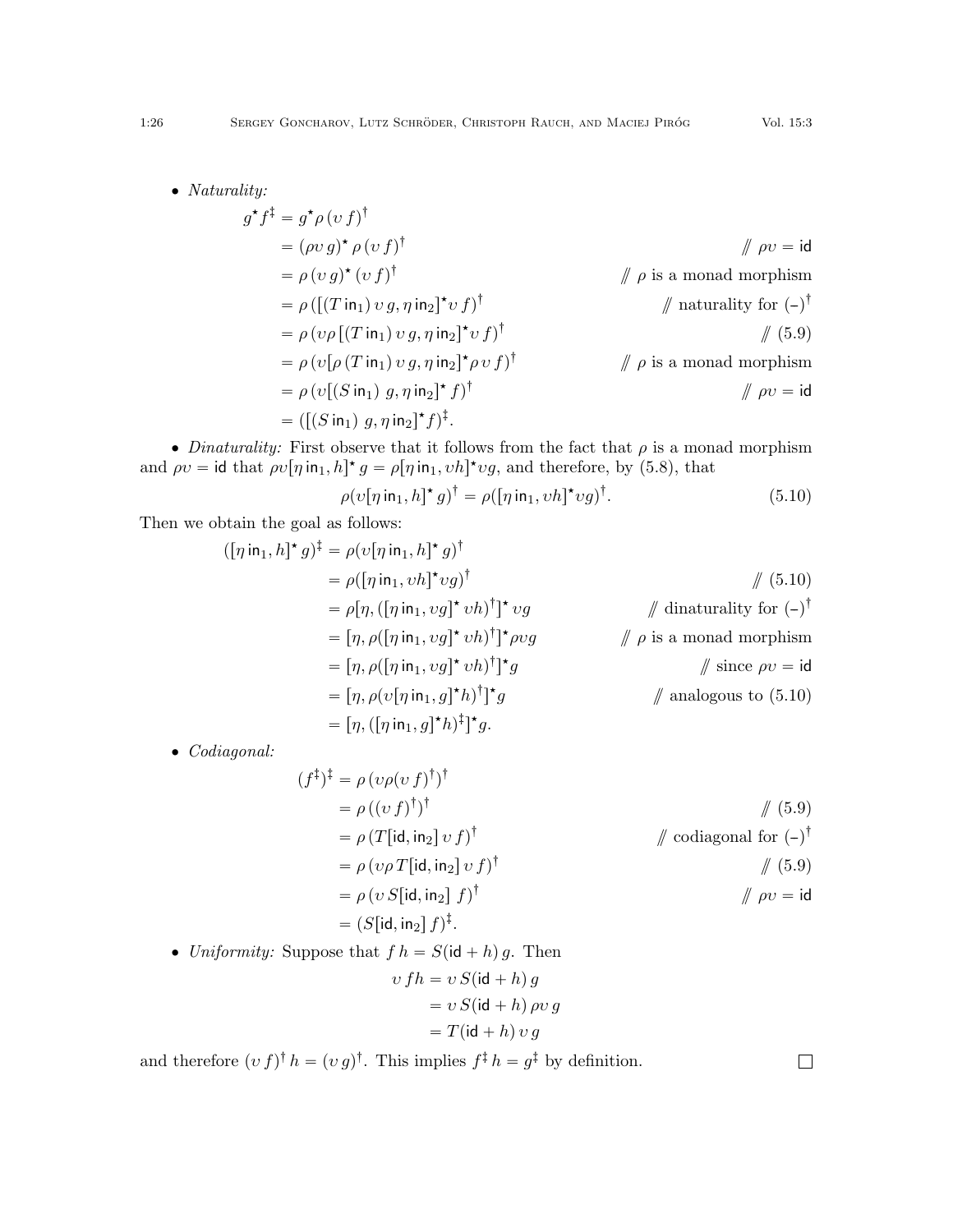Recall from the introduction that a monad **S** is iteratable if its coinductive resumption transform  $\mathbb{S}^{\nu}$  exists. We make  $\mathbb{S}^{\nu}$  into a guarded monad by applying Theorem [4.3](#page-12-2) to  $\mathbb{S}$  as a vacuously guarded monad; explicitly:  $f: X \to S^{\nu}(Y + X)$  is guarded iff

$$
\text{out } f = S(\text{in}_1 + \text{id}) g \qquad \text{for some} \qquad g \colon X \to S(Y + S^{\nu}(Y + X)).
$$

We are now set to prove our first main result, which states that every iteratable Elgot monad can be obtained by quotienting a guarded iterative monad; that is, every choice of solutions that obeys the iteration laws arises by quotienting a more fine-grained model in which solutions are uniquely determined:

<span id="page-26-0"></span>Theorem 5.7. A totally guarded iteratable monad **S** is an Elgot monad iff there is a quarded iterative monad  $\mathbb{T}$  and an iteration-congruent retraction  $\rho: \mathbb{T} \to \mathbb{S}$ . Specifically, every iteratable Elgot monad **S** is an iteration-congruent retract of its coinductive resumption transform **S** ν .

*Proof.* 'If' is immediate by Theorems [5.6](#page-24-3) and [5.2.](#page-23-2) We prove 'only if', i.e. that  $\mathcal{S} =$  $(S, \eta, -\star, -\dagger)$  is an iteration-congruent retract of  $\mathbb{S}^{\nu} = (\nu \gamma. S(-+\gamma), \eta^{\nu}, -\star, -\dagger)$ . We define  $v_X = \text{out}^{-1} \eta$  in<sub>2</sub> out<sup>-1</sup>(S in<sub>1</sub>) and

$$
\rho_X = \left( S^{\nu} X \xrightarrow{\text{out}} S(X + S^{\nu} X) \right)^{\dagger}.
$$

Clearly,  $vf$  is  $\sigma$ -guarded for every  $f: X \to SY$  and v is left inverse to  $\rho$ , for

$$
\rho v = \text{out}^{\dagger} \text{out}^{-1} \eta \text{ in}_2 \text{ out}^{-1} (S \text{ in}_1)
$$
  
\n
$$
= [\eta, \rho]^{\star} \text{ out out}^{-1} \eta \text{ in}_2 \text{ out}^{-1} (S \text{ in}_1)
$$
  
\n
$$
= \rho \text{ out}^{-1} (S \text{ in}_1)
$$
  
\n
$$
= [\eta, \rho]^{\star} \text{ out out}^{-1} (S \text{ in}_1)
$$
  
\n
$$
= \eta^{\star}
$$
  
\n
$$
= \text{id}.
$$
  
\n
$$
\text{if } \text{xpoint} \text{ for } (-)^{\dagger}
$$
  
\n
$$
\text{if } \text{xpoint} \text{ for } (-)^{\dagger}
$$

It follows straightforwardly by naturality of  $(-)$ <sup>†</sup> that  $\rho$  is a natural transformation. Note the following property of  $\rho$ : for any  $h: X \to S(Y + X)$ , out(coit  $h = S(\mathsf{id} + \mathsf{coit} \, h) \, h$ , and hence, by uniformity

<span id="page-26-1"></span>
$$
\rho(\text{coit } h) = h^{\dagger}.\tag{5.11}
$$

Let us verify that  $\rho$  is a monad morphism. For one thing

 $\rho \eta^{\nu} = [\eta, \rho]^{\star}$  out  $\eta^{\nu} = [\eta, \rho]^{\star} \eta$  in $_1 = \eta$ .

Next, we have to check that  $\rho f^* = (\rho f)^* \rho$  for any  $f : X \to S^{\nu}Y$ . Note that<br>  $f^* = \text{coit}([\lceil \eta \ln_1, S(\text{id} + S^{\nu} \ln_1) \text{ out } f], \eta \ln_2]^* \text{ out } (S^{\nu} \ln_2).$ 

$$
f^* = \operatorname{coit}\bigl( [[\eta \operatorname{in}_1, S(\operatorname{id} + S^{\nu} \operatorname{in}_1) \operatorname{out} f], \eta \operatorname{in}_2]^{\star} \operatorname{out} \bigr) (S^{\nu} \operatorname{in}_2).
$$

Therefore

$$
\rho f^* = \rho \cot \left( \left[ \left[ \eta \operatorname{in}_1, S(\operatorname{id} + S^\nu \operatorname{in}_1) \operatorname{out} f \right], \eta \operatorname{in}_2 \right]^\star \operatorname{out} \right) (S^\nu \operatorname{in}_2)
$$
\n
$$
= \left( \left[ \left[ \eta \operatorname{in}_1, S(\operatorname{id} + S^\nu \operatorname{in}_1) \operatorname{out} f \right], \eta \operatorname{in}_2 \right]^\star \operatorname{out} \right)^\dagger (S^\nu \operatorname{in}_2)
$$
\n
$$
= \left( S[\operatorname{id}, \operatorname{in}_2] \left[ (S \operatorname{in}_1) \left[ \eta \operatorname{in}_1, S(\operatorname{id} + S^\nu \operatorname{in}_1) \operatorname{out} f \right], \eta \operatorname{in}_2 \right]^\star \operatorname{out} \right)^\dagger (S^\nu \operatorname{in}_2)
$$
\n
$$
= \left( \left( \left[ (S \operatorname{in}_1) \left[ \eta \operatorname{in}_1, S(\operatorname{id} + S^\nu \operatorname{in}_1) \operatorname{out} f \right], \eta \operatorname{in}_2 \right]^\star \operatorname{out} \right)^\dagger (S^\nu \operatorname{in}_2)
$$
\n
$$
= \left( \left[ \eta \operatorname{in}_1, S(\operatorname{id} + S^\nu \operatorname{in}_1) \operatorname{out} f \right]^\star \operatorname{out}^\dagger \right)^\dagger (S^\nu \operatorname{in}_2)
$$
\n
$$
\text{maturality}
$$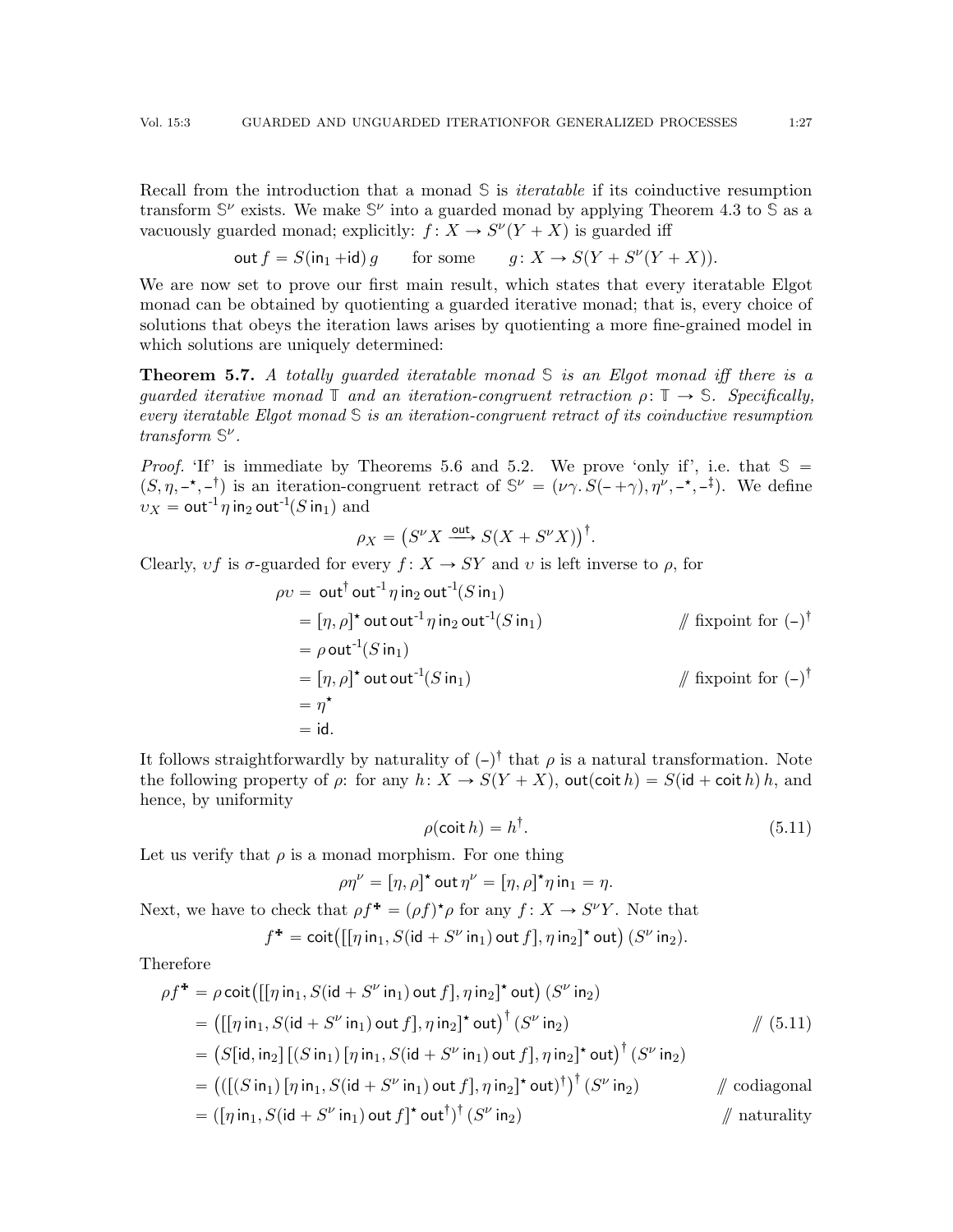$$
= ([\eta \text{ in}_1, S(\text{id} + S^{\nu} \text{ in}_1) \text{ out } f]^{\star} \rho)^{\dagger} (S^{\nu} \text{ in}_2)
$$
  
\n
$$
= [\eta, ([\eta \text{ in}_1, \rho]^{\star} S(\text{id} + S^{\nu} \text{ in}_1) \text{ out } f)^{\dagger}]^{\star} \rho (T \text{ in}_2)
$$
 // dina  
\n
$$
= [\eta, ([\eta \text{ in}_1, \rho]^{\star} S(\text{id} + S^{\nu} \text{ in}_1) \text{ out } f)^{\dagger}]^{\star} (S \text{ in}_2) \rho
$$
  
\n
$$
= (([\eta \text{ in}_1, \rho]^{\star} S(\text{id} + S^{\nu} \text{ in}_1) \text{ out } f)^{\dagger})^{\star} \rho
$$
  
\n
$$
= (((S \text{ in}_1) [\eta, \rho]^{\star} \text{ out } f)^{\dagger})^{\star} \rho
$$
  
\n
$$
= ([\eta, ((S \text{ in}_1) \rho f)^{\dagger}]^{\star} (S \text{ in}_1) \rho f)^{\star} \rho
$$
  
\n
$$
= (\rho f)^{\star} \rho.
$$

Finally, let us check that  $\rho$  is an iteration congruence. Let  $f, g \colon X \to_2 S^{\nu}(Y + X)$ , which means that there are  $f', g' : X \to S(Y + S^{V}(X + Y))$  such that out  $f = S(\text{in}_1 + \text{id})f'$  and out  $f = S(\text{in}_1 + \text{id})g'$ . Suppose that  $\rho f = \rho g$ , which amounts to

$$
[\eta \operatorname{in}_1, \rho]^\star f' = [\eta \operatorname{in}_1, \rho]^\star g',\tag{5.12}
$$

<span id="page-27-1"></span> $\prime$ 

for

$$
\rho f = [\eta, \rho]^\star \text{ out } f = [\eta, \rho]^\star S(\text{in}_1 + \text{id}) f' = [\eta \text{ in}_1, \rho]^\star f
$$

and analogously for g. Our goal is to prove that

$$
\rho f^{\ddagger} = [\eta, ([\eta \operatorname{in}_1, \rho]^{\star} f')^{\ddagger}]^{\star} \eta \operatorname{in}_2,
$$

from which  $\rho f^{\dagger} = \rho g^{\dagger}$  will follow by the analogous formula for  $\rho g^{\dagger}$  and [\(5.12\)](#page-27-1). Observe that  $f^\ddagger = (\mathsf{coit}\, h)\; \eta^\nu$  in $_2$ 

where 
$$
h = [[\eta \text{ in}_1, f'], \eta \text{ in}_2]^* \text{ out. Now}
$$
  
\n
$$
\rho f^{\ddagger} = \rho (\text{coit } h) \eta^{\nu} \text{ in}_2
$$
\n
$$
= h^{\dagger} \eta^{\nu} \text{ in}_2
$$
\n
$$
= ([[\eta \text{ in}_1, f'], \eta \text{ in}_2]^* \text{ out}]^{\dagger} \eta^{\nu} \text{ in}_2
$$
\n
$$
= ([[\eta \text{ in}_1, f'], \eta \text{ in}_2]^* \text{ out}]^{\dagger} \eta^{\nu} \text{ in}_2]
$$
\n
$$
= (S[\text{id}, \text{in}_2] [[\eta \text{ in}_1 \text{ in}_1, (S \text{ in}_1) f'], \eta \text{ in}_2]^* \text{ out}]^{\dagger} \eta^{\nu} \text{ in}_2
$$
\n
$$
= (([[\eta \text{ in}_1, \text{ in}_1, (S \text{ in}_1) f'], \eta \text{ in}_2]^* \text{ out}]^{\dagger} \eta^{\nu} \text{ in}_2
$$
\n
$$
= (([\eta \text{ in}_1, f']^* \text{ out}]^{\dagger} \eta^{\nu} \text{ in}_2)
$$
\n
$$
= ([\eta \text{ in}_1, f']^* \rho)^{\dagger} \eta^{\nu} \text{ in}_2
$$
\n
$$
= [\eta, ([\eta \text{ in}_1, \rho]^* f')]^* \rho \eta^{\nu} \text{ in}_2
$$
\n
$$
= [\eta, ([\eta \text{ in}_1, \rho]^* f')]^* \eta^{\nu} \text{ in}_2
$$
\n
$$
= [\eta, ([\eta \text{ in}_1, \rho]^* f')]^* \eta^{\nu} \text{ in}_2
$$
\n
$$
= [\eta, ([\eta \text{ in}_1, \rho]^* f']^* \eta^{\nu} \text{ in}_2]
$$

and we are done.

<span id="page-27-0"></span>Example 5.8 (Finite trace semantics). Let us revisit Example [4.5](#page-18-0) (4), with A assumed to be finite throughout. Recall that  $\mu\gamma$ .  $(X+1)+A\times \gamma\cong A^*+A^*\times X$  is a final  $((X+1)+A\times -)$ coalgebra in the Kleisli category  $\mathbf{Set}_{\mathcal{P}_{\omega_1}}$  of  $\mathcal{P}_{\omega_1}$ . Note that  $\nu\gamma.\mathcal{P}_{\omega_1}(X+A\times\gamma)$  is a coalgebra of the same type in the same category, with

$$
\nu\gamma.\mathcal{P}_{\omega_1}(X + A \times \gamma) \xrightarrow{\mathcal{P}_{\omega_1}(\text{in}_1 + \text{id}) \text{ out } \cup {\{\cdot\}} \text{in}_1 \text{in}_2!} \mathcal{P}_{\omega_1}((X + 1) + A \times \nu\gamma.\mathcal{P}_{\omega_1}(X + A \times \gamma))
$$

 $\Box$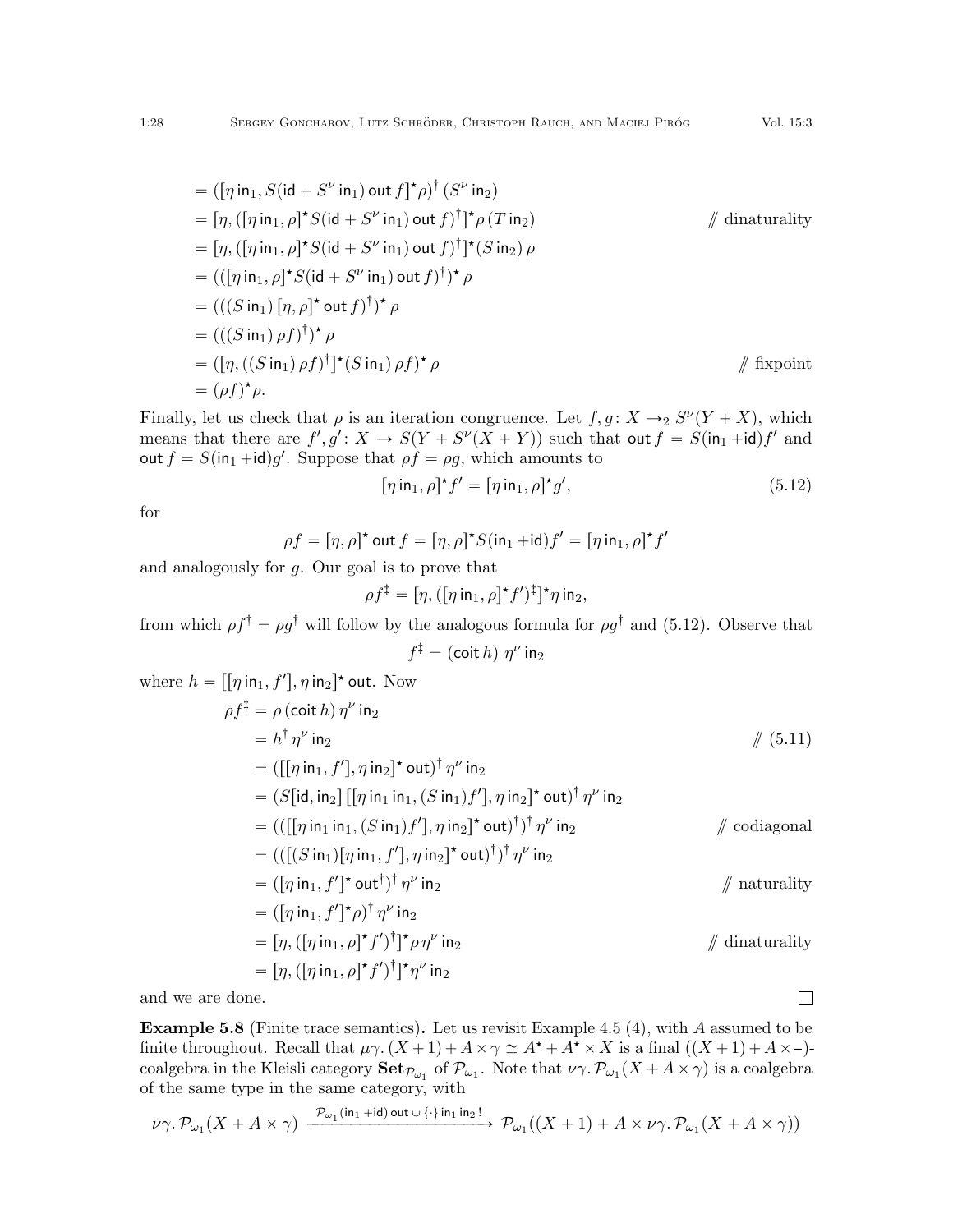as the structure morphism, where  $\cup$  denotes pointwise union and  $\{\cdot\}$  is the map  $x \mapsto \{x\}$ , i.e. the unit of  $\mathcal{P}_{\omega_1}$ . Intuitively, we thus add 'non-termination', i.e. the element of the right-hand summand 1 in  $X+1$ , as a possible result to every state (in the original view of Hasuo et al. [\[20\]](#page-42-16), this element instead represents acceptance, so the above definition would correspond to converting a labelled transition system into an automaton by making every state accepting). This yields a final coalgebra map  $\xi_X : \nu_\gamma \to \mathcal{P}_{\omega_1}(X + A \times \gamma) \to \mathcal{P}_{\omega_1}(\mu_\gamma \colon (X + 1) + A \times \gamma)$ characterized by the diagram

$$
\nu\gamma.\mathcal{P}_{\omega_1}(X + A \times \gamma) \xrightarrow{\text{(in_1 + id) out } \cup \{\cdot\} \text{ in_1 in_2}!} (X + 1) + A \times \nu\gamma.\mathcal{P}_{\omega_1}(X + A \times \gamma)
$$
\n
$$
\xi_X \downarrow \qquad \text{(in } \textbf{Set}_{\mathcal{P}_{\omega_1}}) \qquad \qquad \downarrow X+1+A \times \xi_X
$$
\n
$$
\mu\gamma.\left(X + 1\right) + A \times \gamma \xrightarrow{\text{in}^{-1}} (X + 1) + A \times \mu\gamma.\left(X + 1\right) + A \times \gamma
$$

which amounts to the following corecursive definition of  $\xi_X$ :

 $\xi_X(t)=\{\mathsf{in} \mathsf{in}_1 \, \mathsf{in}_1 \, x\in \mathsf{out}\, t\} \cup \{\mathsf{in} \mathsf{in}_1 \, \mathsf{in}_2 \star\} \cup \{\mathsf{in} \mathsf{in}_2\langle a, t'' \rangle \mid t''\in \xi_X(t'), \mathsf{in}_2\langle a, t' \rangle \in \mathsf{out}\, t\}.$ The result of applying  $\xi_X$  to a tree is the set of finite traces in it, which are finite sequences from  $A^*$  followed either by an element of X (successfully terminating traces) or by the single inhabitant of 1 (divergent traces). It is easy to see that  $\xi$  is a natural transformation; we show that it is in fact a monad morphism. The domain of  $\xi$  is a generalized coalgebraic resumption monad  $\nu\gamma \cdot \mathcal{P}_{\omega_1}(-+A \times \gamma)$  (on Set) as discussed in Example [3.12,](#page-8-1) while the codomain  $\mathcal{P}_{\omega_1}(\mu\gamma.(-+1) + A \times \gamma)$  is obtained by sandwiching the monad  $\nu\gamma.(-+1) + A \times \gamma$ (on  $\textbf{Set}_{\mathcal{P}_{\omega_1}}$ ) between the adjoint pair  $F \dashv G$ :  $\textbf{Set}_{\mathcal{P}_{\omega_1}} \to \textbf{Set}$  generating the monad  $\mathcal{P}_{\omega_1}$ , and therefore is also a monad (cf. Section [2\)](#page-2-0). The corresponding structure is defined as follows:

$$
\eta(x) = \{\sin \mathrm{in}_1 \mathrm{ in}_1 x\}
$$

$$
(f: X \to \mathcal{P}_{\omega_1}(\mu \gamma, (Y+1) + A \times \gamma))^{\star}(p) = \bigcup \{(\mathrm{iter}\,\hat{f})(t) \mid t \in p\}
$$

where iter  $\hat{f}$ :  $\mu\gamma$ .  $(X+1) + A \times \gamma \to \mathcal{P}_{\omega_1}(\mu\gamma$ .  $(Y+1) + A \times \gamma)$  is the initial algebra morphism to the algebra  $(\mathcal{P}_{\omega_1}(\mu \gamma \cdot (Y+1) + A \times \gamma), \hat{f})$  whose structure map

$$
\hat{f}: (X+1) + A \times \mathcal{P}_{\omega_1}(\mu \gamma, (Y+1) + A \times \gamma) \to \mathcal{P}_{\omega_1}(\mu \gamma, (Y+1) + A \times \gamma)
$$

is as follows:  $\hat{f}(\mathsf{in}_1 \mathsf{in}_1 x) = f(x), \, \hat{f}(\mathsf{in}_1 \mathsf{in}_2 \star) = \{\mathsf{in} \mathsf{in}_1 \mathsf{in}_2 \star\}, \, \hat{f}(\mathsf{in}_2 \langle a, t \rangle) = \{\mathsf{in} \mathsf{in}_2 \langle a, t \rangle\}.$  This results in the following inductive definition of iter  $f$ :

$$
(\text{iter } \hat{f}) \text{ in in } \mathbf{1} \text{ in } x = f(x)
$$
\n
$$
(\text{iter } \hat{f}) \text{ in in } \mathbf{1} \text{ in } x \star \{ \text{in in } \mathbf{1} \text{ in } x \star \}
$$
\n
$$
(\text{iter } \hat{f}) \text{ in in } \mathbf{2} \langle a, t \rangle = \{ \text{in in } \mathbf{2} \langle a, t' \rangle \mid t' \in (\text{iter } \hat{f})(t) \}
$$

It is then easy to see that  $\xi$  respects  $\eta$ . The fact that  $\xi$  respects Kleisli lifting amounts to a rather technical verification of the fact that both  $\xi f^*$  and  $(\xi f)^* \xi$  satisfy the same corecursive definition and are thus equal:<br> $\xi f^*(p) = \{ \text{in in}_1 \text{ in}_1 x \mid$ 

$$
\xi f^{\star}(p) = \{ \min_{1} \infty \mid \min_{1} x \in \text{out } f^{\star}(p) \} \cup \{ \min_{1} \infty \star \}
$$

$$
\cup \{ \infty \{ \infty, t'' \} \mid t'' \in \xi(t'), \infty \{ \in \text{out } f^{\star}(p) \}
$$

$$
= \{ \infty \in \mathbb{N} \mid \infty \mid \infty \in \{ \infty \} \mid \infty \{ \infty \} \} \cup \{ \infty \} \} \cup \{ \infty \in \mathbb{N} \} \}
$$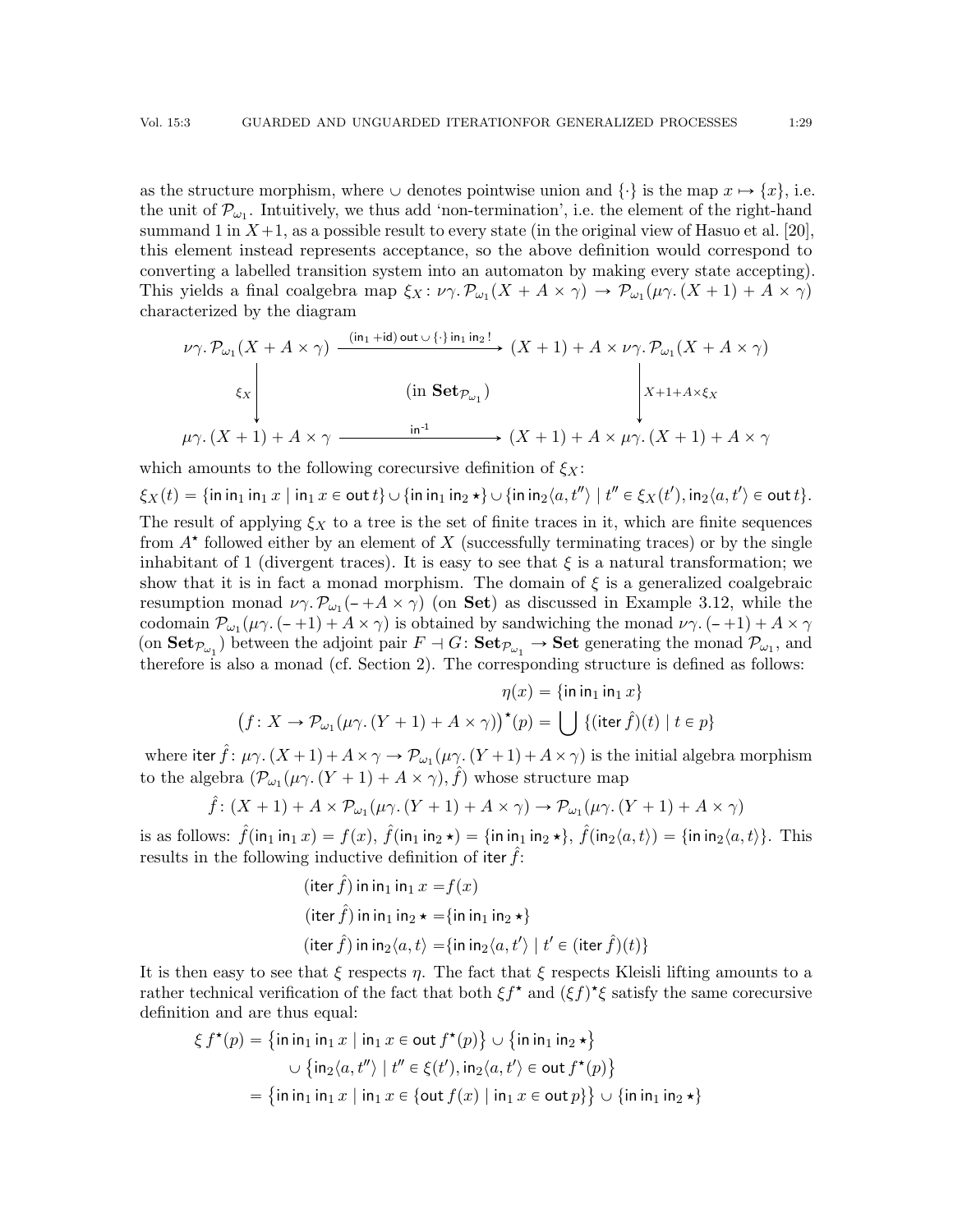$$
\bigcup \{\text{in in}_1 \text{ in}_1 x \mid \text{in}_1 x \in \{\text{in}_2\langle a, f^*(p')\rangle \mid \text{in}_2\langle a, p'\rangle \in \text{out } p\}\}
$$
  

$$
\bigcup \{\text{in}_2\langle a, t''\rangle \mid t'' \in \xi(t'), \text{in}_2\langle a, t'\rangle \in \{\text{out } f(x) \mid \text{in}_1 x \in \text{out } p\}\}
$$
  

$$
\bigcup \{\text{in}_2\langle a, t''\rangle \mid t'' \in \xi(t'), \text{in}_2\langle a, t'\rangle \in \{\text{in}_2\langle a, f^*(p')\rangle \mid \text{in}_2\langle a, p'\rangle \in \text{out } p\}\}
$$
  

$$
= \{\text{in in}_1 \text{ in}_1 x \mid \text{in}_1 x \in \text{out } f(x), \text{in}_1 x \in \text{out } p\} \cup \{\text{in in}_1 \text{ in}_2 \star\}
$$
  

$$
\bigcup \{\text{in}_2\langle a, t''\rangle \mid t'' \in \xi(t'), \text{in}_2\langle a, t'\rangle \in \text{out } f(x), \text{in}_1 x \in \text{out } p\}
$$
  

$$
\bigcup \{\text{in}_2\langle a, t''\rangle \mid t'' \in \xi(t''(p')), \text{in}_2\langle a, p'\rangle \in \text{out } p\}
$$

$$
(\xi f)^{\star}(\xi(p)) = \bigcup \{ (\text{iter}\,\widehat{\xi f})(t) \mid t \in \xi(p) \}
$$
  
\n
$$
= \bigcup \{ (\text{iter}\,\widehat{\xi f})(t) \mid t \in \{\text{in in}_1 \text{ in}_1 x \mid \text{in}_1 x \in \text{out } p \} \}
$$
  
\n
$$
\cup \bigcup \{ (\text{iter}\,\widehat{\xi f})(t) \mid t \in \{\text{in in}_1 \text{ in}_2 \star\} \}
$$
  
\n
$$
\cup \bigcup \{ (\text{iter}\,\widehat{\xi f})(t) \mid t \in \{\text{in in}_2 \langle a, t'' \rangle \mid t'' \in \xi(t'), \text{in}_2 \langle a, t' \rangle \in \text{out } p \} \}
$$
  
\n
$$
= \bigcup \{ \xi f(x) \mid \text{in}_1 x \in \text{out } p \} \cup \{ \text{in in}_1 \text{ in}_2 \star \}
$$
  
\n
$$
\cup \{ \text{in}_2 \langle a, t \rangle \mid t \in (\text{iter}\,\widehat{\xi f})(t''), t'' \in \xi(t'), \text{in}_2 \langle a, t' \rangle \in \text{out } p \}
$$
  
\n
$$
= \{ \text{in in}_1 \text{ in}_1 x \mid \text{in}_1 x \in \text{out } f(x), \text{in}_1 x \in \text{out } p \} \cup \{ \text{in in}_1 \text{ in}_2 \star \}
$$
  
\n
$$
\cup \{ \text{in}_2 \langle a, t'' \rangle \mid t'' \in \xi(t'), \text{in}_2 \langle a, t' \rangle \in \text{out } f(x), \text{in}_1 x \in \text{out } p \}
$$
  
\n
$$
\cup \{ \text{in}_2 \langle a, t'' \rangle \mid t'' \in (\xi f)^{\star}(\xi(t')), \text{in}_2 \langle a, t' \rangle \in \text{out } p \}
$$

Now consider the situation where guardedness for  $\nu \gamma \cdot \mathcal{P}_{\omega_1}(X + A \times \gamma)$  is induced by vacuous guardedness for  $\mathcal{P}_{\omega_1}(-+A \times \gamma)$  by Theorem [4.3](#page-12-2) (1) and with guardedness for  $\mathcal{P}_{\omega_1}(\mu\gamma. (X+1)+A\times\gamma)$  defined as follows:  $f\colon X\to \mathcal{P}_{\omega_1}(\mu\gamma. (Y+1)+A\times\gamma)$  is  $\sigma$ -guarded iff as a morphism  $f: X \to \nu \gamma$ .  $(Y + 1) + A \times \gamma$  in  $\text{Set}_{\mathcal{P}_{\omega_1}}$  it is  $\sigma$ -guarded under the notion of guardedness induced by vacuous guardedness for  $(-+1) + A \times -$  in  $\text{Set}_{\mathcal{P}_{\omega_1}}$ , again by Theorem [4.3](#page-12-2) (1). This turns  $\xi$  into a guarded monad morphism, and moreover  $\xi$  is iteration-preserving by Lemma [3.10,](#page-7-0) because, as we argued before in Example [4.5](#page-18-0) (4), its codomain  $\mathcal{P}_{\omega_1}(\mu\gamma \cdot (X+1) + A \times \gamma)$  is guarded iterative (a more abstract argument showing that sandwiching a guarded iterative monad between an adjoint pair produces a guarded iterative monad is later given in Theorem [6.1\)](#page-38-1).

In order to obtain a guarded retraction from  $\xi$ , let  $\rho$  be the epimorphic part of the image factorization of  $\xi$ . It is easy to verify that the codomain of  $\rho$  consists precisely of the prefix-closed subsets of  $\mathcal{P}_{\omega_1}(\mu\gamma \cdot (X+1) + A \times \gamma)$ , i.e. is the guarded iterative submonad of  $\mathcal{P}_{\omega_1}(\mu\gamma \cdot (X+1) + A \times \gamma)$  mentioned in Example [4.5](#page-18-0) (4). Under the *axiom of choice*, this is sufficient to turn  $\rho$  into a retraction because every epi splits. However, the requisite section  $v$  can also be constructed explicitly without choice, for every prefix-closed subset of  $\mathcal{P}_{\omega_1}(\mu \gamma \cdot (X + 1) + A \times \gamma)$  standardly induces an A-branching tree, hence an element of  $\nu\gamma \cdot \mathcal{P}_{\omega_1}(X + A \times \gamma)$ . In summary,

$$
\rho_X(t) = \{\min_{1} \min_1 x | \min_1 x \in \text{out } t\} \cup \{\min_{1} \min_2 \star\} \cup \{\min_{2} \langle a, t'' \rangle | t'' \in \rho_X(t'), \in \rho_X(t') \in \text{out } t\}
$$
  

$$
\nu_X(S) = \text{out}^{-1}(\{\infty, x \mid \text{in } \infty, x \in S\} \cup \{\infty, \nu_X(\{t \mid \text{in } \infty, \{a, t\} \in S\}) \mid a \in A\})
$$

where  $t \in \nu \gamma$ .  $\mathcal{P}_{\omega_1}(X + A \times \gamma)$  and S is a countable prefix-closed subset of  $\mu \gamma$ .  $(X + 1) + A \times \gamma$ . Note that the tree constructed by  $v$  has only very special kind of nondeterminism, not including non-deterministic choice between processes prefixed by actions. Roughly, we can

(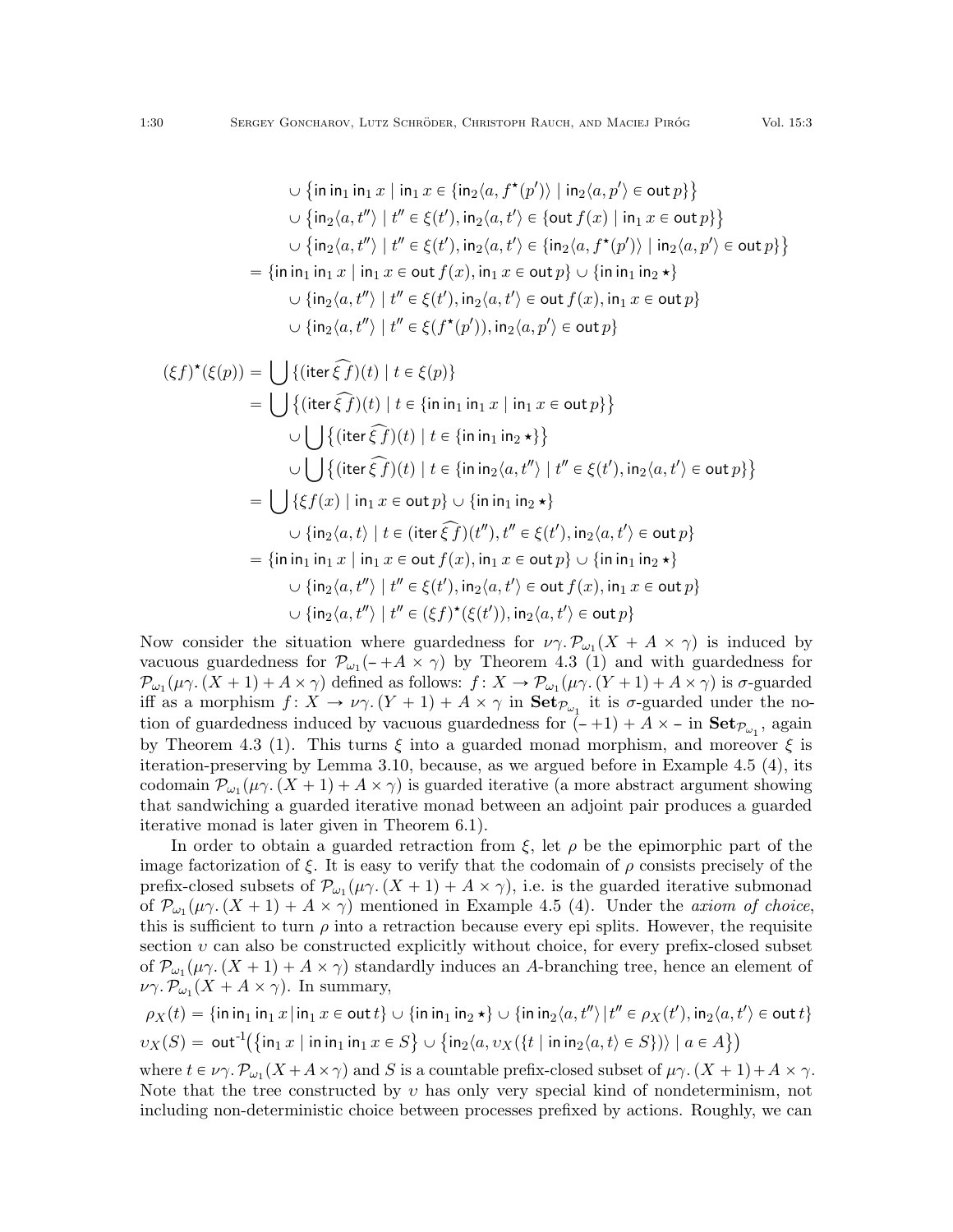have  $x + y$  and  $x + a.t$  in the image of v with  $x, y \in X$  and  $a \in A$ , but not  $a.t + b.s$  with  $a, b \in A$ . The composition  $\nu \rho$  can therefore be seen as a determinization procedure, pushing the non-deterministic choice downwards along the tree. Of course, non-determinism can not be entirely eliminated, because in the end we arrive at subsets of  $X$ , which must remain intact. We conjecture that this effect is generic, i.e. that the same scenario can be run with  $\omega_1$  replaced by any other regular infinite cardinal  $\kappa$ ; that is,  $\nu\rho$  pushes  $\kappa$ -branching non-determinism downwards in the same sense as above. We also conjecture that  $v$  is a monad morphism and hence so is  $v\rho$ .

The established retraction  $(\rho, v)$  can thus be reused in two further cases.

Guarded iteration for finitely-branching processes We can restrict  $\rho$  to the monad  $\nu \gamma \cdot P_{\omega}(- + A \times X)$  capturing finitely branching processes with outputs in X. As indicated above, we then essentially again obtain countable prefix-closed sets  $P$  of traces as the image of  $\rho$ , which however now additionally satisfy the condition that for each  $w \in A^*$ , the set  $\{x \in X \mid (w, x) \in P\}$  is finite (while in the countably branching case, and for infinite X, these sets may be countably infinite). The section  $\upsilon$  restricts accordingly, and we thus obtain a guarded retraction.

Unguarded iteration for countably-branching processes As discussed in Exam-ple [4.5](#page-18-0) (2),  $\nu\gamma \cdot \mathcal{P}_{\omega_1}(X + A \times \gamma)$  supports unguarded iteration, and in fact is an Elgot monad [\[18\]](#page-42-6). In the remainder of the example we use the terms "unguarded" for total guardedness and "guarded" for the notion of guardedness on  $\nu\gamma$ .  $\mathcal{P}_{\omega_1}(X + A \times \gamma)$  discussed above. Now, in order to conclude by Theorem [5.7](#page-26-0) that the codomain of  $\rho$  as above is an Elgot monad, it suffices to check that  $\rho$  remains iteration preserving if we equip its domain with total guardedness, i.e. that  $\rho$  preserves iteration also of unguarded morphisms. So let  $f: X \to \nu \gamma$ .  $\mathcal{P}_{\omega_1}((Y + X) + A \times \gamma)$ . The unguarded iterate  $f^{\ddagger}$  is defined as the guarded iterate  $\hat{f}^{\ddagger}$ , where  $\hat{f}$  has the same profile as f and is defined as the guarded morphism  $\ddot{ }$ 

 $\hat{f} = \mathsf{out}^{-1}\mathcal{P}_{\omega_1}(\mathsf{in}_1 + \mathsf{id})$  $\mathcal{P}_{\omega_1}$ [in<sub>1</sub> +id, in<sub>1</sub> in<sub>2</sub>] out  $f$ ]<sup>†</sup>,

with iteration  $(-)$ <sup>†</sup> on  $\mathcal{P}_{\omega_1}$  calculated in the expected way using least fixpoints [\[18\]](#page-42-6). It is easy to check that

$$
v\rho \hat{f} = \mathtt{out}^{-1} \mathcal{P}_{\omega_1}(\mathsf{in}_1 + \mathsf{id}) \left( \mathcal{P}_{\omega_1}[\mathsf{in}_1 + \mathsf{id}, \mathsf{in}_1 \mathsf{in}_2] \mathtt{out} \, v \rho f \right)^\dagger
$$

and thus  $(v\rho f)^{\ddagger} = (v\rho f)^{\ddagger}$  by the above definition of  $(v\rho f)^{\ddagger}$ . Therefore, using [\(5.9\)](#page-24-2) and the fact that, as we argued above,  $\rho$  preserves guarded iteration,  $\rho f^{\ddagger} = \rho f^{\ddagger} = \rho (\nu \rho f)^{\ddagger} = \rho (\nu \rho f)^{\ddagger}$ , which means that  $\rho$  is iteration preserving.

Recall from Section [4](#page-12-0) that guardedness, guarded iteration, and the coinductive resumption transform work at the level of parametrized monads, i.e. functors from a parameter category D into the category of monads on a category C, typically rearranged into bifunctors  $\# : \mathbf{C} \times \mathbf{D} \to \mathbf{C}$ . The notions of guarded retraction and iteration congruence extend straightforwardly to parametrized monads; explicitly:

**Definition 5.9.** A parametrized guarded monad morphism is a *quarded retraction* (an iteration congruence) if its components are guarded retractions (iteration congruences).

We then can take the claims of Theorem [4.3](#page-12-2) further:

<span id="page-30-0"></span>**Theorem 5.10.** Let  $\#$ ,  $\hat{+}$ :  $\mathbf{C} \times (\mathbf{C} \times \mathbf{D}) \rightarrow \mathbf{C}$  be guarded parametrized monads, and let  $\rho: \# \rightarrow \hat{+}$  be an iteration-congruent retraction. By Theorem [4.3,](#page-12-2)  $\#^{\nu} = \nu \gamma. -\#(\gamma, -)$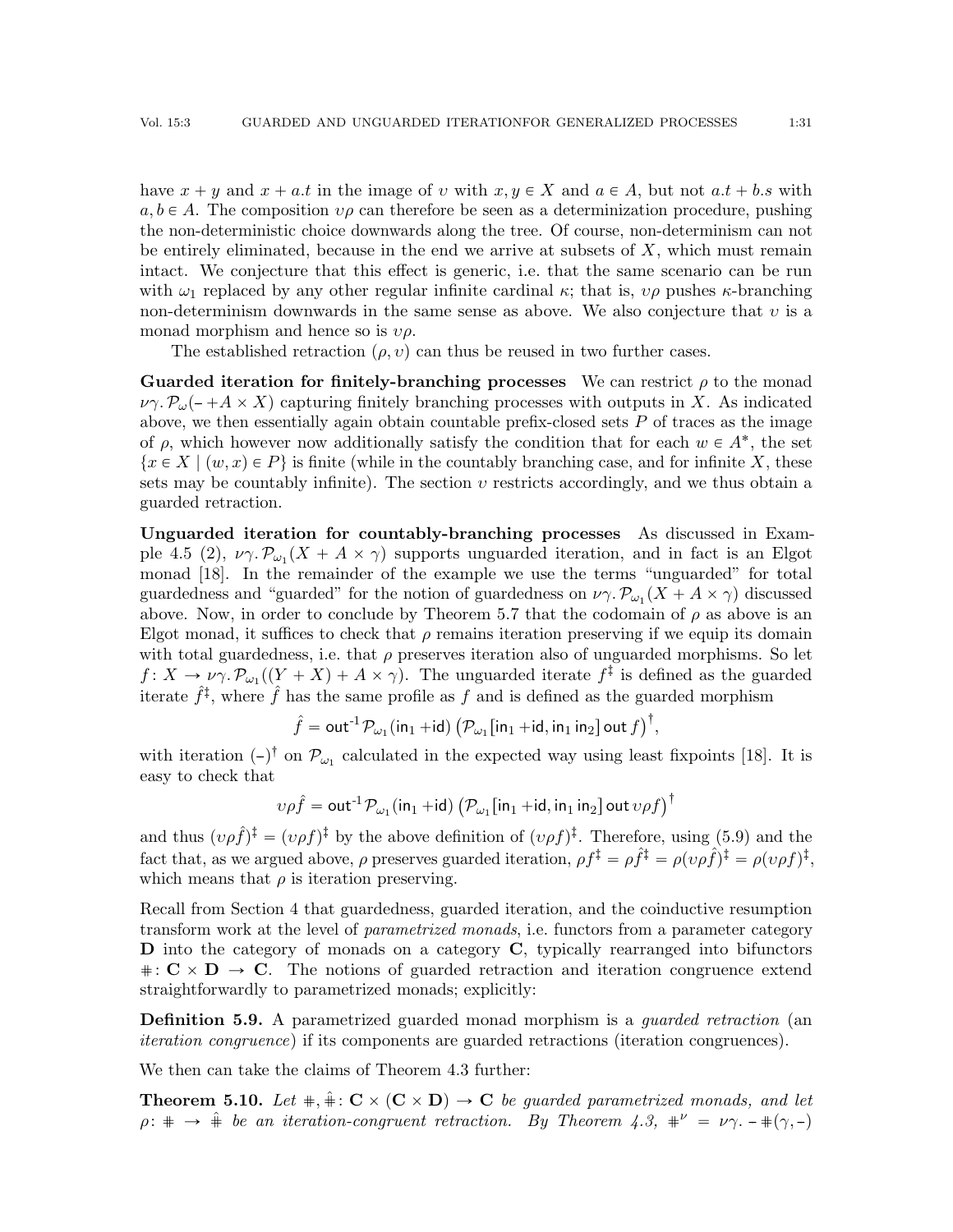and  $\hat{\#}^{\nu} = \nu \gamma$ .  $-\hat{\#}(\gamma, -)$  are also parametrized guarded monads. Then  $\rho^{\nu}$ :  $\#^{\nu} \to \hat{\#}^{\nu}$ , with components

$$
\rho^{\nu}_{X,Y} = \operatorname{coit} \bigl( \nu\gamma. \, X \, \#\, (\gamma, Y) \xrightarrow{\rho \text{ out }} X \, \hat{\#} \, \bigl( \nu\gamma. \, X \, \#\, (\gamma, Y), Y \bigr) \bigr),
$$

is again an iteration-congruent retraction.

*Proof.* It is already shown in Theorem [4.3](#page-12-2) that  $\rho^{\nu}$  is a monad morphism.

We define the associated section by  $v^{\nu} = \text{coit}(v \text{ out})$ . Indeed it is easy to check that  $\rho^{\nu}v^{\nu} = \text{id}: \text{ since}$ 

out 
$$
\rho^{\nu}v^{\nu} = (\text{id} \hat{\#} \rho^{\nu}) \rho \text{ out } v^{\nu}
$$
  
\n
$$
= (\text{id} \hat{\#} \rho^{\nu}) \rho (\text{id} \# v^{\nu}) v \text{ out}
$$
\n
$$
= (\text{id} \hat{\#} \rho^{\nu}) (\text{id} \hat{\#} v^{\nu}) \rho v \text{ out}
$$
\n
$$
= (\text{id} \hat{\#} \rho^{\nu} v^{\nu}) \text{ out.}
$$

and also out id = (id  $\hat{a}$  id) out, the claim  $\rho^{\nu}v^{\nu}$  = id follows by uniqueness of final coalgebra morphisms.

Next, suppose that  $f: X \to Y + V \hat{F}$  is  $\sigma$ -guarded, which according to Theorem [4.3](#page-12-2) means that out f is  $\sigma$ -guarded. We need to show that so is  $v^{\nu} f: X \to Y +^{\nu} Z$ . Now

$$
\operatorname{out} v^{\nu} f = (\operatorname{id} \# v^{\nu}) v \operatorname{out} f
$$

is  $\sigma$ -guarded because  $\rho$  is a guarded retraction and hence  $v$  out f is  $\sigma$ -guarded, and id  $\# v^{\nu}$ is a parametrized guarded monad morphism. Hence, again, according to Theorem [4.3,](#page-12-2)  $v^{\nu} f$ is  $\sigma$ -guarded. We have thus proved that  $\rho^{\nu}$  is a guarded retraction.

We are left to check that  $\rho^{\nu}$  is an iteration congruence. Suppose that  $\rho^{\nu} f = \rho^{\nu} g$  for some  $f, g: X \rightarrow_2 (Y + X) \#^{\nu} Z$ . Then

$$
\rho\,(\mathrm{id}\, \#\, \rho^\nu)\,\mathrm{out}\, f = (\mathrm{id}\,\hat\# \,\rho^\nu)\,\rho\,\mathrm{out}\, f = \mathrm{out}\,\rho^\nu f
$$

(by naturality of  $\rho$  and the definition of  $\rho^{\nu}$ ) and analogously for g in place of f, so using that  $\rho$  is an iteration congruence, we obtain

$$
\rho ((\mathsf{id} \# \rho^{\nu}) \mathsf{out} f)^{\dagger} = \rho ((\mathsf{id} \# \rho^{\nu}) \mathsf{out} g)^{\dagger}.
$$
 (5.13)

Observe that for suitably typed  $h$ ,

out 
$$
coit(\rho out)
$$
 ( $coit h$ ) = (id  $\hat{+}$   $coit(\rho out)) \rho out$  ( $coit h$ )  
\n= (id  $\hat{+}$   $coit(\rho out)) \rho$  (id  $\#$  ( $coit h$ )) h  
\n= (id  $\hat{+}$   $coit(\rho out)$  ( $coit h$ ))  $\rho h$ ,

and therefore, by finality of  $\cot(\rho h)$ ,

<span id="page-31-1"></span><span id="page-31-0"></span>
$$
coit(\rho out) (coit h) = coit(\rho h).
$$
 (5.14)

Therefore,

$$
\rho^{\nu} f^{\dagger} = \rho^{\nu} \cot([\eta, (\text{out } f)^{\dagger}]^{\star} \text{ out}) \eta \text{ in}_{2}
$$
\n
$$
= \cot(\rho \text{ out}) \cot([\eta, (\text{out } f)^{\dagger}]^{\star} \text{ out}) \eta \text{ in}_{2}
$$
\n
$$
= \cot(\rho [\eta, (\text{out } f)^{\dagger}]^{\star} \text{ out}) \eta \text{ in}_{2}
$$
\n
$$
= \cot([\eta, \rho ((\text{id } \# \rho^{\nu}) \text{ out } f)^{\dagger}]^{\star} \text{ out}) \rho^{\nu} \eta \text{ in}_{2}.
$$
\n(5.14)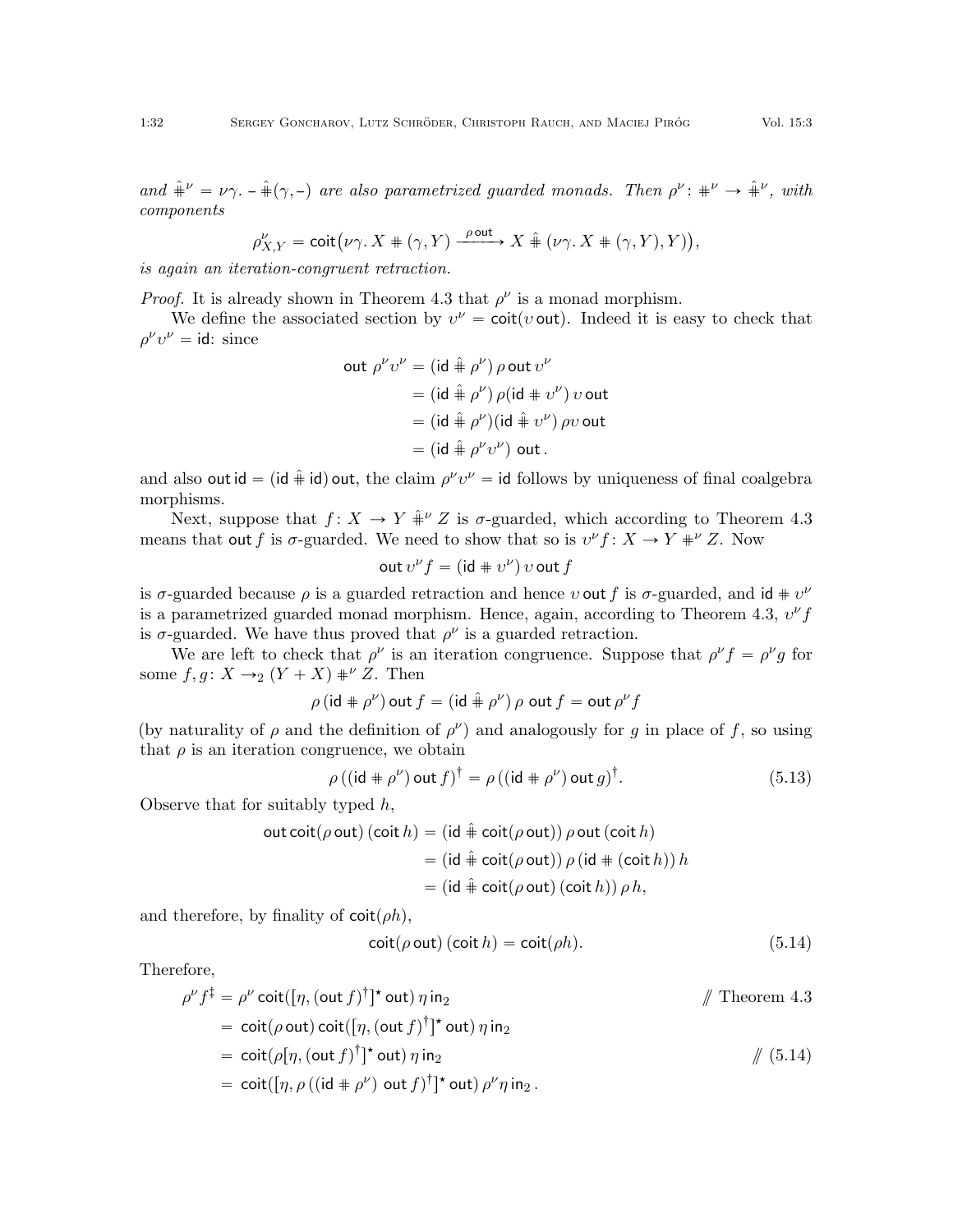The last step is due to uniqueness of the final coalgebra morphism  $\text{coit}([\eta, \rho (\text{out } f)^\dagger] \star \rho \text{out})$ and the following calculation:

out 
$$
\text{coit}([\eta, \rho((id + \rho^{\nu}) \text{ out } f)^{\dagger}]^{\star} \text{ out}) \rho^{\nu}
$$
  
\n
$$
= (\text{id} \hat{+} \text{coit}([\eta, \rho((id + \rho^{\nu}) \text{ out } f)^{\dagger}]^{\star} \text{ out}))
$$
\n
$$
[\eta, \rho((id + \rho^{\nu}) \text{ out } f)^{\dagger}]^{\star} \text{ out } \rho^{\nu}
$$
\n
$$
= (\text{id} \hat{+} \text{coit}([\eta, \rho((id + \rho^{\nu}) \text{ out } f)^{\dagger}]^{\star} \text{ out}))
$$
\n
$$
\rho [\eta, ((\text{id} + \rho^{\nu}) \text{ out } f)^{\dagger}]^{\star} (\text{id} + \rho^{\nu}) \text{ out } \qquad \qquad \text{if } \rho \text{ is a monad morphism}
$$
\n
$$
= (\text{id} \hat{+} \text{coit}([\eta, \rho((\text{id} + \rho^{\nu}) \text{ out } f)^{\dagger}]^{\star} \text{ out}))
$$
\n
$$
\rho (\text{id} + \rho^{\nu}) [\eta, (\text{out } f)^{\dagger}]^{\star} \text{ out } \qquad \qquad \text{if } \text{id} + \rho^{\nu} \text{ is a monad morphism}
$$
\n
$$
= (\text{id} \hat{+} \text{coit}([\eta, \rho((\text{id} + \rho^{\nu}) \text{ out } f)^{\dagger}]^{\star} \text{ out}) \rho^{\nu})
$$
\n
$$
\rho [\eta, (\text{out } f)^{\dagger}]^{\star} \text{ out } \qquad \qquad \text{if } \text{id} + \rho^{\nu} \text{ is a monad morphism}
$$

An analogous calculation applies to  $\rho^{\nu} g^{\ddagger}$ , and therefore by [\(5.13\)](#page-31-1),  $\rho^{\nu} f^{\ddagger} = \rho^{\nu} g^{\ddagger}$ .  $\Box$ 

Theorems [5.7](#page-26-0) and [5.10](#page-30-0) jointly provide a simple and structured way of showing that Elgotness extends along the parametrized monad transformer  $\# \rightarrow \#$ : If  $-\# X$  is Elgot, then by Theorem [5.7](#page-26-0) there is an iteration-congruent retraction  $\rho: \nu \gamma. -+\gamma \# X \rightarrow -\# X$ . By Theorem [5.10,](#page-30-0) this gives rise to an iteration-congruent retraction

$$
\rho^{\nu} \colon \nu\gamma'. \nu\gamma. - +\gamma \# (\gamma', X) \to \nu\gamma'. -\# (\gamma', X)
$$

and by Theorem [5.7,](#page-26-0) the right-hand side is again Elgot. We have thus proved

**Corollary 5.11.** Given a parametrized monad  $\#$  and  $X \in |C|$ , if  $-\#X$  is Elgot then so is  $*^{\nu} X = \nu \gamma$ .  $* (\gamma, X)$ .

In particular, we have thus obtained a more structured and simpler proof of one of the main results in [\[18\]](#page-42-6), which states that the coinductive generalized resumption monad transformer preserves Elgotness.

Theorem [5.7](#page-26-0) characterizes iteratable Elgot monads as iteration-congruent retracts of their  $(-)^{\nu}$ -transforms. We take this perspective further as follows.

**Definition 5.12.** We extend the notation  $F^{\nu} = \nu \gamma F(- + \gamma)$  to functors F. We say that a functor  $F$  is

- 1-iteratable if  $F^{\nu}$  exists,
- $(n + 1)$ -iteratable if  $F^{\nu}$  is *n*-iteratable,
- $\bullet$   $\omega$ -iteratable if F is *n*-iteratable for every *n*.

We apply all these notions mainly to monads **T**, referring to their underlying functor T.

**Remark 5.13.** Note that for every natural number  $n$ ,

$$
\nu\gamma'.\nu\gamma.\,T(X+\gamma'+n\times\gamma)\,\cong\nu\gamma.\,T(X+\gamma+n\times\gamma)\,\cong\nu\gamma.\,T(X+(n+1)\times\gamma),
$$

where  $n \times X$  denotes the *n*-fold sum  $X + \ldots + X$ . It follows by induction that *n*-iteratability of T is equivalent to the assumption that all coalgebras  $\nu \gamma$ .  $T(X + n \times \gamma)$  exist, a condition that does not appear much stronger than iteratability of T. Still, the 2-iteratable functors are properly contained in the iteratable functors, as the following example shows. Let  $C$  be the category of countable sets and  $T = Id$ . Then, it is easy to see that  $T^{\nu}X$  is isomorphic to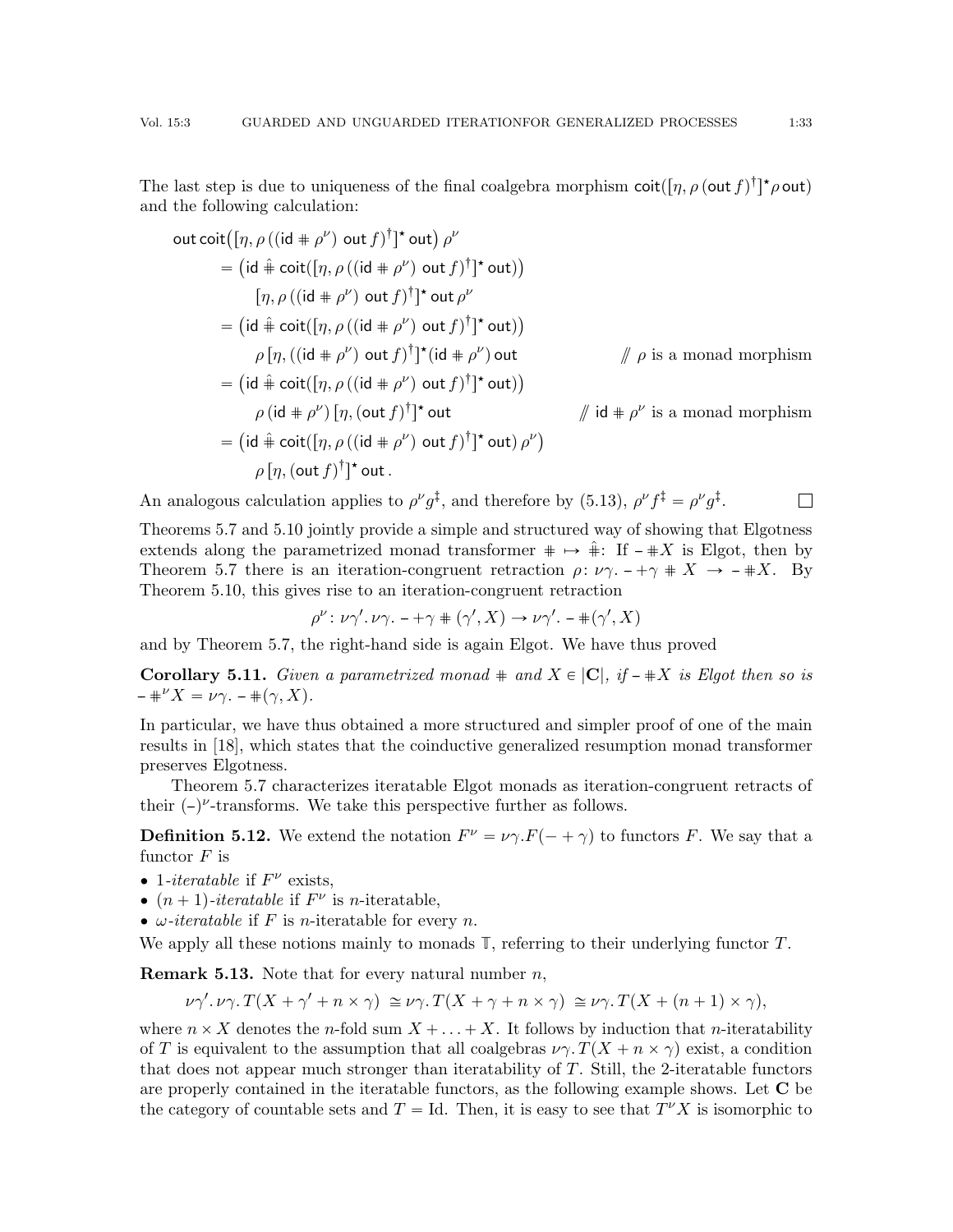$X \times \mathbb{N} + 1$ , hence Id is iteratable. However, it is not 2-iteratable, because  $(T^{\nu})^{\nu} \emptyset \cong \nu \gamma$ .  $2 \times \gamma$ can be characterized as the object of all infinite bit streams, which does not fit into C for cardinality reasons. Showing this formally amounts to mimicking Cantor's classical diagonalization argument.

We expect that separating *n*-iteratability from  $(n + 1)$ -iteratability for  $n > 1$  would involve much less natural examples, as the previous cardinality argument typically would not apply.

Consider the functor  $\mathbb{T} \mapsto \mathbb{T}^{\nu}$  on the category of  $\omega$ -iteratable monads over **C**. This construction is itself a monad: the unit  $\eta$  is the natural transformation with components  $\eta_X = \text{out}^{-1}(T \text{ in}_1): TX \to T^{\nu}X$ , and the multiplication  $\mu: T^{\nu\nu} \to T^{\nu}$  has components

$$
\mu_X = \operatorname{coit}\bigl(T[\operatorname{id}, \operatorname{in}_2 \operatorname{out}^{-1}]\bigl(\operatorname{out} \operatorname{out}: T^{\nu\nu}X \to T(X + T^{\nu\nu}X)\bigr).
$$

We record explicitly that the relevant laws are satisfied:

**Lemma 5.14.** With multiplication  $\mu$  and unit  $\eta$  as defined above, the construction  $(-)^{\nu}$ becomes a monad on the (overlarge) category of  $\omega$ -iteratable monads.

*Proof.* By coinduction. Using the definitions of  $\mu$  and  $\eta$ , we have

out  $\mu \eta = \text{out } \text{coit}(T[\text{id}, \text{in}_2 \text{ out}^{-1}])$  out out) out  $T(T^{\nu} \text{ in}_1)$  $= T$ `  $\mathsf{id} + \mathsf{coit}(T[\mathsf{id}, \mathsf{in}_2 \, \mathsf{out}^{\text{-}1}]\, \mathsf{out}\, \mathsf{out})$ ˘  $\left(\text{id} + \text{coit}(T[\text{id}, \text{in}_2 \text{ out}^{-1}]) \text{ out out})\right) T[\text{id}, \text{in}_2 \text{ out}^{-1}] \text{ out } (T^{\nu} \text{ in}_1)$  $T = T\big(\mathsf{id} + \mathsf{coit}(T[\mathsf{id},\mathsf{in}_2\mathsf{out}^{-1}]\mathsf{out}\mathsf{out})\big) \, T[\mathsf{id},\mathsf{in}_2\mathsf{out}^{-1}]\, T\big(\mathsf{in}_1 + (T^\nu\,\mathsf{in}_1)\big)$ out  $= T$  $\overline{\phantom{a}}$  $\mathsf{id} + \mathsf{coit}(T[\mathsf{id}, \mathsf{in}_2 \mathsf{out}^{\text{-}1}]\mathsf{out}$  out  $\mathsf{out}^{\text{-}1}(T^\nu \mathsf{in}_1)$  $(\mathsf{id} + \mathsf{coit}(T[\mathsf{id}, \mathsf{in}_2 \mathsf{out}^{-1}])$  out out)  $\mathsf{out}^{-1}(T^{\nu} \mathsf{in}_1))$  out  $= T(\mathsf{id} + \mu\eta)$  out,

and therefore  $\mu\eta = id$  by uniqueness of final coalgebra morphisms. Analogously,

out  $\mu \eta^{\nu} = \text{out} \, \text{coit} \big( T [\text{id}, \text{in}_2 \, \text{out}^{-1}] \, \text{out} \, \text{out} \big) \, \text{coit}(\eta \, \text{out})$  $= T$ u<br>.  $\mathsf{id} + \mathsf{coit}(T[\mathsf{id}, \mathsf{in}_2 \, \mathsf{out}^{\text{-}1}]\, \mathsf{out}\, \mathsf{out})$  $T[\mathsf{id},\mathsf{in}_2\mathsf{out}^{\text{-}1}]$  out  $T(\mathsf{id} + \mathsf{coit}(\boldsymbol{\eta} \mathsf{out}))\,\boldsymbol{\eta}$  out  $T = T ( \mathsf{id} + \mathsf{coit} (T [\mathsf{id}, \mathsf{in}_2 \, \mathsf{out}^{-1}] \, \mathsf{out} \, \mathsf{out} )$  $T[\mathsf{id}, \mathsf{in}_2 \mathsf{out}^\text{-1}]\, (T\, \mathsf{in}_1)\, T$  $\ddot{\phantom{0}}$  $\mathsf{id} + \mathsf{coit}(\boldsymbol{\eta} \, \mathsf{out})$  $[\mathsf{id}, \mathsf{in}_2 \mathsf{out}^{-1}](T \mathsf{in}_1) T (\mathsf{id} + \mathsf{coit}(\boldsymbol{\eta} \mathsf{out})) \mathsf{out}$  $T = T\big(\mathsf{id} + \mathsf{coit}(T[\mathsf{id},\mathsf{in}_2\mathsf{out}^{-1}]\mathsf{out}\mathsf{out})\big) \, T\big(\mathsf{id} + \mathsf{coit}(\boldsymbol{\eta}\mathsf{out})\big)$ out  $= T(\mathsf{id} + \mu \eta^{\nu})$  out

and therefore out  $\mu \eta^{\nu} = id$ . The remaining law  $\mu \mu = \mu \mu^{\nu}$  follows by the same argument from

out 
$$
\mu \mu^{\nu}
$$
 = out  $\text{coit}(T[\text{id}, \text{in}_2 \text{ out}^{-1}]\text{ out out}) \text{ coit}(\text{coit}(T[\text{id}, \text{in}_2 \text{ out}^{-1}]\text{ out out}) \text{ out})$   
\n=  $T(\text{id} + \text{coit}(T[\text{id}, \text{in}_2 \text{ out}^{-1}]\text{ out out})) T[\text{id}, \text{in}_2 \text{ out}^{-1}]\text{ out}$   
\n $T(\text{id} + \text{coit}(\text{coit}(T[\text{id}, \text{in}_2 \text{ out}^{-1}]\text{ out out}) \text{ out})) \text{ coit}(T[\text{id}, \text{in}_2 \text{ out}^{-1}]\text{ out out}) \text{ out}$   
\n=  $T(\text{id} + \mu) T[\text{id}, \text{in}_2 \text{ out}^{-1}\text{ out } T(\text{id} + \mu^{\nu}) \mu \text{ out}$   
\n=  $T[\text{id} + \mu \mu^{\nu}, \text{in}_2 \mu \text{ out}^{-1} T(\text{id} + \mu^{\nu}) \mu] T[\text{id}, \text{in}_2 \text{ out}^{-1}]\text{ out out out}$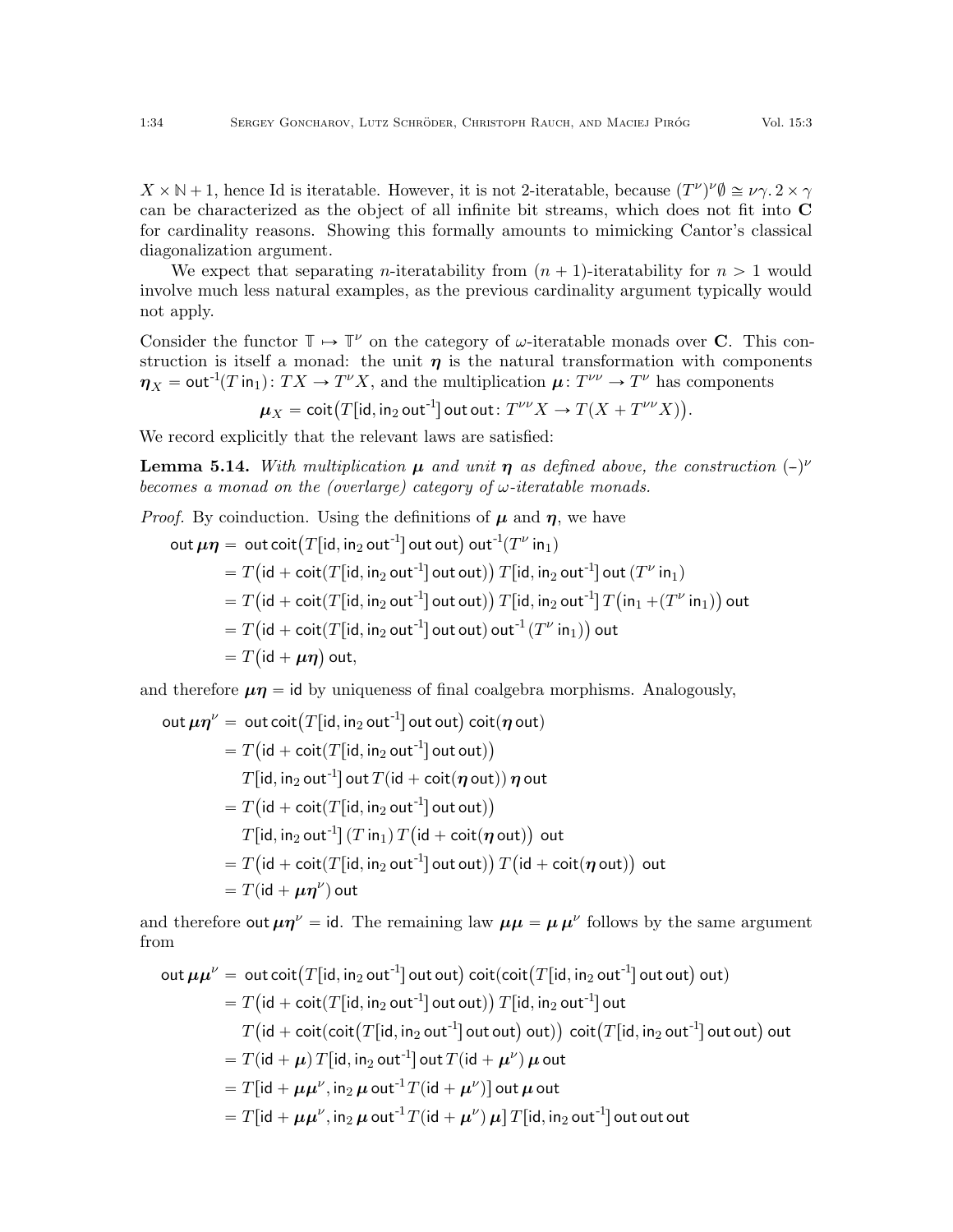$\Box$ 

 $= T[\mathsf{id} + \boldsymbol{\mu}\boldsymbol{\mu}^\nu, \mathsf{in}_2\,\boldsymbol{\mu}\boldsymbol{\mu}^\nu$  out $^{-1}] \,T[\mathsf{id},\mathsf{in}_2\,\mathsf{out}^{-1}]$  out out out  $= T(\mathsf{id} + \boldsymbol{\mu} \boldsymbol{\mu}^\nu) \, T[\mathsf{id}, \mathsf{in}_2\, \mathsf{out}^{\text{-}1}] \, T[\mathsf{id}, \mathsf{in}_2\, \mathsf{out}^{\text{-}1}]$  out out out out  $\boldsymbol{\mu} \boldsymbol{\mu} = \ \textsf{out\,coit} \big(T[\textsf{id},\textsf{in}_2 \, \textsf{out}^{-1}] \, \textsf{out\,out} \big) \, \textsf{coit} \big(T^\nu[\textsf{id},\textsf{in}_2 \, \textsf{out}^{-1}] \, \textsf{out\,out} \big)$  $\mathcal{I} = T(\mathsf{id} + \boldsymbol{\mu}) \, T[\mathsf{id}, \mathsf{in}_2 \, \mathsf{out}^{\text{-}1}]$  out  $T^\nu(\mathsf{id} + \boldsymbol{\mu}) \, T^\nu[\mathsf{id}, \mathsf{in}_2 \, \mathsf{out}^{\text{-}1}]$  out out  $T = T[\operatorname{\sf id} + \boldsymbol \mu \boldsymbol \mu, \operatorname{\sf in}_2 \boldsymbol \mu$  out  ${}^{\text{-}1}T^\nu(\operatorname{\sf id} + \boldsymbol \mu)]\,$  out  $T^\nu[\operatorname{\sf id}, \operatorname{\sf in}_2$  out  ${}^{\text{-}1}]$  out out  $= T [(\mathsf{id} + \boldsymbol \mu \boldsymbol \mu)$   $[\mathsf{id}, \mathsf{in}_2$  out $^{-1} ] , \mathsf{in}_2 \, \boldsymbol \mu$  out $^{-1} T^\nu (\mathsf{id} + \boldsymbol \mu) \, T^\nu [\mathsf{id}, \mathsf{in}_2$  out $^{-1} ] ]$  out out out  $T = T[(id + \mu\mu)]$   $[id, in_2 \text{ out}^{-1}]$ ,  $in_2 \mu\mu$  out<sup>-1</sup> out<sup>-1</sup> out out out  $T = T(\mathsf{id} + \mu\mu) T[\mathsf{Id}, \mathsf{in}_2 \mathsf{out}^{-1}], \mathsf{in}_2 \mathsf{out}^{-1} \mathsf{out}^{-1}]$  out out out  $T = T(\mathsf{id} + \mu\mu) T[\mathsf{id}, \mathsf{in}_2 \mathsf{out}^{-1}] T[\mathsf{id}, \mathsf{in}_2 \mathsf{out}^{-1}]$  out out out

For every  $T$  we now define the *delay transformation* 

$$
\triangleright = \text{out}^{\text{-}1} \eta \,\text{in}_2 \colon T^{\nu} \to T^{\nu}
$$

.

This leads to our second main result:

<span id="page-34-0"></span>**Theorem 5.15.** The category of  $\omega$ -iteratable Elgot monads over C is isomorphic to the full subcategory of the category of  $(-)^{\nu}$ -algebras consisting of the  $(-)^{\nu}$ -algebras  $(\mathbb{S}, \rho : \mathbb{S}^{\nu} \to \mathbb{S})$ (for w-iteratable S) satisfying  $\rho \triangleright = \rho$ .

We refer to the condition  $\rho \triangleright$  =  $\rho$  as delay cancellation.

<span id="page-34-2"></span>Remark 5.16. The point of the above result is to systematize the connection between the  $(-)^\nu$  construction and Elgot monads previously indicated by Theorem [5.7.](#page-26-0) Alternative efforts to show that Elgotness is monadic exist (see Section [7\)](#page-40-0) but necessarily involve quite different monads than  $(-)^{\nu}$ : Any monad M (on a category of monads) whose algebras are precisely the Elgot monads would itself have to produce Elgot monads M**T**, while the point of involving  $(-)^\nu$  is to obtain Elgot monads from guarded iterative ones.

Formally, the following simple example shows that the delay cancellation condition  $\rho \triangleright = \rho$  cannot be omitted from Theorem [5.15.](#page-34-0) Let  $\text{Mon}(C)^{\nu}$  be the category of  $(-)^{\nu}$ . algebras, and let  $\text{Mon}(\mathbf{C})^{\nu}$  be the full subcategory of  $\text{Mon}(\mathbf{C})^{\nu}$  figuring in Theorem [5.15.](#page-34-0) Since the identity functor is the initial monad, the initial object of  $\text{Mon}(C)^{\nu}$  is Capretta's delay monad [\[7\]](#page-41-2)  $D = \nu \gamma$ .  $(- + \gamma)$ . On the other hand, the initial object of **Mon**(C)<sup> $\nu$ </sup> (if it exists) is the *initial Elgot monad*  $\mathbb{L}$ , which on  $\mathbf{C} = \mathbf{Set}$  is the maybe monad  $(-) + 1$ .

If  $C = Set$ , then  $DX = (X \times N + 1)$  does turn out to be Elgot [\[15\]](#page-42-20) (but applying Theorem [5.15](#page-34-0) to D qua Elgot monad yields a different  $(-)$ <sup> $\nu$ </sup>-algebra structure than the initial one), and  $\mathbb{L}$  is, in this case, a retract of  $\mathbb{D}$  in  $\text{Mon}(\mathbf{C})^{\nu}_{\mathbb{D}}$ . The situation is more intricate in categories with a nonclassical internal logic, for which **D** is mainly intended. We believe that in such a setting, neither is **D** Elgot in general, nor is **L** the maybe monad. However, there will still be a unique  $(-)^{\nu}$ -algebra morphism  $\mathbb{D} \to \mathbb{L}$  in **Mon** $(\mathbb{C})^{\nu}$ .

*Proof (Theorem [5.15\)](#page-34-0)*. We fix the notation  $(\eta, -\star, \dagger)$  for (potential) Elgot monads over C and  $(\eta^{\nu}, -^*, \ddagger)$  for their  $(-)^{\nu}$ -transforms. We record the following identity, satisfied by any monad morphism  $\rho$  for which  $\rho \eta = id$  and  $\rho \triangleright = \rho$ :

<span id="page-34-1"></span>
$$
\rho = [\eta, \rho]^\star \text{ out.} \tag{5.15}
$$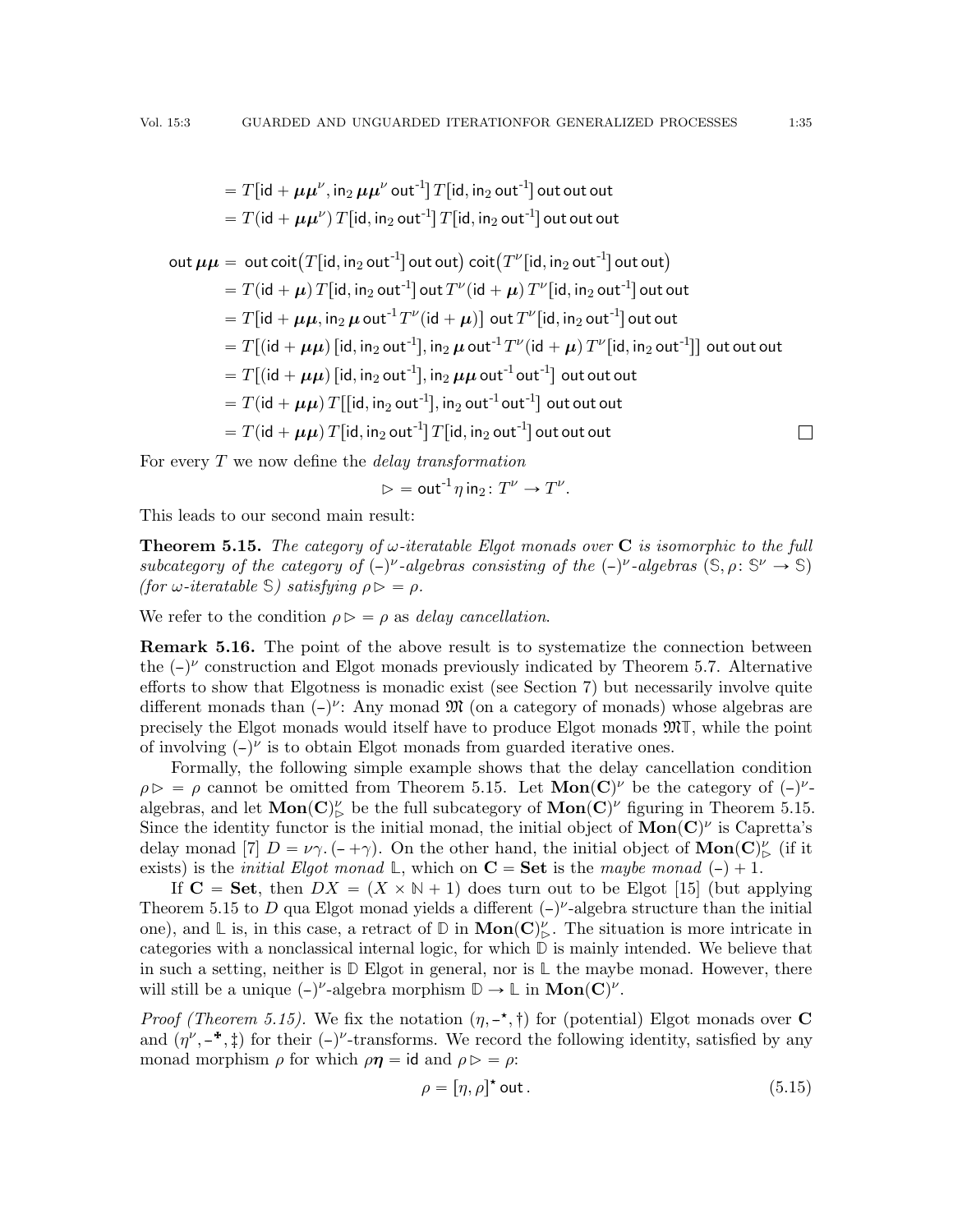Indeed,

$$
[\eta, \rho]^{\star} \text{ out } = [\eta, \rho]^{\star} \rho \eta \text{ out}
$$
\n
$$
= [\eta, \rho \rhd]^{\star} \rho \eta \text{ out}
$$
\n
$$
= \rho [\eta, \rhd]^{\star} \eta \text{ out}
$$
\n
$$
= \rho [\eta, \rhd]^{\star} \eta \text{ out}
$$
\n
$$
= \rho [\eta, \rhd]^{\star} \text{ out}^{-1}(S \text{ in}_1) \text{ out}
$$
\n
$$
= \rho \text{ out}^{-1} [\text{out}[\eta, \text{id}], \eta \text{ in}_2[\eta, \text{id}]^{\star}]^{\star} (S \text{ in}_1) \text{ out}
$$
\n
$$
= \rho \text{ out}^{-1} [\eta \text{ in}_1, \eta \text{ in}_2]^{\star} \text{ out}
$$
\n
$$
= \rho.
$$

For the inclusion from Elgot monads to  $(-)^{\nu}$ -algebras, let S be an Elgot monad. By Theorem [5.7,](#page-26-0) S is an iteration-congruent retract of  $\mathbb{S}^{\nu}$  with  $S^{\nu}X = \nu \gamma$ .  $S(X + \gamma)$ ; specifically,  $v = \triangleright \eta : S \to S^{\nu}$  is a left inverse to  $\rho = \text{out}^{\dagger} : S^{\nu} \to S$ .

First of all, it is easy to see that

$$
\rho \triangleright = [\eta, \rho]^\star \text{ out } \triangleright = [\eta, \rho]^\star \eta \text{ in }_2 = \rho.
$$

Moreover, we need to show the axioms of  $(-)^{\nu}$ -algebras:

<span id="page-35-1"></span>
$$
\rho \eta = \text{id} \qquad \text{and} \qquad \rho \mu = \rho \rho^{\nu} \tag{5.16}
$$

where  $\rho^{\nu} = \text{coit}(\rho \text{ out}) : S^{\nu\nu} \to S^{\nu}$ . For the left axiom, we readily have  $\text{id} = \rho v = \rho \triangleright \eta = \rho \eta$ . The right axiom is shown as follows:

$$
\rho \mu \stackrel{(i)}{=} \rho [\eta, (\rhd \text{out})^{\ddagger}]^{\text{*}} \text{out} \stackrel{(ii)}{=} \rho (\text{out}^{-1} S(\text{in}_1 + \eta \text{in}_2) \rho \text{out})^{\ddagger} \stackrel{(iii)}{=} \rho \rho^{\nu}.
$$

To show step (i), first observe that on the one hand

 $\mu = \operatorname{coit} \left( S[\operatorname{id} + \operatorname{out}, \operatorname{in}_2] \operatorname{out} \right)$  out

Indeed, let  $t = \text{coit}(S[\text{id} + \text{out}, \text{in}_2] \text{out})$ . Then

out 
$$
t
$$
 out =  $S(id + t) S(id + out, in2]$  out out  
=  $S(id + t out, t in2]$  out out  
=  $S(id + t out) S(id, in2 out-1]$  out out,

which means that t out satisfies the equation uniquely characterizing  $\mu$ , hence  $\mu = t$  out. On the other hand,  $[\eta, (\triangleright \text{out})^{\ddagger}]^*$  satisfies the equation characterizing t. In order to see this, note that

<span id="page-35-0"></span>
$$
\operatorname{out}(\rhd \operatorname{out})^{\ddagger} = \eta \operatorname{in}_{2}[\eta^{\nu}, (\rhd \operatorname{out})^{\ddagger}]^{\ast} \operatorname{out}, \tag{5.17}
$$

witnessed by the following calculation:

out(
$$
\triangleright
$$
 out)<sup>‡</sup>  
\n= out[ $\eta^{\nu}$ , ( $\triangleright$  out)<sup>‡</sup>]<sup>\*</sup>  $\triangleright$  out  
\n= [out[ $\eta^{\nu}$ , ( $\triangleright$  out)<sup>‡</sup>],  $\eta$  in<sub>2</sub>[ $\eta^{\nu}$ , ( $\triangleright$  out)<sup>‡</sup>]<sup>\*</sup>]<sup>\*</sup> out  $\triangleright$  out  
\n= [out[ $\eta^{\nu}$ , ( $\triangleright$  out)<sup>‡</sup>],  $\eta$  in<sub>2</sub>[ $\eta^{\nu}$ , ( $\triangleright$  out)<sup>‡</sup>]<sup>\*</sup>]<sup>\*</sup> $\eta$  in<sub>2</sub> out  
\n=  $\eta$  in<sub>2</sub>[ $\eta^{\nu}$ , ( $\triangleright$  out)<sup>‡</sup>]<sup>\*</sup> out

Therefore,

$$
\mathsf{out}[\eta^\nu, (\rhd \mathsf{out})^{\ddagger}]^* = [\mathsf{out}[\eta^\nu, (\rhd \mathsf{out})^{\ddagger}], \eta \mathsf{in}_2[\eta^\nu, (\rhd \mathsf{out})^{\ddagger}]^* ]^* \mathsf{out}
$$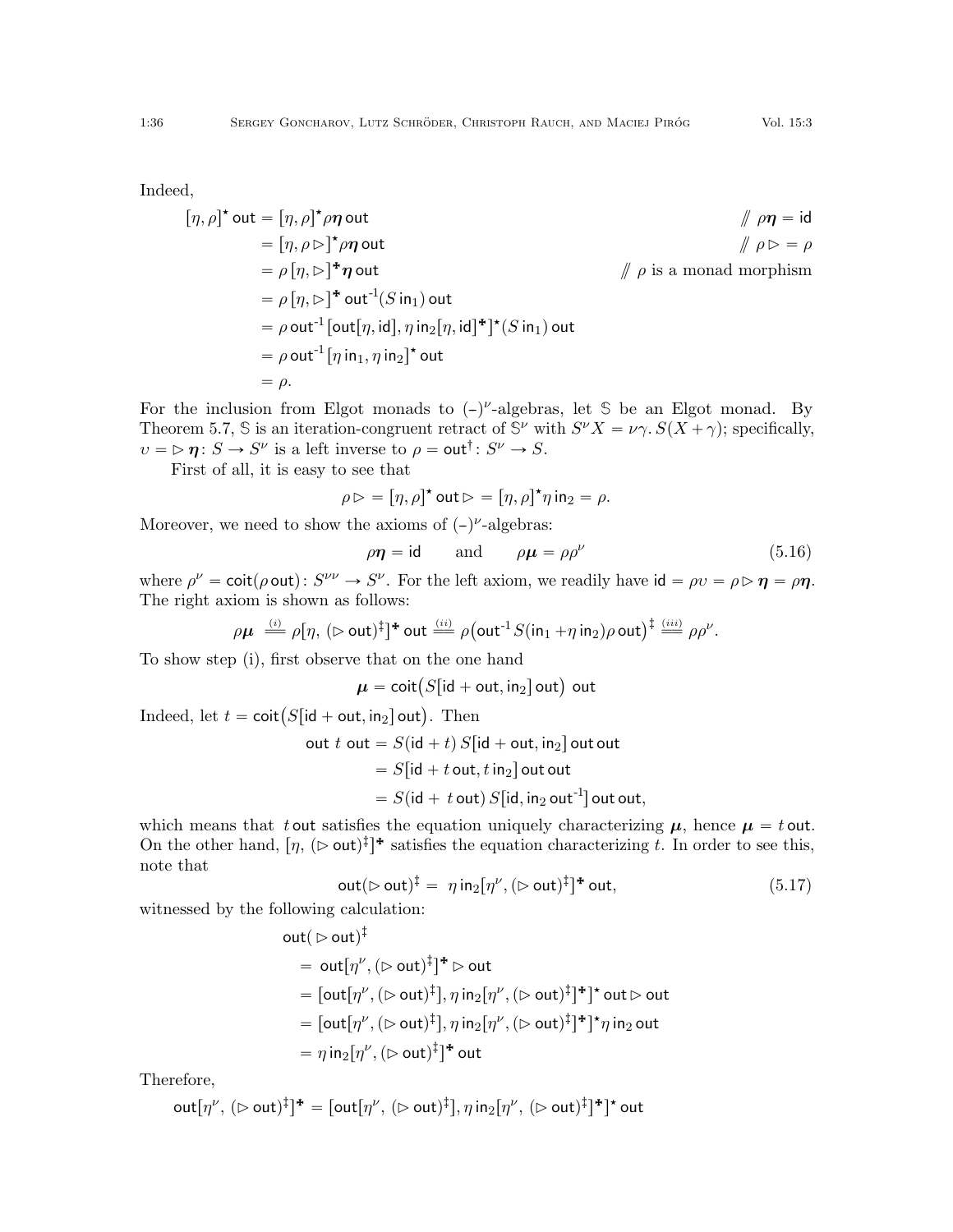$$
= [[\text{out } \eta^{\nu}, \text{out } (\rhd \text{out})^{\ddagger}], \eta \text{ in}_2[\eta^{\nu}, (\rhd \text{out})^{\ddagger}]^{\ast}]^{\star} \text{ out}
$$
  
\n
$$
= [\eta (\text{id} + [\eta^{\nu}, (\rhd \text{out})^{\ddagger}]^{\ast} \text{ out}), \eta \text{ in}_2[\eta^{\nu}, (\rhd \text{out})^{\ddagger}]^{\ast}]^{\star} \text{ out}
$$
  
\n
$$
= [\eta (\text{id} + [\eta^{\nu}, (\rhd \text{out})^{\ddagger}]^{\ast}) [\text{id} + \text{out}, \text{in}_2]]^{\star} \text{ out}
$$
  
\n
$$
= S(\text{id} + [\eta^{\nu}, (\rhd \text{out})^{\ddagger}]^{\ast}) S[\text{id} + \text{out}, \text{in}_2] \text{ out}.
$$

In summary we obtain

$$
\boldsymbol{\mu} = \text{coit}(S[\text{id} + \text{out}, \text{in}_2] \text{ out}) \text{ out} = [\eta^{\nu}, (\rhd \text{out})^{\ddagger}]^{\text{+}} \text{ out},
$$

which justifies (i). Let us check (iii). Let us denote out<sup>-1</sup>  $S(\text{in}_1 + \eta^{\nu} \text{in}_2) \rho$  out by t. Then

out 
$$
t^{\ddagger}
$$
 = out $[\eta^{\nu}, t^{\ddagger}]^*$  out<sup>-1</sup>  $S(in_1 + \eta^{\nu} in_2)\rho$  out  
\n=  $[\text{out}[\eta^{\nu}, t^{\ddagger}], \eta in_2[\eta^{\nu}, t^{\ddagger}]^*]^* S(in_1 + \eta^{\nu} in_2)\rho$  out  
\n=  $[\text{out} \eta^{\nu}, \eta in_2 t^{\ddagger}]^* \rho$  out  
\n=  $S(id + t^{\ddagger})\rho$  out,

and therefore  $t^{\ddagger}$  satisfies the equation characterizing  $\rho^{\nu}$ , hence  $\rho^{\nu} = t^{\ddagger}$ . Finally, we proceed with the proof of (ii). Using the fact that  $\rho$  is a monad morphism and that it cancels  $\rhd$ , we obtain that

$$
\rho[\eta, (\rhd \text{out})^{\ddagger}]^{\text{+}} \text{ out} = [\eta, \rho (\rhd \text{out})^{\ddagger}]^{\text{+}} \rho \text{ out}
$$
  
\n
$$
= [\eta, \rho (\rhd \text{out})^{\ddagger}]^{\text{+}} \rho \rhd \text{ out}
$$
  
\n
$$
= \rho[\eta, (\rhd \text{out})^{\ddagger}]^{\text{+}} \rhd \text{ out}
$$
  
\n
$$
= \rho(\rhd \text{out})^{\ddagger}.
$$
 // fixpoint

In order to finish the proof of (ii), it suffices to check that

<span id="page-36-0"></span>
$$
\rho \triangleright \text{out} = \rho \text{ out}^{-1} S(\text{in}_1 + \eta \text{ in}_2) \rho \text{ out}
$$
\n(5.18)

and call the assumption that  $\rho$  is an iteration congruence. The proof of [\(5.18\)](#page-36-0) runs as follows:

$$
\rho \text{ out}^{-1} S(\text{in}_1 + \eta \text{ in}_2) \rho \text{ out} = [\eta, \rho]^{\star} \text{ out out}^{-1} S(\text{in}_1 + \eta \text{ in}_2) \rho \text{ out}
$$

$$
= [\eta, \rho]^{\star} S(\text{in}_1 + \eta \text{ in}_2) \rho \text{ out}
$$

$$
= [\eta \text{in}_1, \rho \eta \text{ in}_2]^{\star} \rho \text{ out}
$$

$$
= \rho \text{ out}
$$

$$
= \rho \rhd \text{ out}.
$$

We have thus proved the claimed inclusion on objects. To extend the claim to morphisms, suppose that  $\alpha: \mathbb{S} \to \mathbb{T}$  is an Elgot monad morphism, i.e. a monad morphism such that  $\alpha f^{\dagger} = (\alpha f)^{\dagger}$ , and let us show that it is also a morphism of the corresponding  $(-)^{\nu}$ -algebras, i.e.  $\alpha \rho = \rho \alpha^{\nu}$ . Indeed, on the one hand  $\alpha \rho = \alpha$  out<sup>†</sup> = ( $\alpha$  out)<sup>†</sup>, and also on the other hand, by uniformity of  $(-)^{\dagger}$ ,  $\rho \alpha^{\nu} = \text{out}^{\dagger} \alpha^{\nu} = (\alpha \text{ out})^{\dagger}$ , since out  $\alpha^{\nu} = T(\text{id} + \alpha^{\nu})\alpha$  out.

We proceed with the converse inclusion, i.e. from  $(-)^\nu$ -algebras to Elgot monads. So assume that  $(\mathbb{S}, \rho)$  is a  $(-)^{\nu}$ -algebra, i.e. the laws [\(5.16\)](#page-35-1) are satisfied, and  $\rho \triangleright = \rho$ . We claim that S equipped with the iteration operation  $f^{\dagger} = \rho(\text{coit } f)$  is an Elgot monad. The corresponding axioms are verified as follows.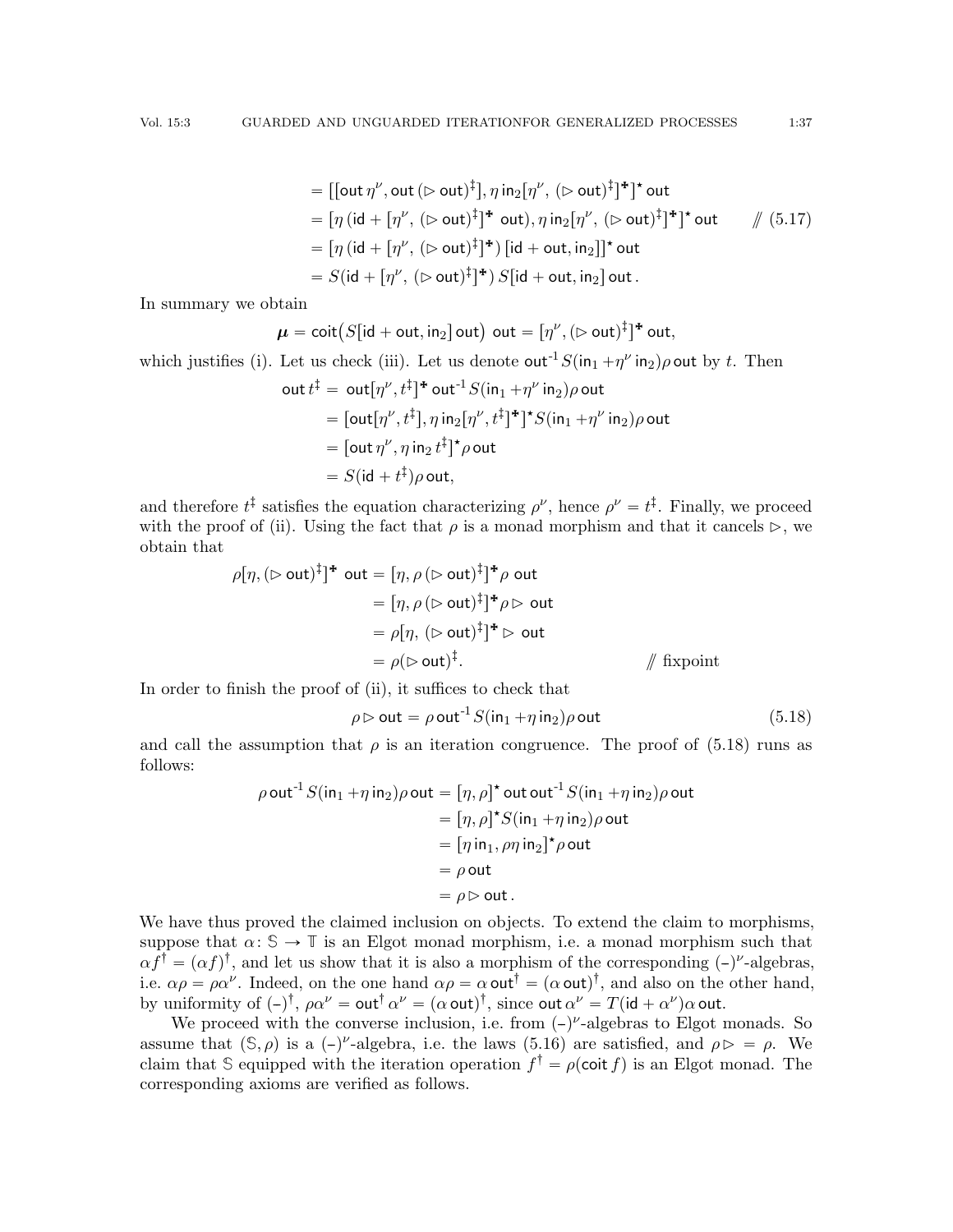$$
f^{\ddagger} = \rho(\text{coit } f)
$$
  
=  $[\eta, \rho]^{\star}$  out (coit  $f$ )  
=  $[\eta, \rho]^{\star} S(\text{id} + \text{coit } f) f$  // (5.15)  
=  $[\eta, \rho \text{ coit } f]^{\star} f$   
=  $[\eta, f^{\ddagger}]^{\star} f$ .

• *Naturality.* Let  $f: X \to S(Y + X)$  and  $g: Y \to SZ$ . Then

$$
g^{\star}f^{\dagger} = g^{\star}\rho(\text{coit } f) = \rho(\eta g)^{\star}(\text{coit } f),
$$

$$
([S \text{ in}_1) g, \eta \text{ in}_2]^{\star} f)^{\dagger} = \rho \text{coit}([S \text{ in}_1) g, \eta \text{ in}_2]^{\star} f).
$$

We are left to show that  $(\eta g)^*$  (coit f) satisfies the equation for coit  $([S \text{ in}_1) g, \eta \text{ in}_2]^* f$ ). This runs as follows:

$$
\begin{aligned}\n\text{out}(\eta g)^* (\text{coit } f) &= [\text{out } \eta g, \eta \text{ in}_2(\eta g)^*]^\star \text{ out } (\text{coit } f) \\
&= [(S \text{ in}_1)g, \eta \text{ in}_2(\eta g)^*]^\star S (\text{id} + \text{coit } f) f \\
&= [(S \text{ in}_1)g, \eta \text{ in}_2(\eta g)^* (\text{coit } f)]^\star f \\
&= S (\text{id} + (\eta g)^* (\text{coit } f)) \left[ (S \text{ in}_1) g, \eta \text{ in}_2 \right]^\star f.\n\end{aligned}
$$

• Codiagonal. Let  $f: X \to S((Y + X) + X)$ . Observe that since out  $(coit(\rho out))(coit(coit f))$ 

$$
= S(\text{id} + \text{coit}(\rho \text{ out})) \rho \text{ out } (\text{coit}(\text{coit } f))
$$
  
= S(\text{id} + \text{coit}(\rho \text{ out})) \rho S''(\text{id} + \text{coit}(\text{coit } f)) (\text{coit } f)  
= S(\text{id} + \text{coit}(\rho \text{ out})) S(\text{id} + \text{coit}(\text{coit } f)) \rho (\text{coit } f) \qquad // \text{ naturally of } \rho  
= S(\text{id} + (\text{coit}(\rho \text{ out})) (\text{coit}(\text{coit } f))) \rho (\text{coit } f),

we have that

<span id="page-37-0"></span>
$$
\operatorname{coit}(\rho(\operatorname{coit} f)) = (\operatorname{coit}(\rho \operatorname{out}))(\operatorname{coit}(\operatorname{coit} f))
$$
\n(5.19)

by uniqueness of final morphisms. Thus,

$$
f^{\dagger\dagger} = \rho (\text{coit}(\rho(\text{coit } f)))
$$
  
=  $\rho (\text{coit}(\rho \text{ out})) (\text{coit}(\text{coit } f))$   
=  $\rho \rho^{\nu} (\text{coit}(\text{coit } f))$   
=  $\rho \mu (\text{coit}(\text{coit } f)).$  // definition of  $\rho^{\nu}$   

$$
= \rho \mu (\text{coit}(\text{coit } f)).
$$

Since by definition,  $(S[\text{id}, \text{in}_2] f)^{\dagger} = \rho \text{coit}(S[\text{id}, \text{in}_2] f)$ , we are only left to check that  $\cot(S[\text{id}, \text{in}_2] f) = \mu(\text{coit}(\text{coit } f)).$  This is easy to establish directly by showing that the right-hand side satisfies the equation characterizing the left-hand side:

out 
$$
\mu
$$
 coit(coit  $f$ )  
\n=  $S(id + \mu) S[id, in_2 out^{-1}]$  out out coit(coit  $f$ )  
\n=  $S[id + \mu, in_2 \mu out^{-1}]$  out out (coit(coit  $f$ ))  
\n=  $S[id + \mu, in_2 \mu out^{-1}]$  out  $S^{\nu}(id + \text{coit}(\text{coit } f))$  coit  $f$   
\n=  $S[id + \mu, in_2 \mu out^{-1}] S((id + \text{coit}(\text{coit } f)) + S^{\nu}(id + \text{coit}(\text{coit } f)))$  out coit  $f$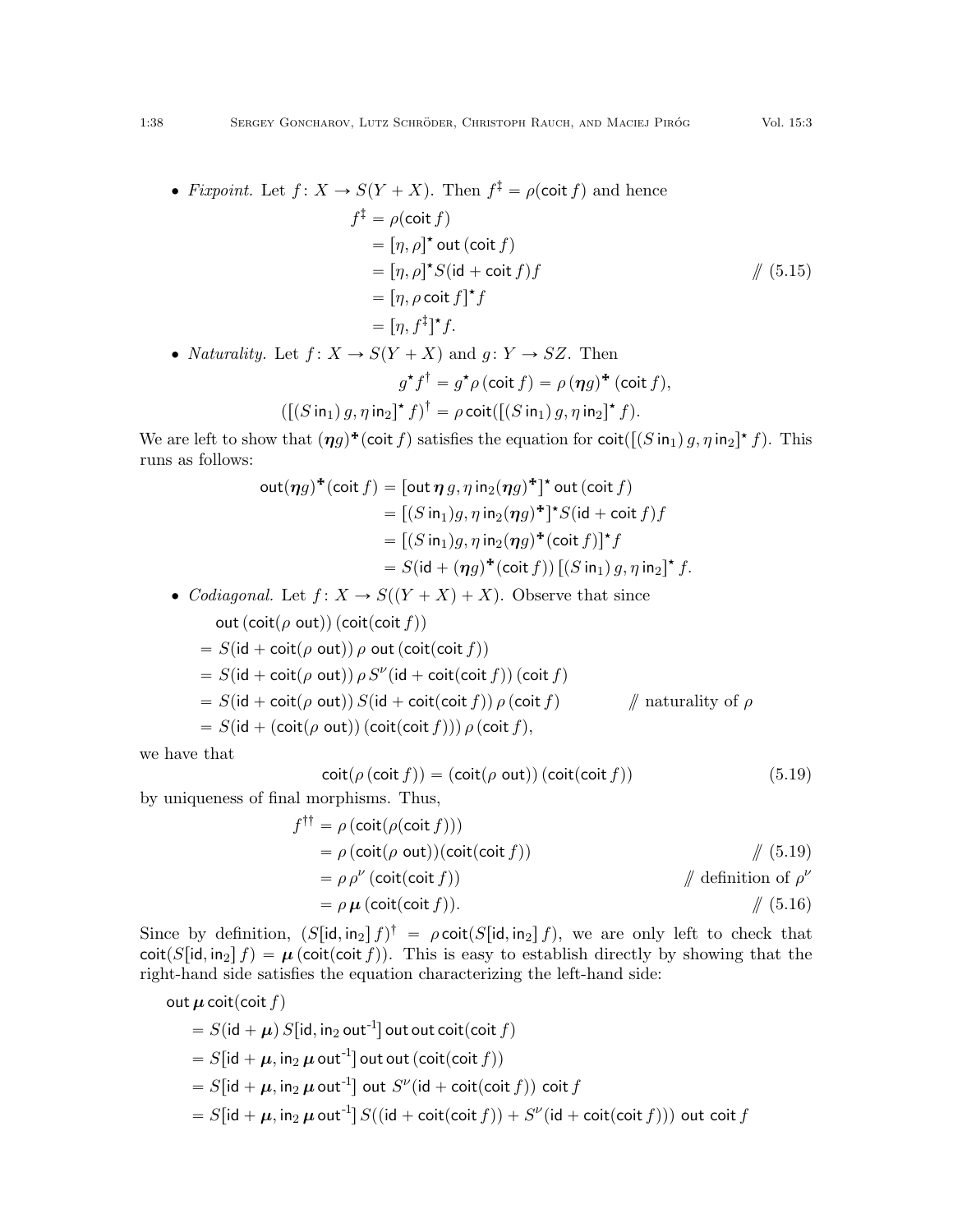$$
= S[\text{id} + \mu, \text{in}_2 \mu \text{ out}^{-1}] S((\text{id} + \text{coit}(\text{coit } f)) + S^{\nu}(\text{id} + \text{coit}(\text{coit } f))) S(\text{id} + \text{coit } f) f
$$
  
= S[\text{id} + \mu (\text{coit}(\text{coit } f)), \text{in}\_2 \mu \text{ out}^{-1} S^{\nu}(\text{id} + \text{coit}(\text{coit } f))(\text{coit } f)] f  
= S[\text{id} + \mu (\text{coit}(\text{coit } f)), \text{in}\_2 \mu (\text{coit}(\text{coit } f))] f

 $S(\mathsf{id} + \boldsymbol{\mu}(\mathsf{coit}(\mathsf{coit} f))) S[\mathsf{id}, \mathsf{in}_2] f.$ 

• Uniformity. Let  $f: X \to T(Y + X), g: Z \to S(Y + Z), h: Z \to X$  and suppose that  $fh = T(id + h)q$ . If follows standardly by uniqueness of final coalgebra morphisms that  $(cot f) h = \text{coit } q$  and therefore

$$
f^{\ddagger} h = \rho (\text{coit } f) h = \rho (\text{coit } g) = g^{\ddagger}.
$$

Finally, let us check that every  $(-)^{\nu}$ -algebra morphism  $\alpha: \mathbb{T} \to \mathbb{S}$  is an Elgot monad morphism. By assumption we have that  $\alpha \rho = \rho \alpha^{\nu}$ , and therefore, for every  $f: X \to S(Y + X)$ ,  $\alpha f^{\dagger} = \alpha \rho(\textsf{coit}\, f) = \rho \alpha^{\nu}(\textsf{coit}\, f) = \rho \, \textsf{coit}(\alpha \, \textsf{out})(\textsf{coit}\, f).$  It is then straightforward to verify that  $\rho \text{ coit}(\alpha \, \text{out})(\text{coit } f) = \rho \, \text{coit}(\alpha f) = (\alpha f)^\dagger.$  $\Box$ 

### 6. A Sandwich Theorem for Elgot Monads

<span id="page-38-0"></span>As an application of Theorem [5.7,](#page-26-0) we show that sandwiching an Elgot monad between a pair of adjoint functors again yields an Elgot monad. A similar result has previously been shown for completely iterative monads [\[31\]](#page-42-3); this result generalizes straightforwardly to guarded iterative monads:

<span id="page-38-1"></span>**Theorem 6.1.** Let  $F: \mathbf{C} \to \mathbf{D}$  and  $U: \mathbf{D} \to \mathbf{C}$  be a pair of adjoint functors with associated natural isomorphism  $\Phi: D(FX, Y) \to C(X, UY)$ , and let **T** be a quarded iterative monad on  $\mathbf{D}$ . Then the monad induced on the composite functor UTF is guarded iterative, with the guardedness relation defined by taking  $f: X \rightarrow_{\sigma} UTFY$  if and only if  $\Phi^{-1}f: FX \rightarrow_{\sigma} TFY$ , and unique solutions given by  $f \mapsto \Phi((\Phi^{-1}f)^{\dagger}).$ 

Proof. First, we need to verify that the guardedness relation defined in the claim satisfies the rules from Definition [3.1.](#page-4-1) Note that since left adjoints preserve coproducts (LAPC), we can assume w.l.o.g. that  $F(X + Y) = FX + FY$ .

 $\bullet$  (trv) Let  $f: X \rightarrow UTFY$  be a morphism. By (trv) for  $\mathbb{T}$ , we have  $(T \mathsf{in}_1)(\Phi^{-1} f) \colon FX \to_\sigma T(FY + FX)$ . Then, the following holds:

$$
(T \text{ in}_1)(\Phi^{-1} f) = (TF \text{ in}_1)(\Phi^{-1} f)
$$
  
=  $\Phi^{-1}((UTF \text{ in}_1)f)$  //  $\Phi$  is a natural isomorphism

Thus,  $\Phi^{-1}((UTF \text{ in}_1)f): FX \to_\sigma T(FY + FX)$ , so  $(UTF \text{ in}_1)f: X \to_\sigma UTF(Y + X)$ .

• (par) Let  $f: X \to_{\sigma} UTFZ$  and  $g: Y \to_{\sigma} UTFZ$ . This means that  $\Phi^{-1}f: FX \to_{\sigma}$ TFZ and  $\Phi^{-1}g: FY \to_{\sigma} TFZ$ , hence, by (par) for  $\mathbb{T}$ ,  $[\Phi^{-1}f, \Phi^{-1}g]: FX + FY \to_{\sigma} TFZ$ . By LAPC, we have  $\left[\Phi^{-1}f, \Phi^{-1}g\right] = \Phi^{-1}[f, g]: F(X + Y) \to_{\sigma} T F Z$ , so  $[f, g]: X + Y \to_{\sigma} U T F Z$ .

• (cmp) Let  $f: X \rightarrow_2 UTF(Y + Z), g: Y \rightarrow_{\sigma} UTFV$ , and  $h: Z \rightarrow UTFV$  be morphisms. Then, by (cmp) for  $\mathbb{T}$ , we obtain that  $[\Phi^{-1}g, \Phi^{-1}h]^*(\Phi^{-1}f)$ :  $FX \to_{\sigma} TFV$ . Then, the following holds:

$$
[\Phi^{-1}g, \Phi^{-1}h]^*(\Phi^{-1}f)
$$
  
=  $\mu^{\mathbb{T}}(T[\Phi^{-1}g, \Phi^{-1}h])(\Phi^{-1}f)$   
=  $\mu^{\mathbb{T}}(\Phi^{-1}(UT[\Phi^{-1}g, \Phi^{-1}h])f)$   $\qquad$   $\#$  is a nat. iso.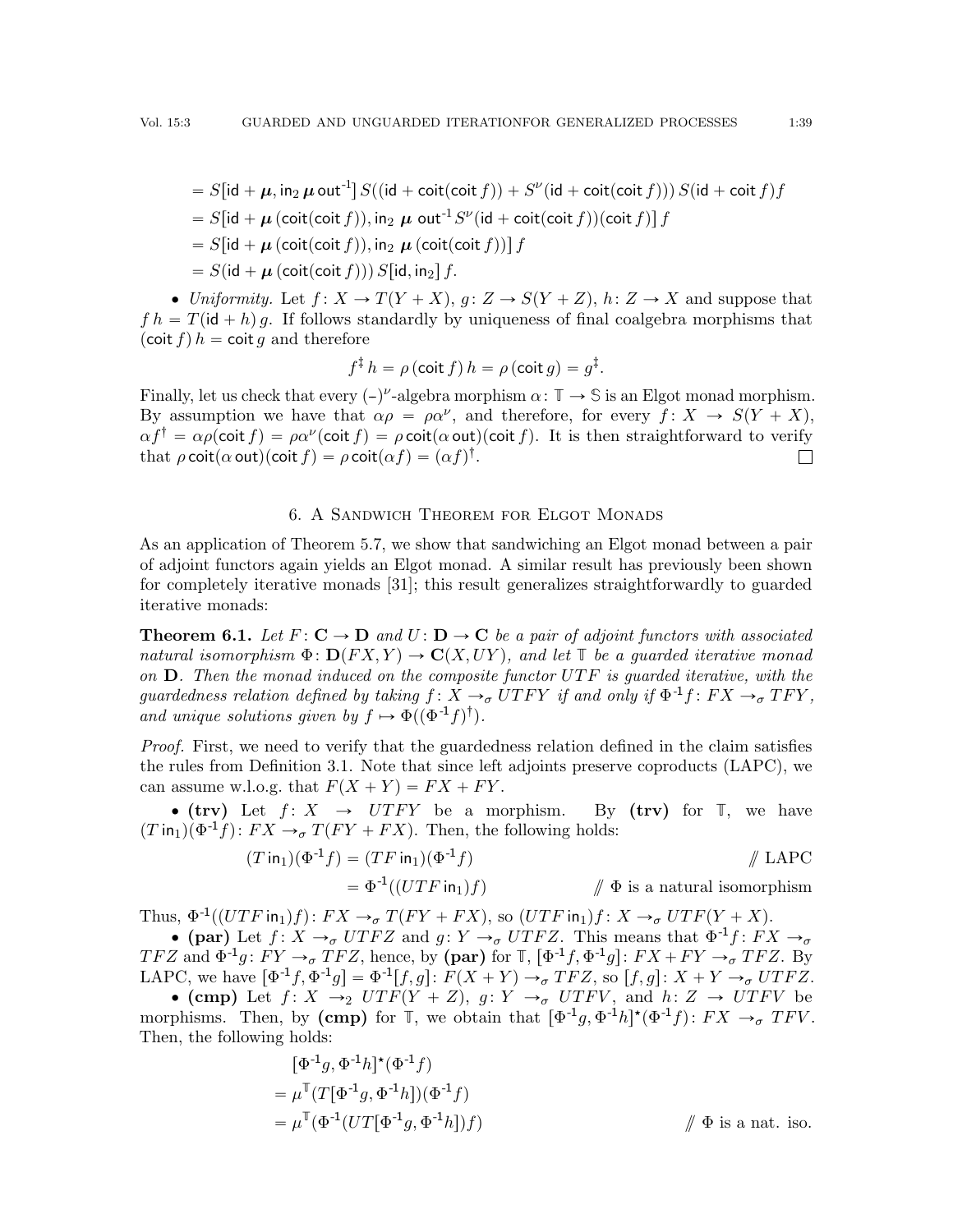$$
\begin{aligned}\n&= \Phi^{-1}((U\mu^{\mathbb{T}})(UT[\Phi^{-1}g, \Phi^{-1}h])f) & \text{if } \Phi \text{ is a nat. iso.} \\
&= \Phi^{-1}((U\mu^{\mathbb{T}})(UT\Phi^{-1}[g, h])f) & \text{if } \Phi \text{ is a nat. iso.} \\
&= \Phi^{-1}((U\mu^{\mathbb{T}})(UT\Phi^{-1}\text{id})(UTF[g, h])f) & \text{if } \Phi \text{ is a nat. iso.} \\
&= \Phi^{-1}(\mu^{UTF}(UTF[g, h])f) & \text{if } \Phi \text{ is a nat. iso.} \\
&= \Phi^{-1}([g, h]^{\star}f).\n\end{aligned}
$$

Thus,  $\Phi^{-1}([g,h]^{\star}f): X \to_{\sigma} UTF(Y+X)$  in  $\mathbb{T}$ , so  $[g,h]^{\star}f: FX \to_{\sigma} TF(Y+X)$  in the monad on  $UTF$ .

This means that if  $f: X \rightarrow_2 UTF(Y+X)$ , then  $\Phi^{-1}f: FX \rightarrow_2 T(FY + FX)$ , so  $\Phi^{-1}f$  has a unique solution due to the fact that **T** is guarded iterative. The rest of the proof is the same as for Theorem 3.1 in [\[31\]](#page-42-3).  $\Box$ 

Now, to obtain a similar result for Elgot monads, we can easily combine Theorems [5.7](#page-26-0) and [6.1](#page-38-1) without having to verify the equational properties by hand.

<span id="page-39-0"></span>Theorem 6.2. With an adjunction as in Theorem [6.1,](#page-38-1) let **S** be an Elgot monad on D. Then, the monad induced on the composite USF is an Elgot monad.

Proof. By Theorem [5.7,](#page-26-0) there exist a guarded iterative monad  $\mathbb{T}$  and an iteration-congruent retraction  $\rho: \mathbb{T} \to \mathbb{S}$ . By Theorem [6.1,](#page-38-1) the monad induced on UTF is guarded iterative. Thus, it is enough to show that  $U \rho F : UTF \to USF$  is an iteration-congruent retraction.

• It is a retraction, since retractions are preserved by all functors.

• To see that it is guarded, let  $f: X \to USFY$  be  $\sigma$ -guarded. By definition, this means that  $\Phi^{-1}f: FX \to SFY$  is  $\sigma$ -guarded in S. Since  $\rho$  is a guarded retraction, it follows that  $v(\Phi^{-1}f)$ , for  $\rho$ 's family of sections v, is also  $\sigma$ -guarded. By the fact that  $\Phi$  is a natural isomorphism, we obtain  $v(\Phi^{-1} f) = \Phi^{-1}((Uv) f)$ , hence, by definition,  $(Uv) f$  is also  $\sigma$ -guarded.

• To see that  $U \rho F$  is an iteration congruence, let us denote by  $(-)^{\dagger}$  the solution in  $\mathbb{T}$ , and by  $(-)^{\ddagger}$  the solution in the monad on UTF. Let  $f, g : X \rightarrow_2 UTF(X + Y)$  be morphisms such that  $(U \rho) f = (U \rho) q$ . First, using this and the fact that  $\Phi$  is a natural isomorphism, we obtain the following:

$$
\rho(\Phi^{-1}f) = \Phi^{-1}((U\rho)f) = \Phi^{-1}((U\rho)g) = \rho(\Phi^{-1}g)
$$

Thus, by the fact that  $\rho$  is an iteration congruence, we obtain that  $\rho(\Phi^{-1}f)^{\dagger} = \rho(\Phi^{-1}g)^{\dagger}$ . Now, we check that  $U \rho F$  is an iteration congruence:

$$
(U\rho)f^{\ddagger} = (U\rho)(\Phi(\Phi^{-1}f)^{\dagger})
$$
  
=  $\Phi(\rho(\Phi^{-1}f)^{\dagger})$  //  $\Phi$  is a natural isomorphism  
=  $\Phi(\rho(\Phi^{-1}g)^{\dagger})$  // the above  
=  $(U\rho)(\Phi(\Phi^{-1}g)^{\dagger})$  //  $\Phi$  is a natural isomorphism  
=  $(U\rho)g^{\ddagger}$ 

<span id="page-39-1"></span>Example 6.3 (From Metric to CPO-based Iteration). As an example exhibiting sandwiching as well as the setting of Theorem [5.7,](#page-26-0) we compare two iteration operators on Set that arise from different fixed point theorems: Banach's, for complete metric spaces, and Kleene's, for complete partial orders, respectively. We obtain the first operator by sandwiching Escardo's metric lifting monad **S** [\[12\]](#page-42-9) in the adjunction between sets and bounded complete ultrametric spaces (which forgets the metric in one direction and takes discrete spaces in the other),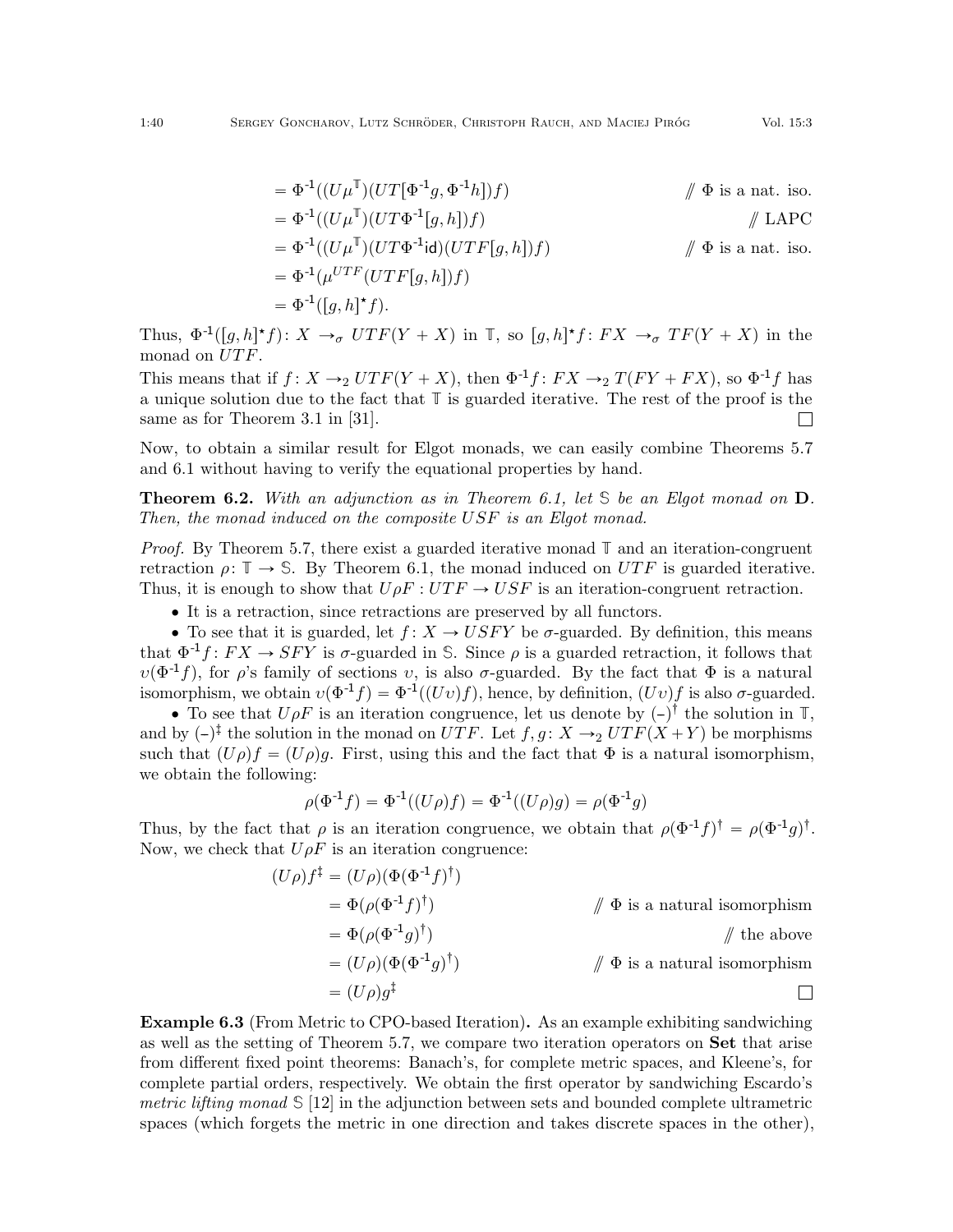obtaining a monad S on Set. Given a bounded complete metric space  $(X, d)$ ,  $S(X, d)$  is a metric on the set  $(X \times \mathbb{N}) \cup \{\perp\}$ . As we show in the appendix, S is guarded iterative if we define  $f: (X, d) \to S(Y, d')$  to be  $\sigma$ -guarded if  $k > 0$  whenever  $f(x) = (\sigma(y), k)$ . By Theorem  $6.1$ ,  $\Im$  is also guarded iterative (of course, this can also be shown directly). The second monad arises by sandwiching the identity monad on cpos with bottom in the adjunction between sets and cpos with bottom that forgets the ordering in one direction and adjoins bottom in the other, obtaining an Elgot monad **L** on Set according to Theorem [6.2.](#page-39-0) The latter is unsurprising, of course, as  $\mathbb{L}$  is just the maybe monad  $LX = X + 1$ .

The monad S keeps track of the number of steps needed to obtain the final result. We have an evident extensional collapse map  $\rho: \overline{S} \to \mathbb{L}$ , which just forgets the number of steps. One can show that  $\rho$  is in fact an iteration-congruent retraction, so we obtain precisely the situation of Theorem [5.7.](#page-26-0) Technical details are in the appendix.

### 7. Related Work

<span id="page-40-0"></span>Alternatively to our guardedness relation on Kleisli morphisms, guardedness can be formalized using type constructors [\[28\]](#page-42-21) or, categorically, functors, as in guarded fixpoint categories [\[24\]](#page-42-22). Roughly speaking, in such settings a morphism  $X \to Y + Z$  is guarded in Z if it factors through a morphism  $X \to Y + \triangleright Z$  where  $\triangleright$  is a functor or type constructor to be thought of as isolating the guarded inhabitants of a type. The functorial approach, giving rise to *guarded* fixpoint categories, covers also total guardedness, like we do. Our approach is slightly more fine-grained, and in particular natively supports the two variants of the dinaturality axiom (Figure [2\)](#page-20-1), which, e.g., in guarded fixpoint categories require additional assumptions [\[24,](#page-42-22) Proposition 3.15] akin to the one we discuss in Remark [3.7.](#page-6-0) In our own subsequent work, we have generalized the notion of abstract guardedness from co-Cartesian to symmetric monoidal categories [\[17\]](#page-42-15), where guardedness becomes a more symmetric concept: among morphisms  $X \otimes Y \to Z \otimes W$ , where  $\otimes$  is the monoidal structure, one distinguishes morphisms that are (simultaneously) unquarded in the input A and quarded in the output  $D$ .

A result that resembles our Theorem [5.15,](#page-34-0) due to Adámek et al. [\[3\]](#page-41-6), states roughly that if C is locally finitely presentable and hyperextensive (a property imposing certain compatibility constraints between pullbacks and countable coproducts, satisfied, e.g., over sets and over complete partial orders), then the finitary Elgot monads are the algebras for a monad on the category of endofunctors given by  $H \mapsto L_H = \rho \gamma$ .  $\left(-+1 + H\gamma\right)$  where  $\rho$  takes rational fixpoints (i.e. final coalgebras among those where every point generates a finite subcoalgebra); that is, in the mentioned setting, finitary Elgot monads are monadic over endofunctors. Besides Theorem [5.15](#page-34-0) making fewer assumptions on C, the key difference (indicated already in Remark [5.16\)](#page-34-2) is that, precisely by dint of the mentioned result,  $L_H$  is already a finitary Elgot monad (namely, the free finitary Elgot monad over  $H$ ); contrastingly, we characterize Elgot monads as quotients of *quarded iterative* monads, i.e. of monads where guarded recursive definitions have unique fixpoints.

#### 8. Conclusions and Further Work

<span id="page-40-1"></span>We have given a unified account of monad-based guarded and unguarded iteration by axiomatizing the notion of guardedness to cover standard definitions of guardedness, and additionally, as a corner case, what we call *total guardedness*, i.e. the situation when all morphisms are declared to be guarded. We thus obtain a common umbrella for *guarded*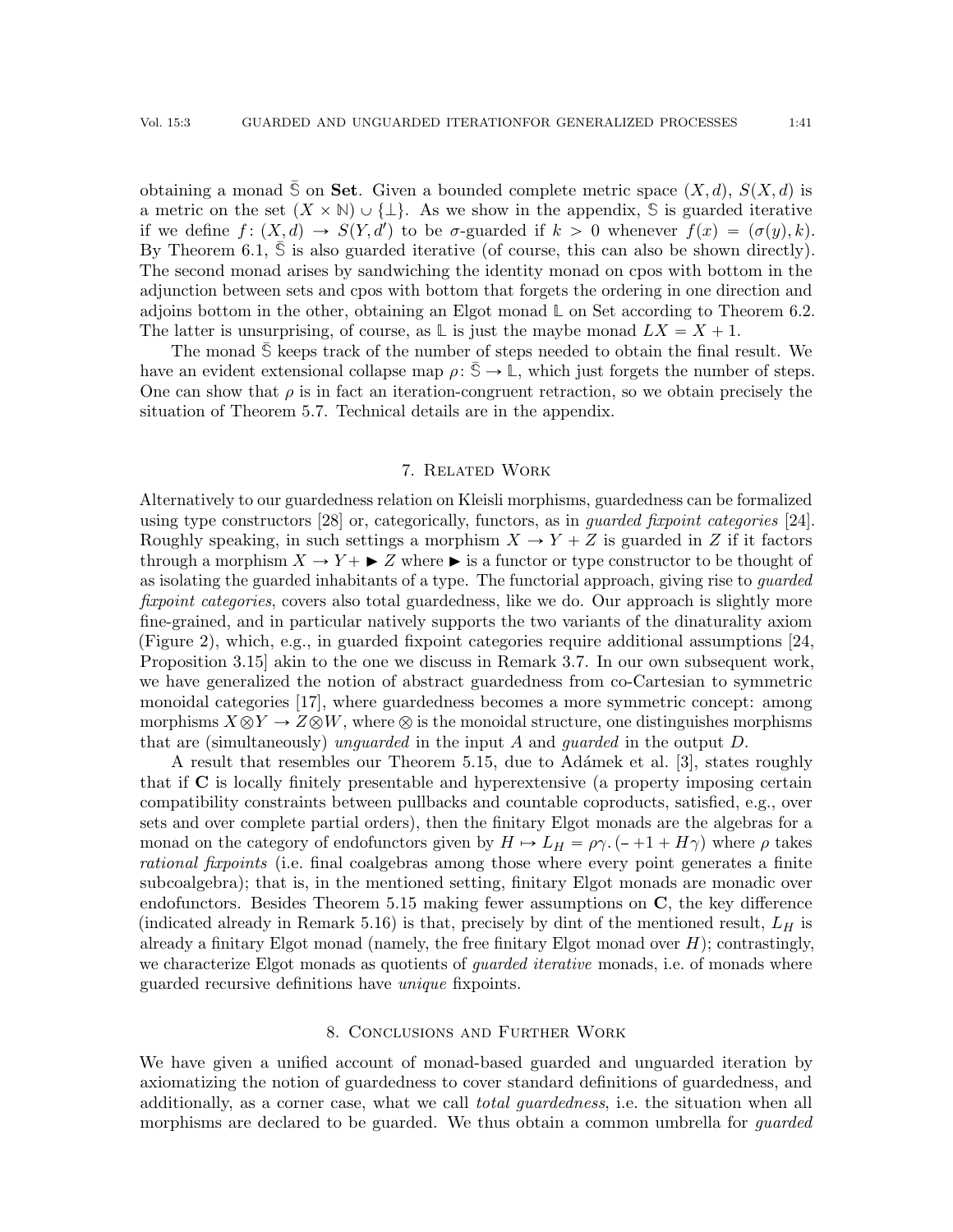iterative monads, i.e. monads with unique iterates of guarded morphisms, and Elgot monads, i.e. totally guarded monads satisfying Elgot's classical laws of iteration. We reinforce the view that the latter constitute a canonical model for monad-based unguarded iteration by establishing the following equivalent characterizations: Provided requisite final coalgebras exist, a monad **T** is Elgot iff it satisfies one of the following equivalent conditions:

- $\bullet$  it satisfies the quasi-equational theory of iteration [\[2,](#page-41-3) [18\]](#page-42-6) (definition);
- ' it is an iteration-congruent retract of a guarded iterative monad (Theorem [5.7\)](#page-26-0);
- it is an algebra  $(\mathbb{T}, \rho)$  of the monad  $T \mapsto \nu \gamma$ .  $T(X + \gamma)$  in the category of monads satisfying a natural delay cancellation condition (Theorem [5.15\)](#page-34-0).

In future work, we aim to investigate further applications of this machinery, in particular to examples which did not fit previous formalizations. One prospective target is suggested by work of Nakata and Uustalu [\[29\]](#page-42-23), who give a coinductive big-step trace semantics for a while-language. We conjecture that this work has an implicit guarded iterative monad **TR** under the hood, for which guardedness cannot be defined using the standard argument based on a final coalgebra structure of the monad because **TR** is not a final coalgebra. Moreover, we aim to extend the treatment of iteration in finite trace semantics via iteration-congruent retractions (Example [5.8\)](#page-27-0) to infinite traces, possibly taking orientation from recent work on coalgebraic infinite trace semantics [\[34\]](#page-42-24).

In type theory, there is growing interest in forming an extensional quotient of the delay monad [\[9,](#page-42-25) [4\]](#page-41-7). It is shown in [\[9\]](#page-42-25) that under certain reasonable conditions, a suitable collapse of the delay monad by removing delays is again a monad; however, the proof is already quite complex, and proving directly that the collapse is in fact an Elgot monad, as one would be inclined to expect, seems daunting. We expect that Theorem [5.15](#page-34-0) may shed light on this issue. A natural question that arises in this regard is whether the subcategory of  $(-)^{\nu}$ -algebras figuring in the theorem is reflexive. A positive answer would provide a means of constructing canonical quotients of  $(-)^{\nu}$ -algebras (such as the delay monad) with the results automatically being Elgot monads.

Acknowledgements. We would like to thank the anonymous referees for their thorough attention to the text and their useful comments on improving the presentation.

#### **REFERENCES**

- <span id="page-41-1"></span>[1] P. Aczel, J. Ad´amek, S. Milius, and J. Velebil. Infinite trees and completely iterative theories: a coalgebraic view. Theor. Comput. Sci.,  $300(1-3):1-45$ ,  $2003$ .
- <span id="page-41-3"></span>[2] J. Adámek, S. Milius, and J. Velebil. Equational properties of iterative monads. Inf. Comput., 208(12):1306–1348, 2010.
- <span id="page-41-6"></span>[3] J. Adámek, S. Milius, and J. Velebil. Elgot theories: a new perspective of the equational properties of iteration. Math. Struct. Comput. Sci., 21(2):417–480, 2011.
- <span id="page-41-7"></span>[4] T. Altenkirch, N. Danielsson, and N. Kraus. Partiality, revisited - the partiality monad as a quotient inductive-inductive type. In J. Esparza and A. Murawski, eds., Foundations of Software Science and Computation Structures, FOSSACS 2017, vol. 10203 of LNCS, pp. 534–549, 2017.
- <span id="page-41-0"></span>[5] J. Bergstra, A. Ponse, and S. Smolka, eds. Handbook of Process Algebra. Elsevier, 2001.
- <span id="page-41-4"></span>[6] S. Bloom and Z. Ésik. *Iteration theories: the equational logic of iterative processes*. Springer, 1993.
- <span id="page-41-2"></span>[7] V. Capretta. General recursion via coinductive types. Log. Meth. Comput. Sci., 1(2), 2005.
- <span id="page-41-5"></span>[8] A. Carboni, S. Lack, and R. Walters. Introduction to extensive and distributive categories. J. Pure Appl. Algebra, 84:145–158, 1993.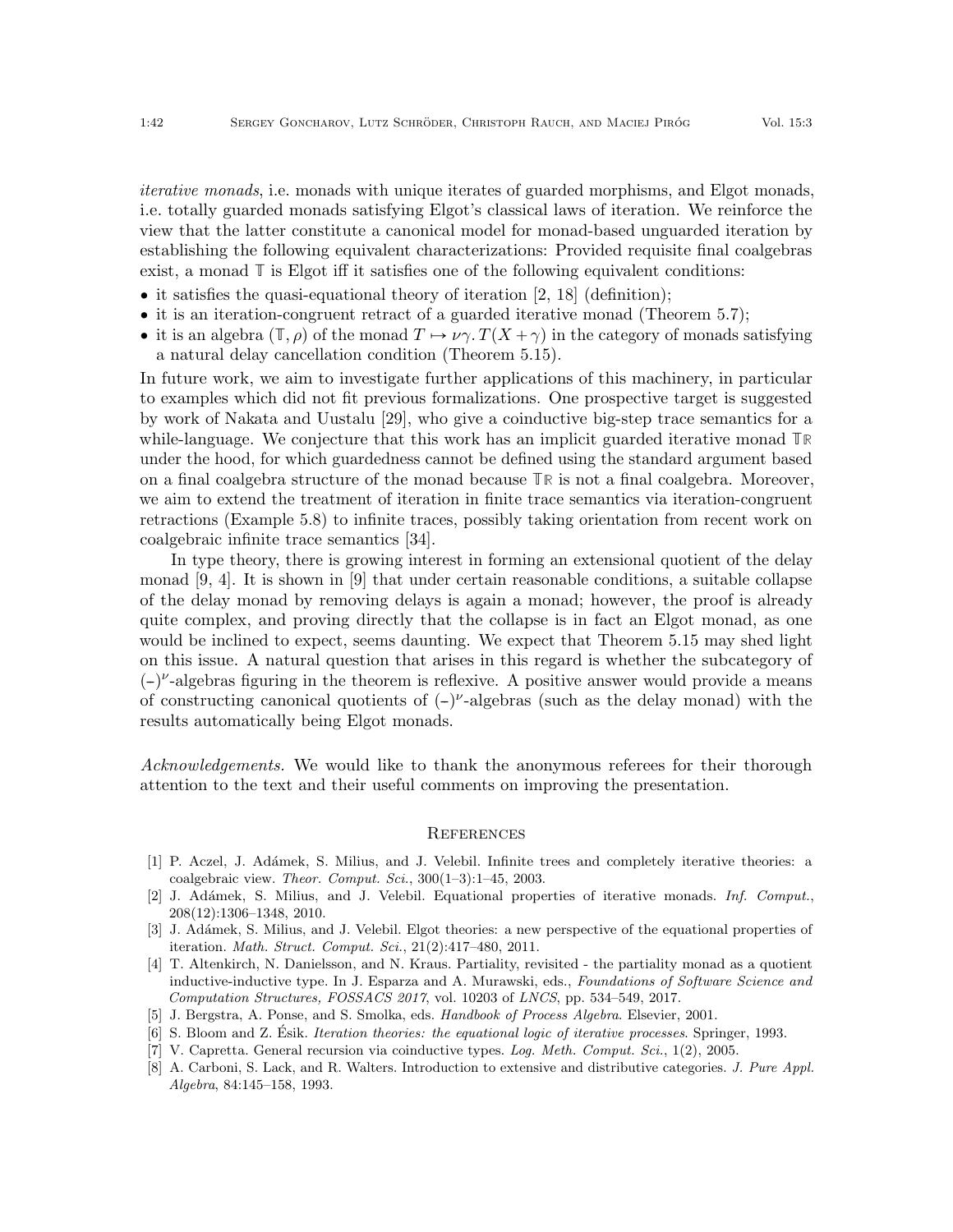- <span id="page-42-25"></span>[9] J. Chapman, T. Uustalu, and N. Veltri. Quotienting the delay monad by weak bisimilarity. In M. Leucker, C. Rueda, and F. Valencia, eds., Theoretical Aspects of Computing, ICTAC 2015, vol. 9399 of LNCS, pp. 110–125. Springer, 2015.
- <span id="page-42-18"></span>[10] C. Elgot. Monadic computation and iterative algebraic theories. In H. Rose and J. Shepherdson, eds., Logic Colloquium 1973, vol. 80 of Studies in Logic and the Foundations of Mathematics, pp. 175–230. Elsevier, 1975.
- <span id="page-42-0"></span>[11] C. Elgot, S. Bloom, and R. Tindell. On the algebraic atructure of rooted trees. J. Comput. Syst. Sci., 16(3):362–399, 1978.
- <span id="page-42-9"></span>[12] M. Escardó. A metric model of PCF. In Realizability Semantics and Applications, 1999.
- <span id="page-42-7"></span>[13] Z. Esik. Axiomatizing iteration categories.  $Acta Cybern.$ , 14(1):65–82, 1999.
- <span id="page-42-19"></span>[14] Z. Esik and S. Goncharov. Some remarks on Conway and iteration theories.  $CoRR$ , abs/1603.00838, 2016.
- <span id="page-42-20"></span>[15] S. Goncharov, S. Milius, and C. Rauch. Complete Elgot monads and coalgebraic resumptions. In L. Birkedal, ed., Mathematical Foundations of Programming Semantics, MFPS 2016, vol. 325 of ENTCS, pp. 147–168. Elsevier, 2016.
- <span id="page-42-2"></span>[16] S. Goncharov and L. Schröder. A coinductive calculus for asynchronous side-effecting processes. Inf. Comput., 231:204–232, 2013.
- <span id="page-42-15"></span>[17] S. Goncharov and L. Schröder. Guarded traced categories. In C. Baier and U. Dal Lago, eds., Foundations of Software Science and Computation Structures, FOSSACS 2018, vol. 10803 of LNCS, pp. 313–330. Springer, 2018.
- <span id="page-42-6"></span>[18] S. Goncharov, L. Schröder, C. Rauch, and J. Jakob. Unguarded recursion on coinductive resumptions. Log. Methods Comput. Sci., 14(3), 2018.
- <span id="page-42-11"></span>[19] S. Goncharov, L. Schröder, C. Rauch, and M. Piróg. Unifying guarded and unguarded iteration. In J. Esparza and A. Murawski, eds., Foundations of Software Science and Computation Structures, FoSSaCS 2017, vol. 10203 of LNCS, pp. 517–533. Springer, 2017.
- <span id="page-42-16"></span>[20] I. Hasuo, B. Jacobs, and A. Sokolova. Generic trace semantics via coinduction. Log. Meth. Comput. Sci., 3(4), 2007.
- <span id="page-42-14"></span>[21] W. Lawvere. Functorial semantics of algebraic theories. Proc. Natl. Acad. Sci. USA, 50(5):869–872, 1963.
- <span id="page-42-12"></span>[22] S. Mac Lane. Categories for the Working Mathematician. Springer, 2nd edition, 1998.
- <span id="page-42-1"></span>[23] S. Milius. Completely iterative algebras and completely iterative monads. Inf. Comput., 196(1):1–41, 2005.
- <span id="page-42-22"></span>[24] S. Milius and T. Litak. Guard your daggers and traces: Properties of guarded (co-)recursion. Fund. Inform., 150:407–449, 2017.
- <span id="page-42-17"></span>[25] R. Milner. Communication and concurrency. Prentice-Hall, 1989.
- <span id="page-42-5"></span>[26] E. Moggi. A modular approach to denotational semantics. In D. Pitt, P.-L. Curien, S. Abramsky, A. Pitts, A. Poigné, and D. Rydeheard, eds., Category Theory and Computer Science, CTCS 1991, vol. 530 of LNCS, pp. 138–139. Springer, 1991.
- <span id="page-42-13"></span>[27] E. Moggi. Notions of computation and monads. Inf. Comput., 93:55–92, 1991.
- <span id="page-42-21"></span>[28] H. Nakano. A modality for recursion. In Logic in Computer Science, LICS 2000, pp. 255–266. IEEE Computer Society, 2000.
- <span id="page-42-23"></span>[29] K. Nakata and T. Uustalu. A Hoare logic for the coinductive trace-based big-step semantics of while. Log. Methods Comput. Sci., 11(1), 2015.
- <span id="page-42-4"></span>[30] M. Piróg and J. Gibbons. The coinductive resumption monad. In B. Jacobs, ed., Mathematical Foundations of Programming Semantics, MFPS 2014, vol. 308 of ENTCS, pp. 273–288, 2014.
- <span id="page-42-3"></span>[31] M. Piróg and J. Gibbons. Monads for behaviour. In D. Kozen, ed., *Mathematical Foundations of* Programming Semantics, MFPS 2013, vol. 298 of ENTCS, pp. 309–324, 2015.
- <span id="page-42-8"></span>[32] A. Simpson and G. Plotkin. Complete axioms for categorical fixed-point operators. In Logic in Computer Science, LICS 2000, pp. 30–41, 2000.
- <span id="page-42-26"></span>[33] M. Smyth. Topology. In Handbook of Logic in Computer Science, vol. 1, pp. 641–761. Clarendon Press, 1992.
- <span id="page-42-24"></span>[34] N. Urabe and I. Hasuo. Coalgebraic infinite traces and kleisli simulations. In L. Moss and P. Sobocinski, eds., Algebra and Coalgebra in Computer Science, CALCO 2015, vol. 35 of LIPIcs, pp. 320–335. Schloss Dagstuhl - Leibniz-Zentrum fuer Informatik, 2015.
- <span id="page-42-10"></span>[35] T. Uustalu. Generalizing substitution. ITA, 37(4):315–336, 2003.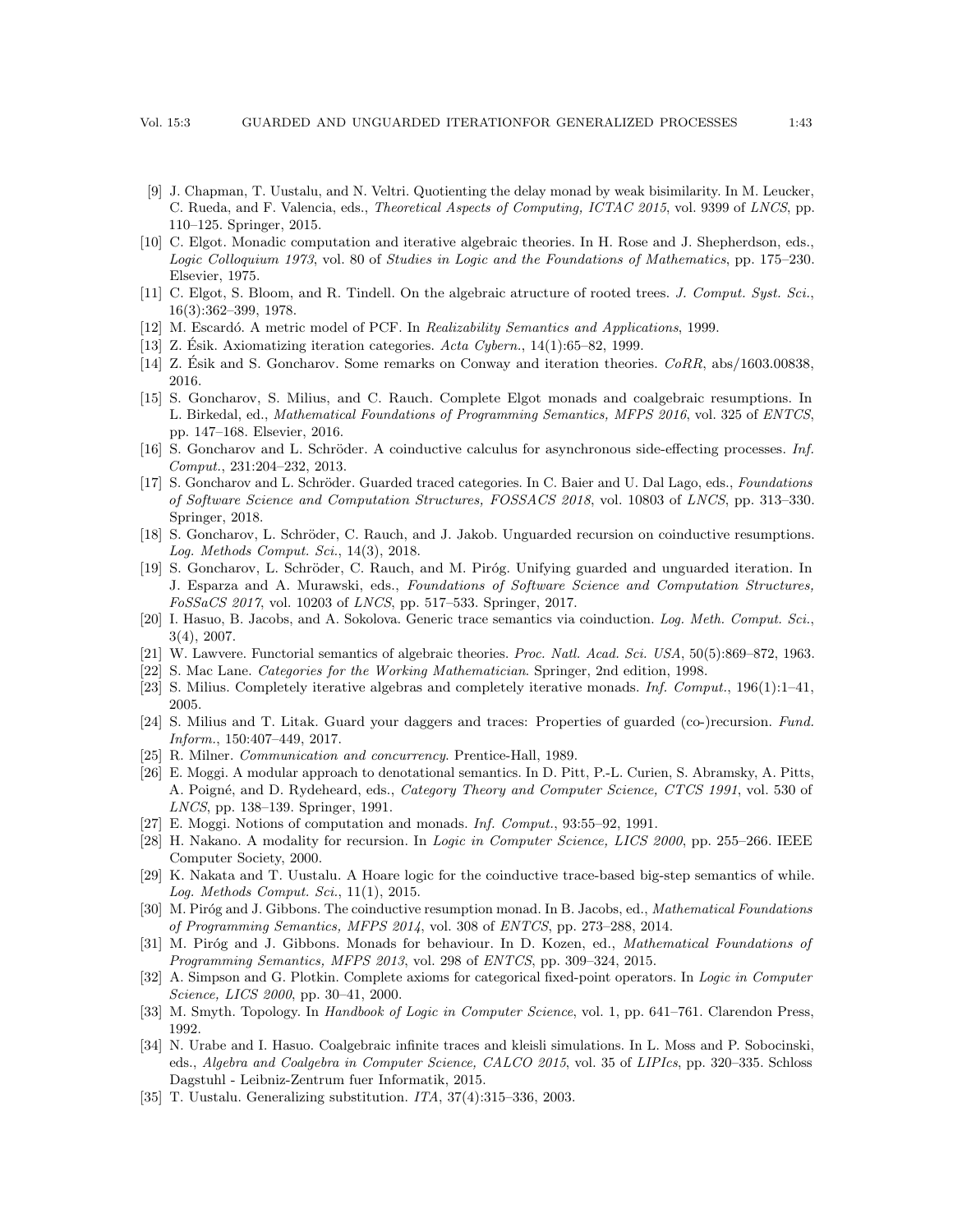<span id="page-43-0"></span>[36] T. Uustalu and V. Vene. Primitive (Co)Recursion and Course-of-Value (Co)Iteration, Categorically. Informatica (Lithuanian Academy of Sciences), 10(1):5–26, 1999.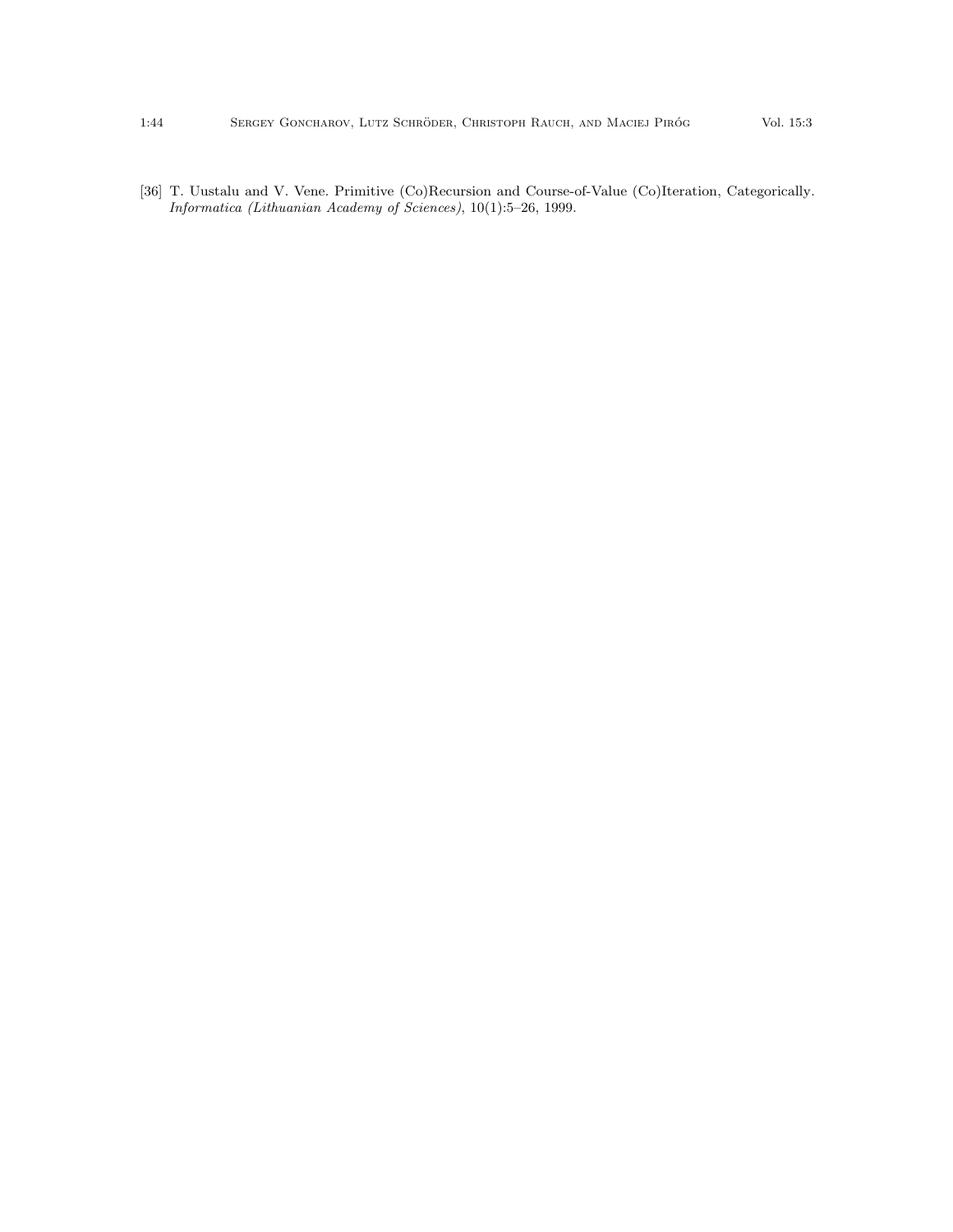### APPENDIX A. DETAILS OF EXAMPLE [6.3](#page-39-1)

As an example of the setting described in Theorem [5.7,](#page-26-0) we compare two iteration operators on Set that arise from different fixed point theorems: Banach's for complete metric spaces and Kleene's for complete partial orders, respectively. The first operator keeps track of the number of steps needed to obtain the final result. We show that its extensional collapse, defined as a morphism that forgets the number of steps, is an iteration-congruent retraction with the second operator as the retract.

First, we consider the category CbUMet of complete 1-bounded ultrametric spaces and nonexpansive maps. Note that CbUMet has coproducts and is Cartesian closed [\[33\]](#page-42-26). Following Escardó [\[12\]](#page-42-9), one has a monad T on CbUMet given on objects as  $T(A, d) =$  $((A \times \mathbb{N}) \cup \{\infty\}, d')$ , with d' given by

$$
d'(\infty, \infty) = 0
$$
  
\n
$$
d'((x, k), \infty) = d'(\infty, (x, k)) = (1/2)^k
$$
  
\n
$$
d'((x, k), (y, k)) = (1/2)^k d(x, y)
$$
  
\n
$$
d'((x, k), (y, t)) = (1/2)^{\min(k, t)} \text{ if } k \neq t
$$

The monad structure on T is defined as expected, by  $\eta(a) = (a, 0)$  and  $f^*(a, k) = (b, k +$ t) where  $f(a) = (b, t)$ 

<span id="page-44-1"></span>**Theorem A.1.** The monad T is guarded iterative with  $f: X \rightarrow TY$  being  $\sigma$ -guarded if for all x and y,  $f(x) = (\sigma(y), k)$  implies  $k > 0$ .

*Proof.* First, note that the product of  $(A, d<sub>A</sub>)$  and  $(B, d<sub>B</sub>)$  in CbUMet is given by  $(A \times B, d_{A \times B})$ , where

$$
d_{A\times B}((x_1,y_1),(x_2,y_2)) = \max\{d_A(x_1,x_2),d_B(y_1,y_2)\}.
$$

The exponential object is equal to  $(B^A, d_{A\Rightarrow B})$  where

$$
d_{A\Rightarrow B}(f,g)=\sup\{d_B(f(x),g(x))\mid x\in A\}.
$$

The coproduct is given by  $(A + B, d_{A+B})$ , where

$$
d_{A+B}(p,q) = \begin{cases} d_A(x_1, x_2) & \text{if } p = \text{in}_1 \ x_1 \text{ and } q = \text{in}_1 \ x_2 \\ d_B(y_1, y_2) & \text{if } p = \text{in}_2 \ y_1 \text{ and } q = \text{in}_2 \ y_2 \\ 1 & \text{otherwise} \end{cases}
$$

Now, we show that the monad  $\mathbb T$  is guarded. The only nontrivial case is  $(\mathbf{cmp})$ . So, assume  $([g,h]^*f)(x) = (\sigma(y), k)$ . We consider two cases:

- $f(x) = (\text{in}_2 z, k')$ . Then, since f is in<sub>2</sub>-guarded,  $k' > 0$ , so, by definition of  $(-)^{\star}$ ,  $k > 0$ .
- $f(x) = (\text{in}_1 z, k')$ . Then,  $([g, h]^* f)(x) = [g, h]^* (\text{in}_1 z, k') = (\sigma(y), k' + k'')$ , where  $g(z) =$  $(\sigma(y), k'')$ . Since g is  $\sigma$ -guarded,  $k'' > 0$ , so  $k = k' + k'' > 0$ .

Given a guarded morphism  $f: X \to T(Y+X)$ , we define the morphism  $f^{\dagger}: X \to TY$  as the unique fixed point of the following map  $\psi : (X \to TY) \to (X \to TY)$ :

$$
\psi(g) = [\eta, g]^\star f
$$

One can easily see that any fixed point of  $\psi$  satisfies the fixed point identity, and that the uniqueness of such a fixed point gives us that  $f$  has a unique solution. We use Banach's theorem to achieve both.

By Banach's theorem, it is enough to show that  $\psi$  is contractive, that is, there exists a non-negative real  $c < 1$  such that for maps  $g, g' : X \to TY$ , the following holds:

<span id="page-44-0"></span>
$$
d_{X \Rightarrow TY}(\psi(g), \psi(g')) \leq c \cdot d_{X \Rightarrow TY}(g, g')
$$
\n(A.1)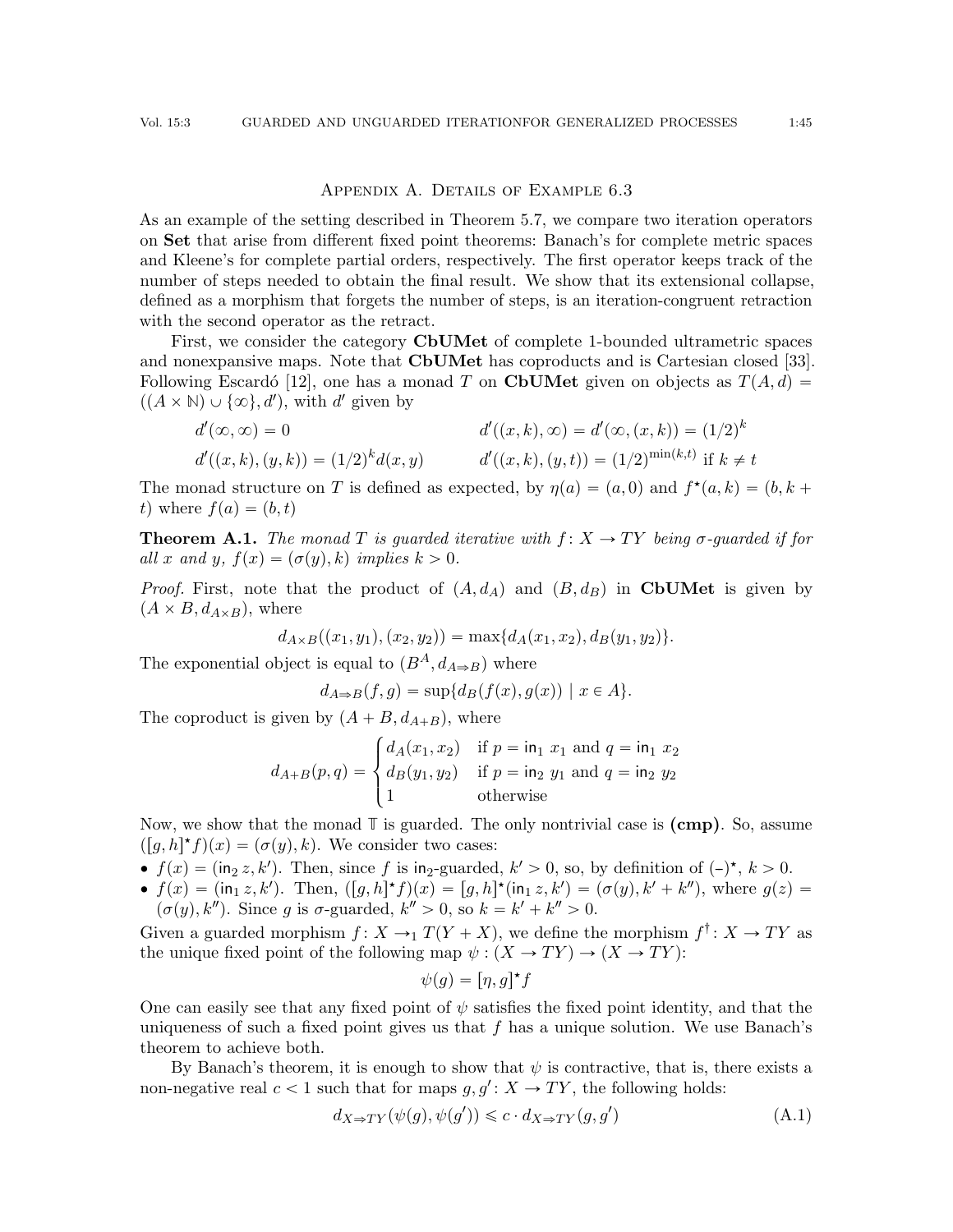The left-hand side of the equation [\(A.1\)](#page-44-0) is equal to:

$$
d_{X \Rightarrow TY}(\psi(g), \psi(g')) = \sup \{ d_{TY}(\psi(g)(x), \psi(g')(x)) \mid x \in X \}
$$

In turn, the right-hand side is as follows:

$$
c \cdot d_{X \Rightarrow TY}(g, g') = c \cdot \sup \{ d_{TY}(g(x), g'(x)) \mid x \in X \}
$$
  
= 
$$
\sup \{ c \cdot d_{TY}(g(x), g'(x)) \mid x \in X \}
$$

Thus, it is enough to show that for all  $x \in X$ , there exists  $y \in X$  such that:

$$
d_{TY}(\psi(g)(x), \psi(g')(x)) \leq c \cdot d_{TY}(g(y), g'(y))
$$

We show this for  $c = 1/2$ . We consider two cases:

 $\bullet$   $f(x) = (\text{in}_1 y, k)$  for some  $y \in Y$  and  $k \in \mathbb{N}$ . Then, for all  $g: X \to TY$ , the following holds:

$$
\psi(g)(x) = ([\eta, g]^\star f)(x)
$$
  
=  $[\eta, g]^\star (\text{in}_1 y, k)$   
=  $(y, k)$ 

So, the following holds:

$$
d_{TY}(\psi(g)(x), \psi(g')(x)) = d_{TY}((y,k), (y,k))
$$
  
= 0  

$$
\leq (1/2) \cdot d_{TY}(g(x), g'(x))
$$

 $\bullet$   $f(x) = \left(\ln_2 y, k + 1\right)$  for some  $y \in X$  and  $k \in \mathbb{N}$  (the '+1' part follows from the fact that f is guarded). Assume that  $g(y) = (z, t)$  for some z and t. Then

$$
\psi(g)(x) = ([\eta, g]^{\star} f)(x)
$$
  
=  $[\eta, g]^{\star} (\text{in}_2 y, k+1)$   
=  $(z, t+k+1).$ 

Similarly, let  $g'(y) = (z', t')$ , and so  $\psi(g')(x) = (z', t' + k + 1)$ . Then, it follows that:

$$
d_{TY}(\psi(g)(x), \psi(g')(x)) = d_{TY}((z, t+k+1), (z', t'+k+1))
$$
  
= (1/2)^{k+1} \cdot d\_{TY}((z, t), (z', t'))  
= (1/2)^{k} \cdot (1/2) \cdot d\_{TY}((z, t), (z', t'))  

$$
\leq (1/2) \cdot d_{TY}((z, t), (z', t'))= (1/2) \cdot d_{TY}(g(y), g'(y))
$$

We thus obtain a monad  $U_D T F_D$  on **Set** by sandwiching T in the adjunction  $F_D \to U_D$  where  $U_D$  is the forgetful functor CbUMet  $\rightarrow$  Set and  $F_D$  takes discrete metrics. By Theorem [6.1,](#page-38-1)  $U_{\rm D} T F_{\rm D}$  is guarded iterative.

For the second operator, let  $Cpo<sub>+</sub>$  be the category of complete partial orders and continuous bottom-preserving functions. The identity on  $Cpo<sub>⊥</sub>$  is an Elgot monad, hence, by Theorem [6.2,](#page-39-0) we obtain an Elgot monad  $U_L F_L$  on **Set** by sandwiching in the adjunction  $F_L$  +  $U_L$  where  $U_L$  is the forgetful functor  $Cpo_\perp \rightarrow$  Set and  $F_L$  adjoins bottom. The relation between the two monads on Set is an instance of our notion of iteration-congruent retraction: